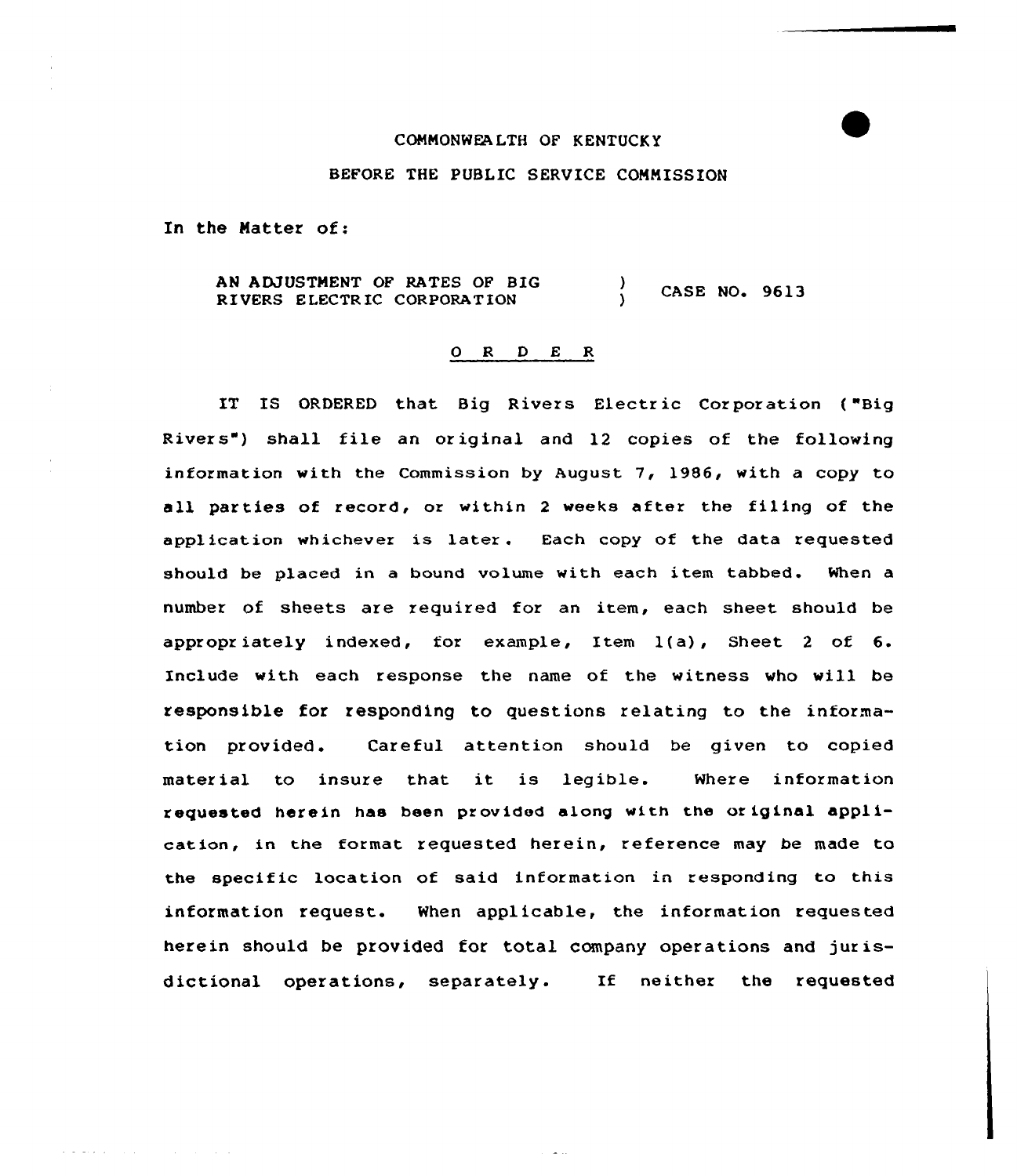information nor a motion for an extension of time is filed by the stated date, the case may be dismissed.

l. a. Provide <sup>a</sup> list of all outstanding issues of longterm debt as of the end of the latest calendar year and the end of the test period together with the related information as shown in Format la. <sup>A</sup> separate schedule is to be provided for each time period. Report in Column (k) of Format la, Schedule 2, the actual dollar amount of debt cost for the test year. Compute the actual and annualized composite debt cost rates and report them in Column (jj of Format la, Schedule 2.

b. Provide an analysis of end-of-period short-term debt and a calculation of the average and end-of-period cost rates as shown in Format lb.

2. a. Provide <sup>a</sup> schedule of the present and proposed rates, charges, terms and conditions, and service rates and regulations which the applicant seeks to change, shown in comparative form.

b. Provide a detailed analysis of customers' bills, adjusted to actual usage and in such detail that the revenues from the present and proposed rates can be readily determined.

c. Provide <sup>a</sup> schedule of test year revenues for each rate schedule per book rates, present rates annualized, and proposed rates annualized.

d. Provide <sup>a</sup> schedule setting forth the effect upon average consumer bills.

e. Provide <sup>a</sup> statement setting forth estimates of the effect that the new rate or rates will have upon the revenues of

 $-2-$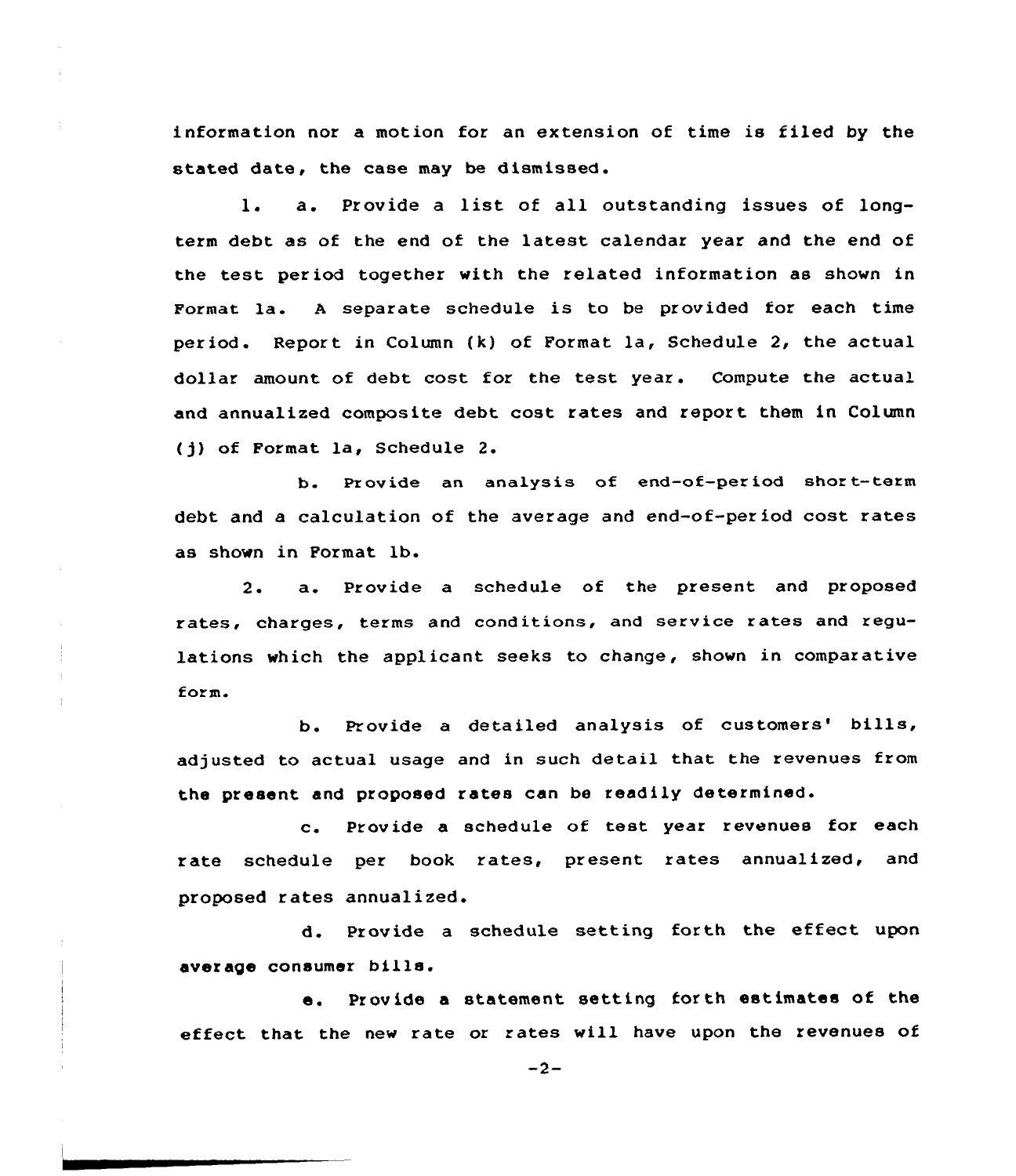the utility, the total amount of money resulting from the increase or decrease and the percentage increase or decrease.

f. Provide <sup>a</sup> schedule showing how the increase in revenue was distributed to each rate charge (i.e., customer or facility charge, KNH charge, etc.). This schedule is to be accompanied by a statement which explains in detail the methodology or basis used to allocate the requested increase.

g. Provide a statement showing by cross-outs and italicized inserts all proposed changes in rates, charges, terms and conditions, and service rules and regulations for each rate or charge. Copy of current tariff may be used. Item No. <sup>2</sup> should be provided where not previously included in the record.

3. In comparative form, provide a total company income statement, a statement of changes in financial position, and a balance sheet for the test year and the 12-month period immediately preceding the test year.

4. A trial balance as of the last day of the test year (all income statement accounts should show activity for 12 months) showing account number, account title, and amount. Provide this information on a total company and Kentucky operations basis. Show the balance in each control and all underlying subaccounts per company books.

5. The balance in each current asset and each current liability account and subaccount included in the applicant's chart of accounts by months for the test year. Additionally show total current assets, total current liabilities and the net current position by months, annually, and the 13-month average for the

 $-3-$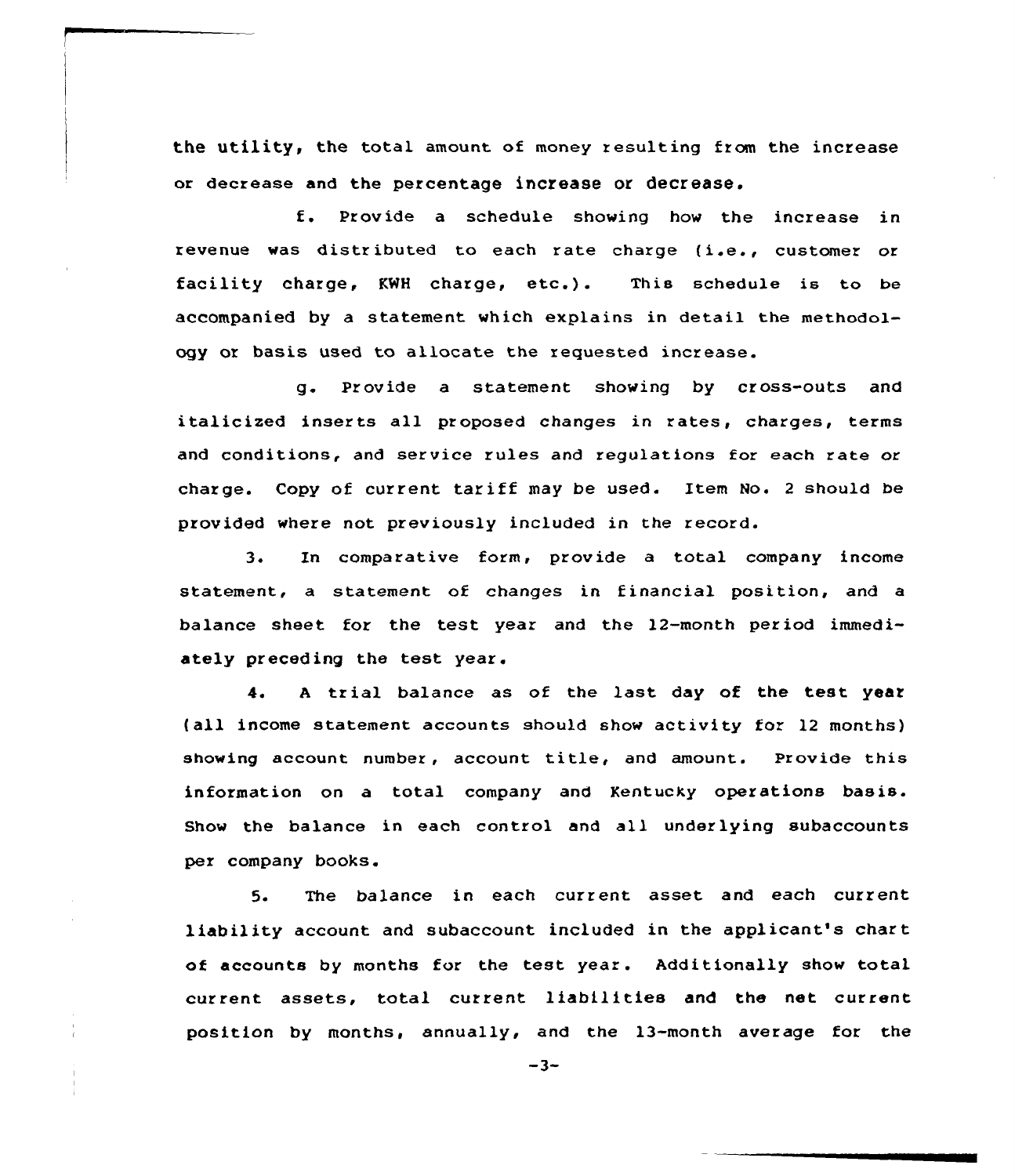test year. Provide a reconciliation of current assets, current liabilities and net current position provided in response to the above with the current assets and current liabilities as shown on the balance sheet for each month of the test year. If any amounts were allocated, provide a calculation of the factor used to allocate each amount.

6. List each common general office account (asset, reserve, and expense accounts) covering the 12 months of the test year applicable to more than one jurisdiction or utility operation. If any amounts were allocated show <sup>a</sup> calculation of the factor used to allocate each amount.

7. Provide the following monthly account balances and <sup>a</sup> calculation of the avezage (13-month) account balances foz the test year for the total company and Kentucky operations:

a. Plant in service (Account 101).

b. Plant purchased or sold (Account 102).

c. Property held for future use (Account 105).

d. Construction work in progress ( "CWIP")(Account 107). ( Separate this balance into CWIP eligible for capitalized interest and other CWIP).

e. Completed construction not classified (Account 106)

f. Depr eciation <sup>r</sup> eserve (Account 108) .

g. Plant acquisition adjustment (Account 114).

h. Amortization of utility plant acquisition adjustment (Account 115).

-4-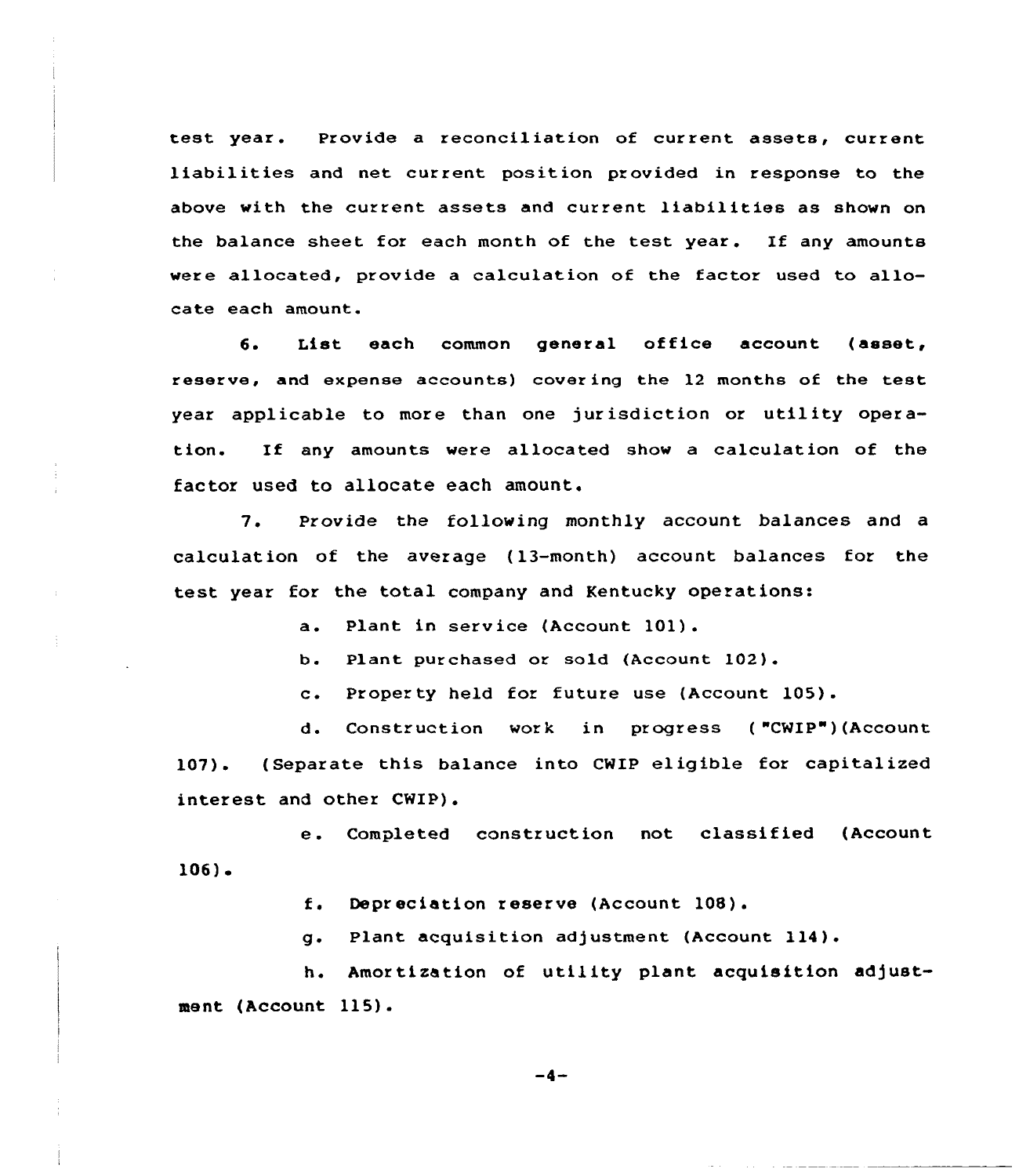i. Materials and supplies {include all accounts and subaccounts).

j. Balance in accounts payable applicable to each account in i. above. {If actual is indeterminable, give reasonable estimate) .

k. Unamortized investment credit — Pre-Revenue Act of 1971. account in 1.<br>
able estimate)<br>
k.<br>
1971.<br>
1.<br>
1971.<br>
m.<br>
n.

l. Unamortized investment credit — Revenue Act of

m. Accumulated deferred income taxes.

n. <sup>A</sup> summary of customer deposits as shown in Format 7n to this request.

o. Computation and development of minimum cash requirements.

p. Balance in accounts payable applicable to amounts included in utility plant-in-service. (If actual is indeterminable, give reasonable estimate}.

q. Balance in accounts payable applicable to prepayments by major category or subaccount.

<sup>r</sup> . Balance in accounts payable appl icable to amounts included in plant under construction. (If actual is indeterminable, give reasonable estimate).

8. Provide the cash account balances at the beginning of the test year and at the end of each month during the test year for total company and Kentucky.

9. Provide the following information for each item of electric property held for future use at the end of the test years

 $-5-$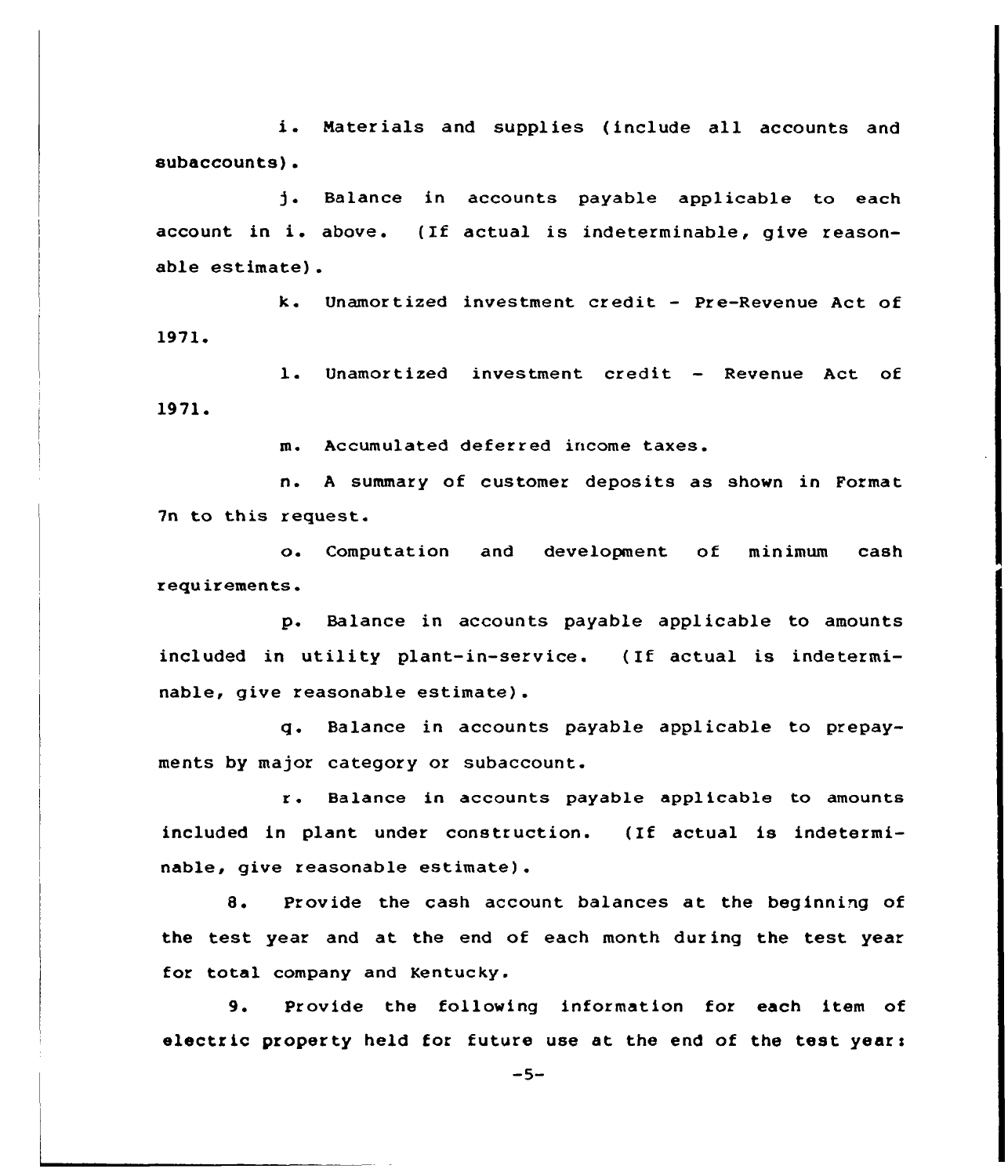- a. Description of property.
- b. Location.
- c. Date pur chased.
- d. Cost.
- e. Estimated date to be placed in service.
- f. Brief description of intended use.
- g. Current status of each project.

10. Provide schedules in comparative form showing by months for the test year and the year preceding the test year the total company balance in each electric plant and xeserve account or subaccount included in the applicant's chart of accounts as shown in Poxmat 10.

11. Provide the journal entxies relating to the purchase of electric utility plant acquired as an operating unit or system by purchase, merger, consolidation, liquidation, or otherwise since the inception of the company. Also, a schedule showing the calculation of the acquisition adjustment at the date of purchase of each item of utility plant, the amortization period, and the unamor tized balance at the end of the test year.

12. Provide the detailed workpapers showing calculations supporting all accounting, pro forma, end-of-per iod, and proposed rate adjustments in the rate application to revenue, expense, investment and reserve accounts for the test year and a complete detailed narrative explanation of each adjustment including the reason why each adjustment is required. Explain in detail all components used in each calculation including the methodology employed and all assumptions appl'ed in the derivation of each

 $-6-$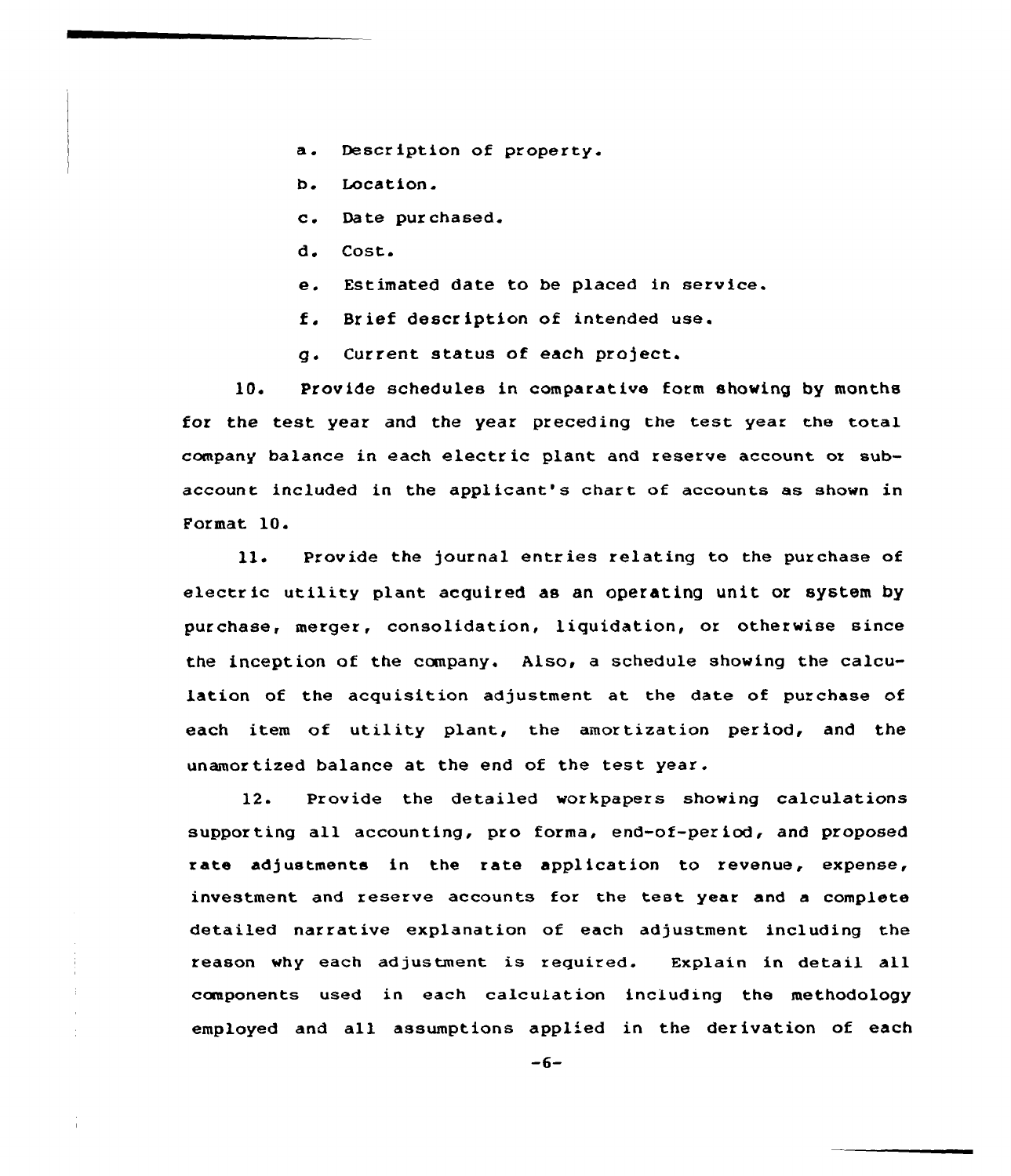adjustment. Index each calculation to the accounting, pro forma, end-of-per iod, and pr oposed rate adjustment which it suppor ts.

13. Provide a schedule showing a compar ison of the balance in the total company and Kentucky electric revenue accounts for each month of the test year to the same month of the preceding year for each revenue account or subaccount included in the applicant's chart of accounts. Include appropriate footnotes to show the month each rate increase was granted and the month the full increase was recorded in the accounts. See Format 10.

14. a. Provide <sup>a</sup> schedule showing <sup>a</sup> compar ison of the balance in the total company and Kentucky operating expense accounts for each month of the test year to the same month of the preceding year for each account or subaccount included in the applicant's chart of accounts. See Format 10.

b. Provide a schedule in comparative form showing the total company and Kentucky operating expense account balance for the test year and each of the <sup>5</sup> years preceding the test year for each account or subaccounts included in the applicant's annual repor t. Show the percentage of increase of each year over the pr ior year .

c. Provide <sup>a</sup> schedule of total company and Kentucky salar ies and wages for the test year and each of the 5 calendar years preceding the test year as shown in Format 14c to this request. Show for each time period the amount of overtime pay.

d. Provide a schedule showing the percentage of increase in salaries and wages for both union and non-union employees for the test year and the <sup>5</sup> preceding years.

 $-7-$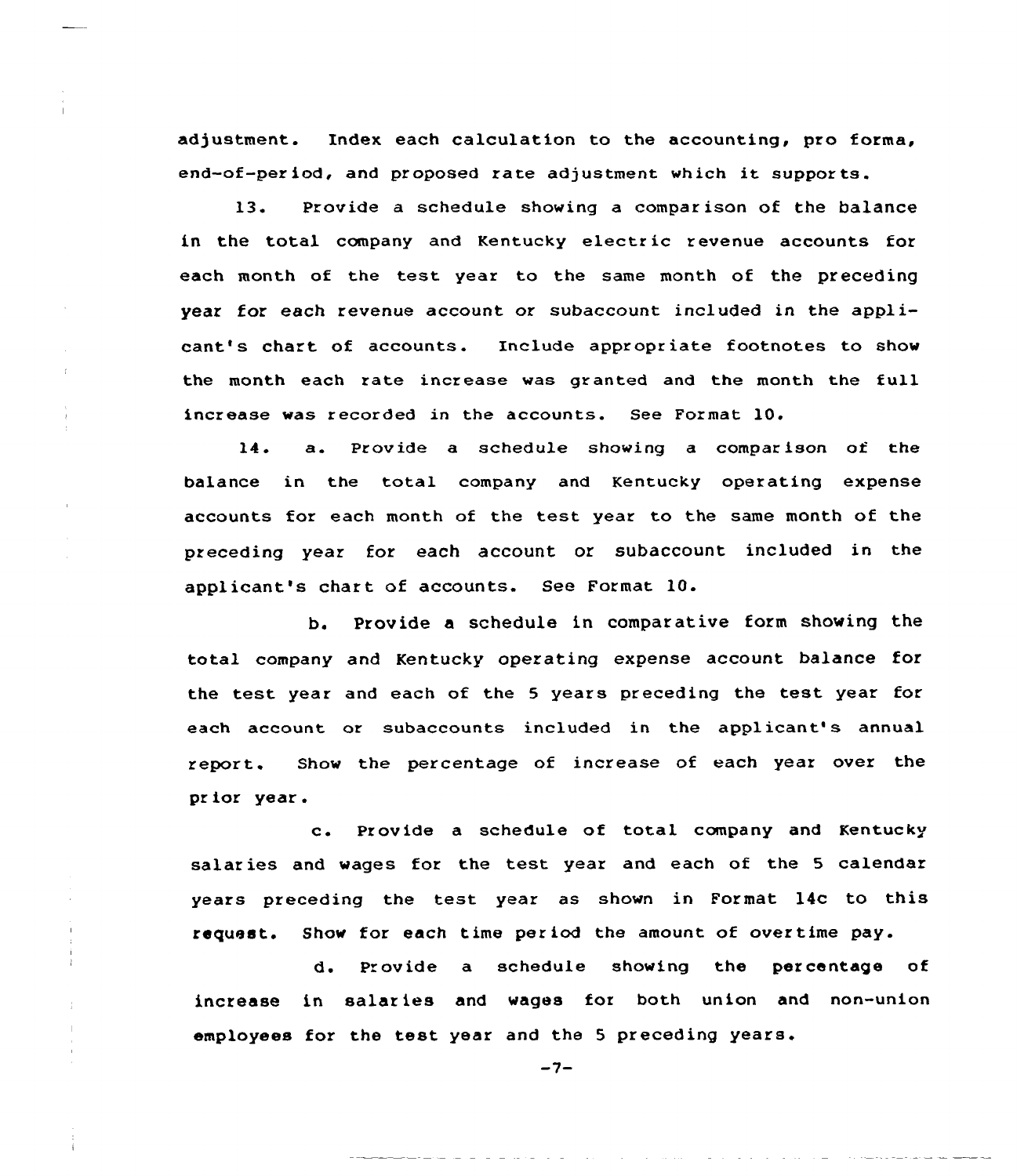- 15. Provide the following tax data for the test year:
	- $a<sub>z</sub>$ Income taxes:
		- (1) Federal operating income taxes deferred — accelerated tax depreciation.
		- (2) Federal operating income taxes deferred — other (explain).
		- {3) Federal income taxes operating.
		- (4) Income Credits resulting from prior deferrals of Federal income taxes.
		- (5) Investment tax credit net.
			- (i) Investment credit realized.
			- (ii) Investment credit amortized -Pre-Revenue Act of 1971
			- (iii) Investment credit amortized -Revenue Act of 1971.
		- (6) Provide the information in Format 15a (1) through 15a (4) for state income taxes.
		- {7) Provide reconciliation of book to taxable income as shown in Format 15a (7) and a calculation of the book Federal and State income tax expense for the test year using book taxable income as the starting po int.

 $-8-$ 

and the common

<u>Single Service Communication</u>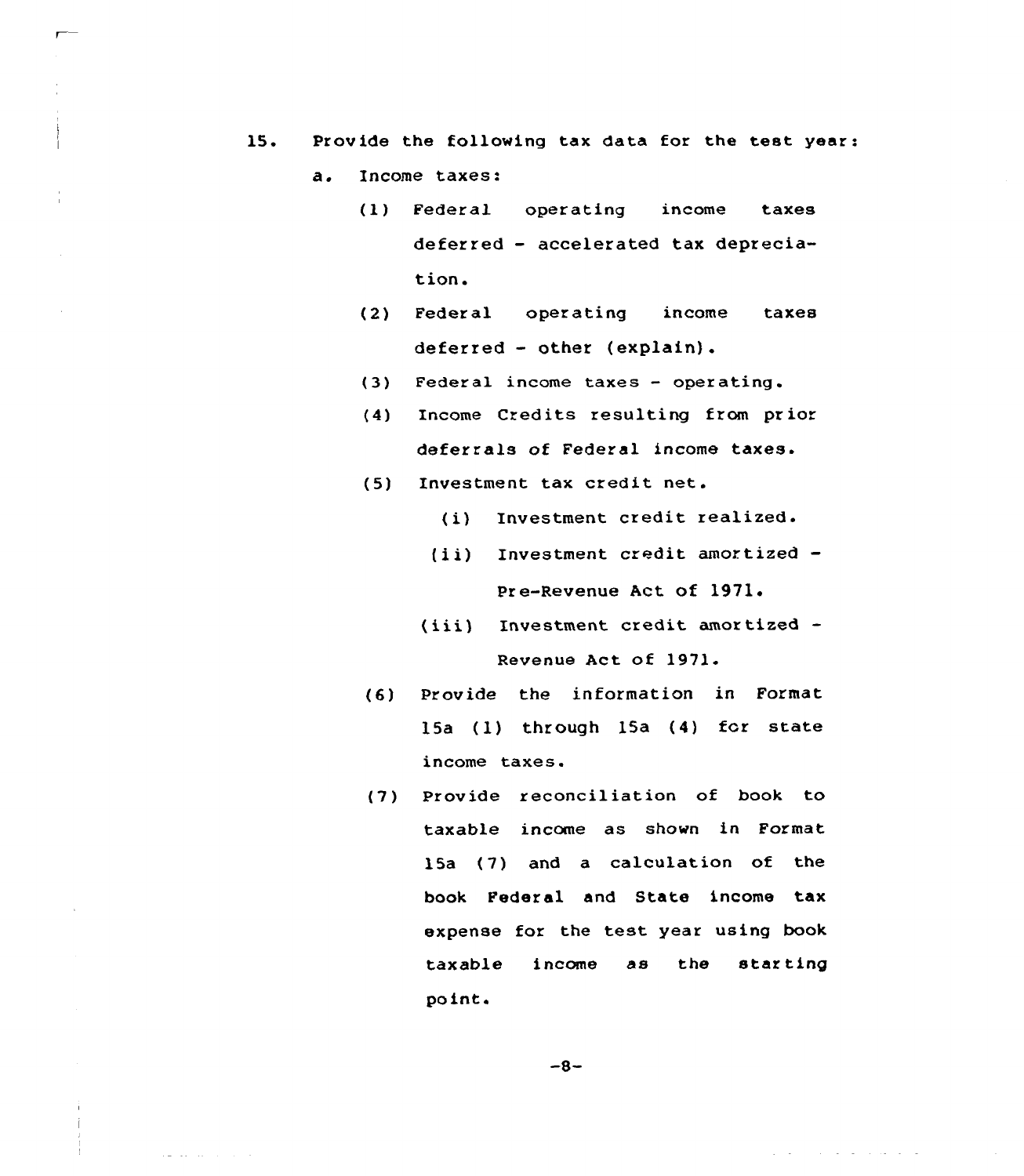- (8) Provide a copy of Federal and state income tax returns for the taxable year ended during the test year including suppor ting schedules.
- (9) Provide a schedule of franchise fees paid to cities, towns or municipalities during the test year including the basis of these fees.

16. Provide a schedule of total company net income per 1,000 KWH sold per company books for the test year and the <sup>5</sup> calendar years preceding the test year. This data should be provided as shown in Format 16 attached.

17. Provide the comparative operating statistics as shown in Format 17 attached.

18. Provide a schedule of total company and Kentucky average electric plant in service per 1,000 KWH sold by account per company books for the test year and the <sup>5</sup> calendar years preceding the test year. This data should be provided as shown in Format 1S to this request.

19. Provide a statement of electric plant-in-service per company books for the test year. This data should be presented as shown in Format 19 to this request.

20. Provide the following information. If any amounts were allocated, show a calculation of the factor used to allocate each amount:

a. Provide <sup>a</sup> detailed analysis of all charges booked during the test period for advertising expenditures. This

 $-9-$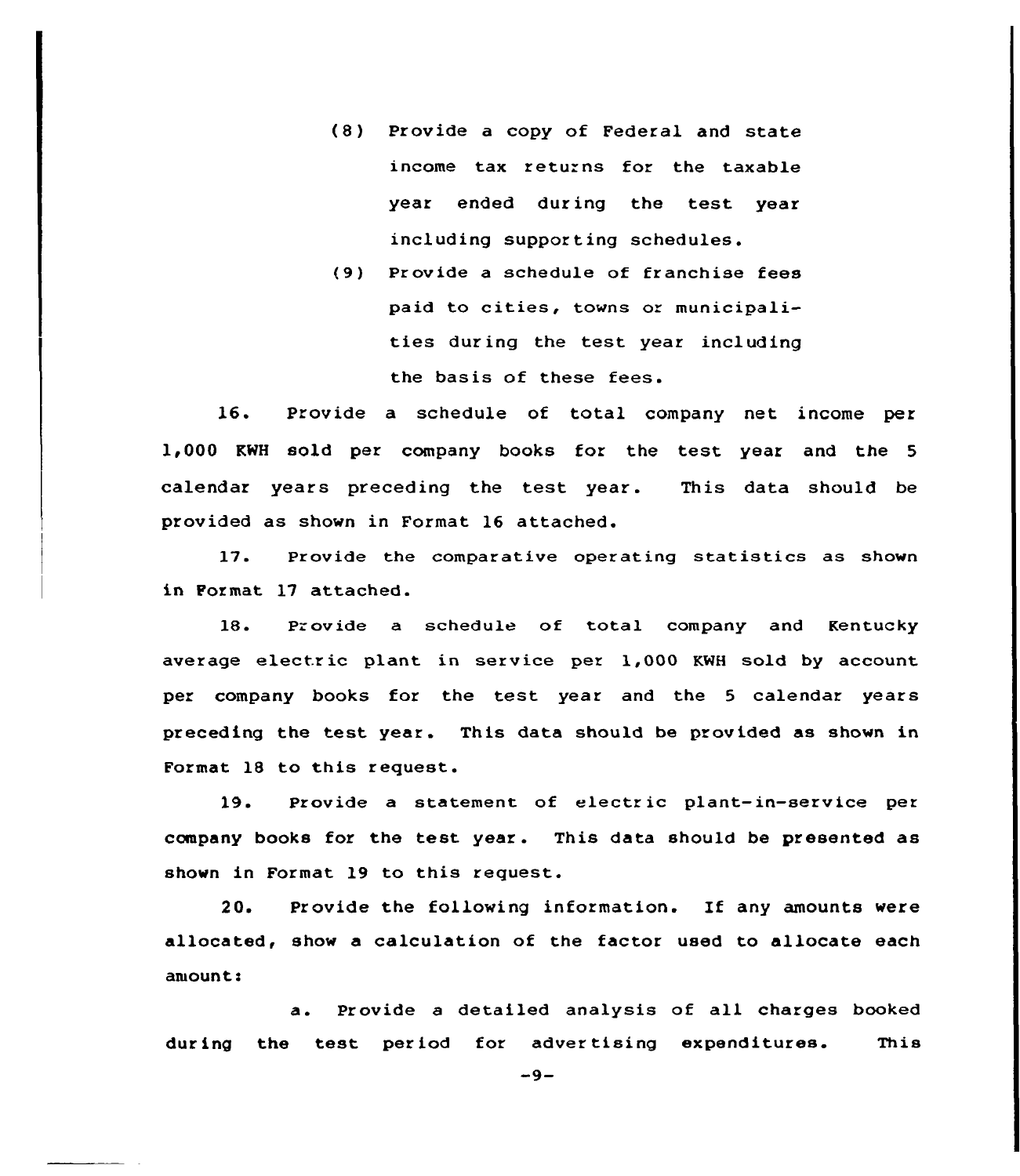analysis should include a complete breakdown of Account No. 913 -Advertising Expenses, as shown in Format 20a attached and further should show any other advertising expenditures included in any other expense accounts. The analysis should be specific as to the purpose of the expenditure and the expected benefit to be der ived.

b. Provide an analysis of Account No. <sup>930</sup> - Miscellaneous General Expenses for the test per iod. This analysis should show a complete breakdown of this account as shown in attached Format, 20b and further provide all detailed workpapers supporting this analysis. As a minimum, the workpapers should show the date, vendor, reference (i.e. voucher no., etc.), dollar amount and brief description of each expenditure. Detailed analysis is not required for amounts of less than \$ 500 provided the items aze grouped by classes as shown in Format 20b attached.

c. Provide an analysis of Account No. <sup>426</sup> — Other Income Deductions for the test, period. This analysis should show a complete breakdown of this account as shown in attached Format 20c, and further provide all detailed workpapers supporting this analysis. As a minimum the workpapezs should show the date, vendor, reference (i.e., voucher no., etc.), dollar amount and brief description of each expenditure. Detailed analysis is not required for amounts of less than \$500 provided the items are grouped by classes as shown in Format 20c attached.

21. Provide a detailed analysis of expenses incurred during the test year for professional services, as shown in Format 21, and all workpapers supporting the analysis. At minimum, the workpapers should show the payee, dollar amount, reference (i.e.,

 $-10-$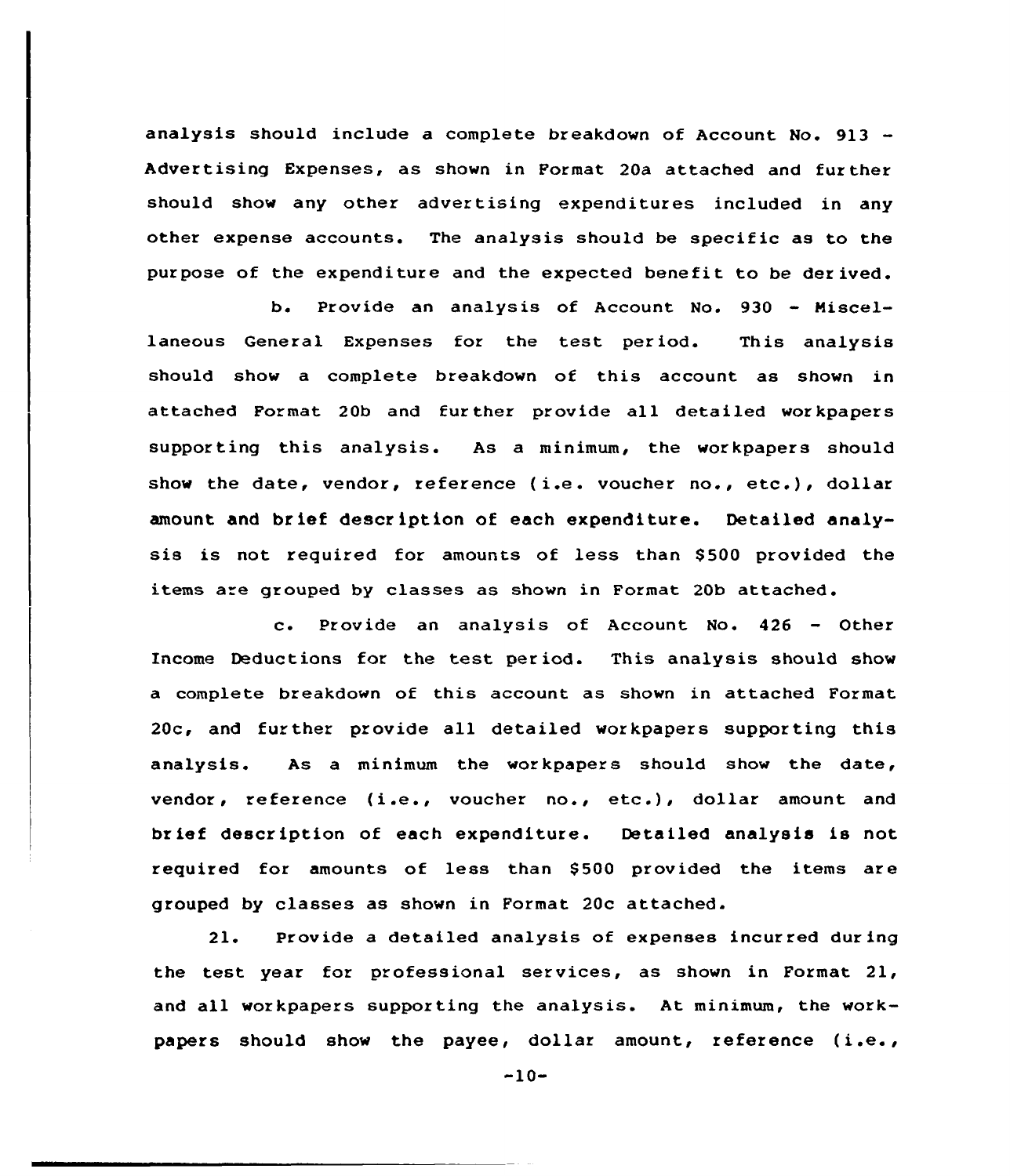voucher no., etc.), account charged, hourly <sup>r</sup> ates and time charged to the company according to each invoice, and a descr iption of the service provided.

22. Provide a detailed analysis of contributions for charitable and political purposes (in cash or services), if any, recorded in accounts other than Account No. 426. This analysis should indicate the amount of the expenditure, the recipient of the contr ibution and the specific account charge. If amounts are allocated show a calculation of the factor used to allocate each amount,

23. Provide a statement describing the Big Rivers' lobbying activities and a schedule showing the name of the individual, his salary, his organizations or trade associations involved in and all company-paid or reimbursed expenses or allowances and the account charged for all personnel for whom a principle function is that of lobbying, on the local, state, or national level. If any amounts are allocated, show a calculation of the factor used to allocate each amount.

24. Provide the following information with regard to uncollectible accounts for the test year and <sup>5</sup> preceding calendar years (taxable year acceptable) for total company:

a. Reserve account balance at the beginning of the year.

- b. Charges to reserve account (accounts charged off).
- c. Credits to reserve account.

d. Current year provision.

e. Reserve account balance at the end of the year .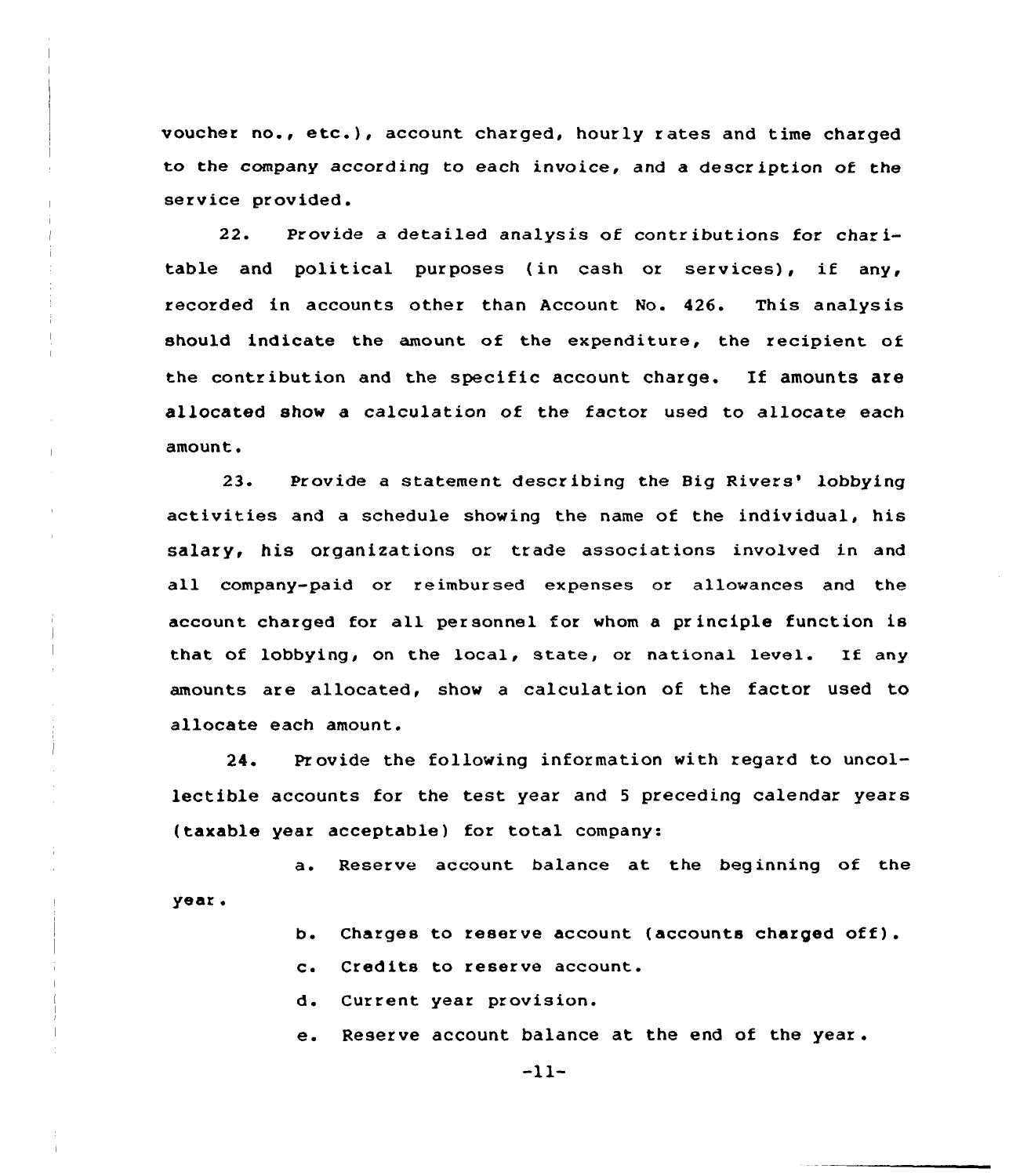f. Percent of provision to total revenue.

25. Provide a detailed analysis of the retained earnings account for the test period and the 12-month period immediately preceding the test period.

26. a. Provide <sup>a</sup> listing of non-utility property and property taxes and accounts where amounts are recorded.

b. Provide a schedule for all non-utility property giving a description, the date purchased and the cost.

27. Provide rates of return in Format 27 attached.

2S. Provide employee data in Format 28 attached.

29. Provide the studies for the test year including all applicable workpapers which are the basis of common plant allocations and expenses account allocations.

30. Provide a calculation of the rate or rates used to capitalize interest during construction for the test year and the <sup>3</sup> preceding calendar years. Provide a narrative explanation of each component entering into the calculation of this rate.

31. Provide the information as soon as it is known, which would have a material effect on net operating income, rate base, and cost of capital which occurred after the test year and was not incorporated in the filed testimony and exhibits.

32. Provide a detailed monthly income statement for each month after the test period including the month in which the hearing ends, as they become available.

33. Provide a listing of present or proposed research efforts dealing with the pricing of electricity and the current status of such efforts.

 $-12-$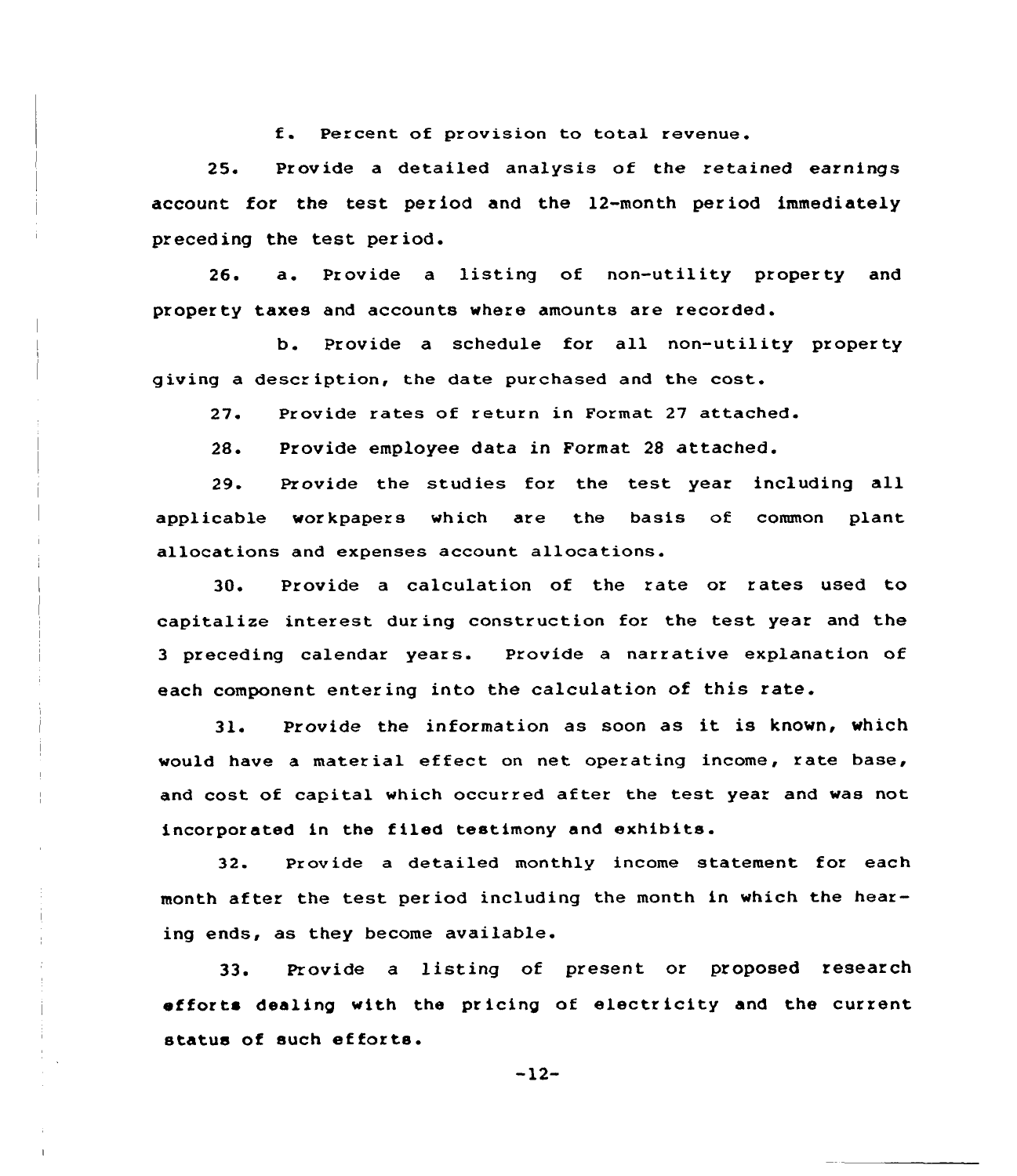34. Provide a schedule reflecting the salaries and other compensation of each executive officer for the test year and the preceding <sup>2</sup> calendar years. Include the percentage annual increase and the effective date of each increase, the job title, duty and responsibility of each officer, the number of employees who report to each executive officer and to whom each executive officer reports. Also, for employees elected to executive officer status during the test year, provide the salaries, for the test year, for those persons whom they replaced.

35. Provide an analysis of the Big Rivers' expenses for research and development activities for the test year and the <sup>5</sup> preceding calendar years. For the test year include the following details:

a. Basis of fees paid to research organizations and the company's portion of the total revenue of each organization. Where the contribution is monthly, provide the current rate and the effective date.

b. Details of the research activities conducted by each organization.

c. Details of services and other benefits provided to the company by each organization during the test year and the calendar year 1985.

d. Total expenditures of each organization dur ing 1985 including the basic nature of costs incurred by the organization.

e. Details of the expected benefits to the company.

36. Provide the names and mailing addresses of each of the applicant's directors.

-13-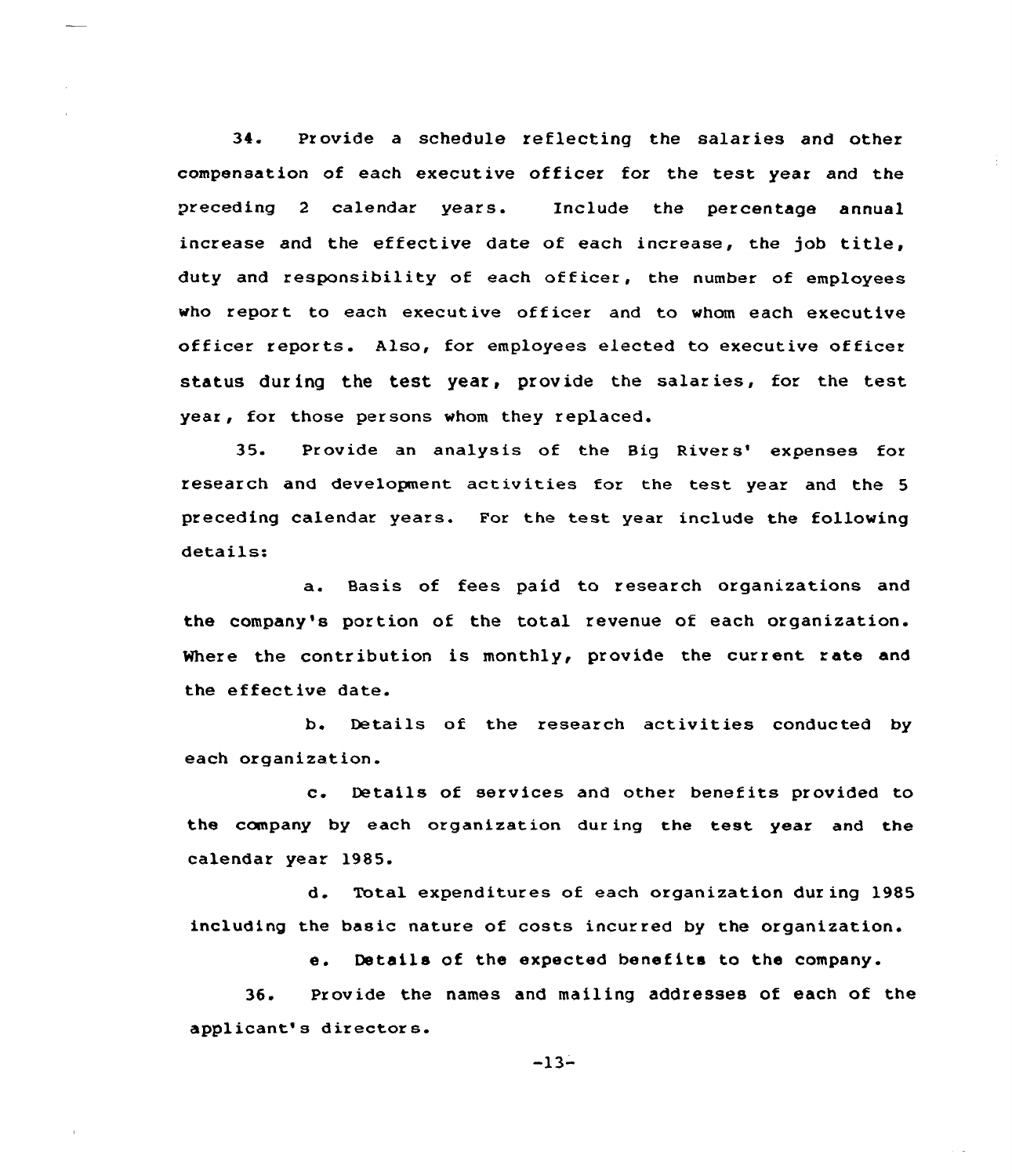37. Provide all current labor contracts and the most recent contracts previously in effect.

38. Provide a schedule showing the test year and the year preceding the test year with each year showing separately the following information regarding the applicant's investments in subsidiar ies and joint ventures:

a. Name of subsidiary or joint venture.

b. Date of initial investment.

c. Amount and type of investment made for each of the <sup>2</sup> years included in this report.

d. Balance sheet and income statement for the test year and the year preceding the test year. Where only internal statements are prepared, furnish copies of these.

e. Show <sup>a</sup> separate schedule all dividends or income of any type received by applicant from its subsidiaries or joint ventures for each of the 2-year report periods and indicate how this income is reflected in the reports filed with the Commission and the stockholder reports.

f. Name of officers of each of the subsidiaries or joint ventures, officer's annual compensation, and portion of compensation charged to the subsidiary of joint venture. Also, indicate the position each officer holds with the applicant and the compensation received from the applicant.

39. a. Provide <sup>a</sup> schedule showing by month the dollar amount of fuel purchases from affiliated and non-affiliated suppliers for the test year.

 $-14-$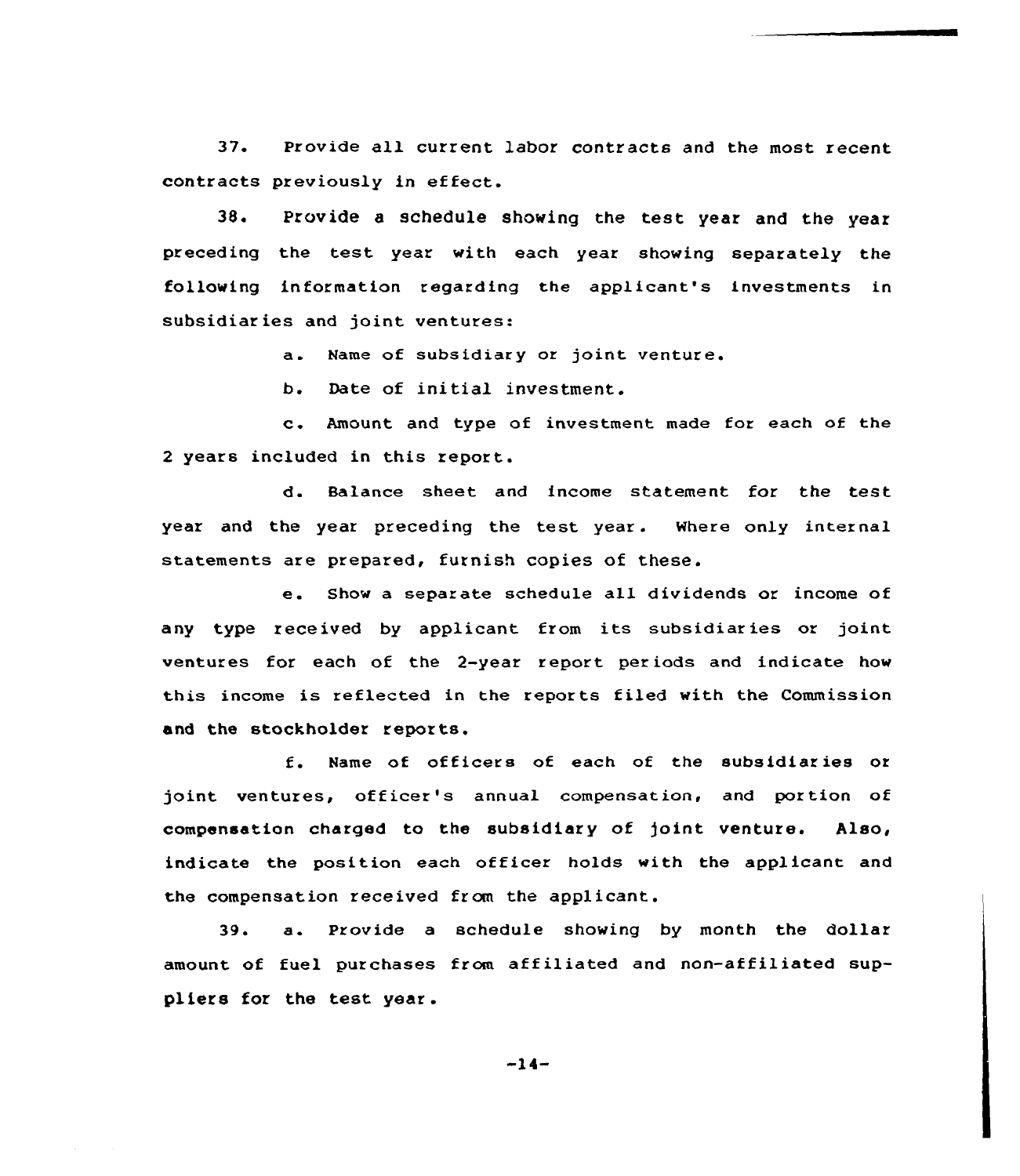b. Pr ovide a calculation of the dollar amount paid for fuel purchases each month from affiliated supplier for the test year .

c. Provide <sup>a</sup> calculation showing the average (13 month) number of days' supply of coal on hand for the test year and each of the 5 years preceding the test year (include a copy of all workpapers). Also include a written detailed explanation of factors considered in determining what constitutes an average day's supply of coal.

40. pxovide <sup>a</sup> list of generation units completed or under construction during the test year. This list should include the capacity, actual cost at test year-end and/or estimated total cost, type of fuel to be utilized, and the in-service or estimated completion date for each unit.

41. Provide actual fuel costs for the test year. The costs should be given in total do11ars, cents per KWH generated, and cents per NBTU for each type fuel. Data should also be supplied on the actual amounts of each type of fuel used, the numbers of BTU's obtained from each type of fuel, and the KWH generated by each type of fuel.

42. Provide alternative yearly load forecasts for the 10 years succeeding the test year, summer and winter peaks, based on:

a. Present forecasts as anticipated by the company.

b. Reasonable assumptions reflecting possible changes in the availability of alternative energy sources (i.e., natural gas, fuel oil, solar powex, etc.) actual and projected.

-15-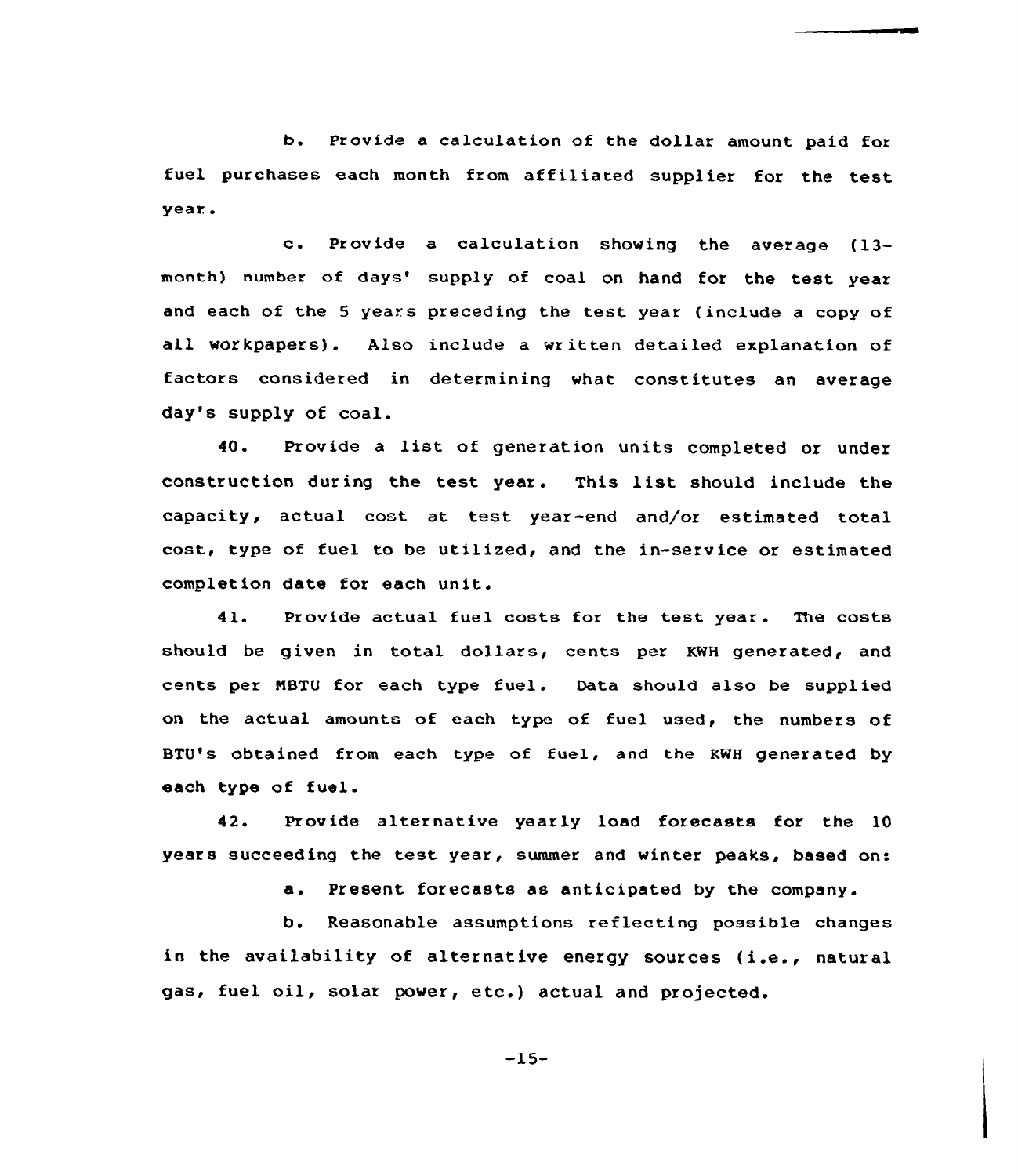c. If <sup>a</sup> current 10-year forecast is not available, provide the most recent forecast and state the reason a 10-year forecast is not available.

43. Provide purchased power costs. These costs should be separated into demand and energy costs. The actual and estimated KW demands and KWH purchased should be included. Indicate any estimates used and explain in detail.

44. Provide an annualization of the operation of any generating units declared commercial during the test year using the company's estimate of the annual cost of operation of these units.

45. Provide a detailed analysis of all benefits provided to employees including the itemized cost of each benefit and the average annual cost of benefits per employee. If readily available, provide this data by employee classification as shown in Format 14c.

Done at Frankfort, Kentucky, this 23rd day of July, 1986.

PUBLIC SERVICE COMMISSION

Ichard D. Hemanist

ATTEST<

Executive Director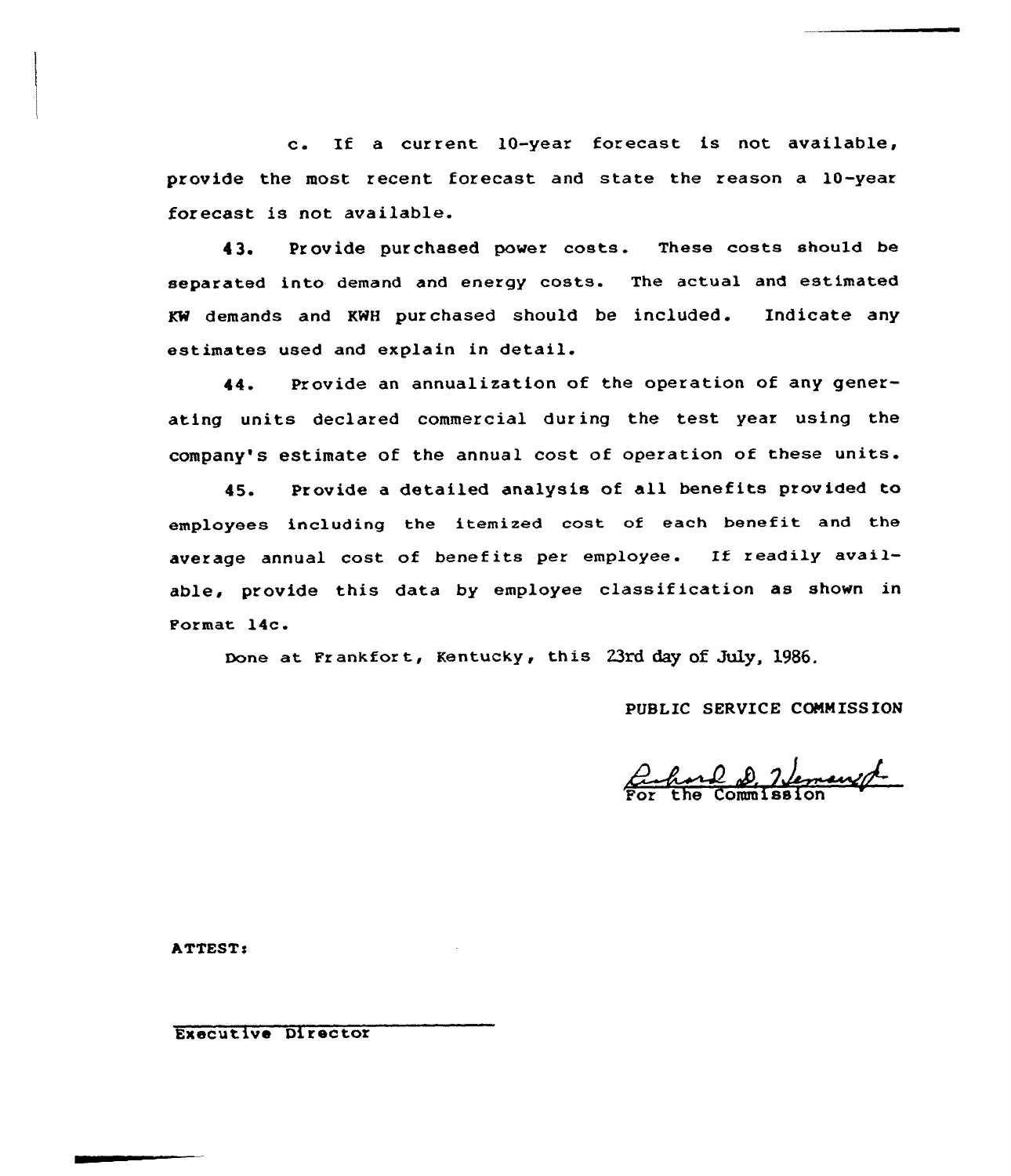Case No. 9613

Schedule of Quetanding Long-Term Dabt<br>For the Calendar Year Ended December 31,

| <b>Dype of</b><br>Debt Issue<br>Dept Issue                               |
|--------------------------------------------------------------------------|
| $rac{1}{\sqrt{10}}\frac{1}{2}$<br>$rac{1}{\sqrt{10}}\frac{1}{\sqrt{10}}$ |
| Bate<br>Varuzit)<br>Varuzit)                                             |
| Amount<br>utstandir<br>(d)                                               |
| Coupon<br>Interest<br>Rate<br>(e)                                        |
| Cost<br><b>NE ISSNE</b><br><b>NE ISSNE</b>                               |
| Cost<br>Raturity<br>Anturity                                             |
| Aood Rating<br>At Time<br>of Issue                                       |
|                                                                          |
| C(X(0), C)<br>zi Jenu<br><b>USSC</b>                                     |

Line<br>No.

Total Long-Term Debt and Annualized Cost

Annualized Cost Rate [Total<br>  $\cos 1$ , (j)  $\div$  Total  $\cos 1$ , (d)]

 $\ddot{\phantom{0}}$ 

÷,

 $\sim$  100  $\sim$  100  $\sim$ 

Nominal Rate<br>Nominal Rate Plus Discount or Premium Amortization<br>Nominal Rate Plus Discount or Premium Amortization and Issuance Cost<br>Standard and Poor's, Moody, etc.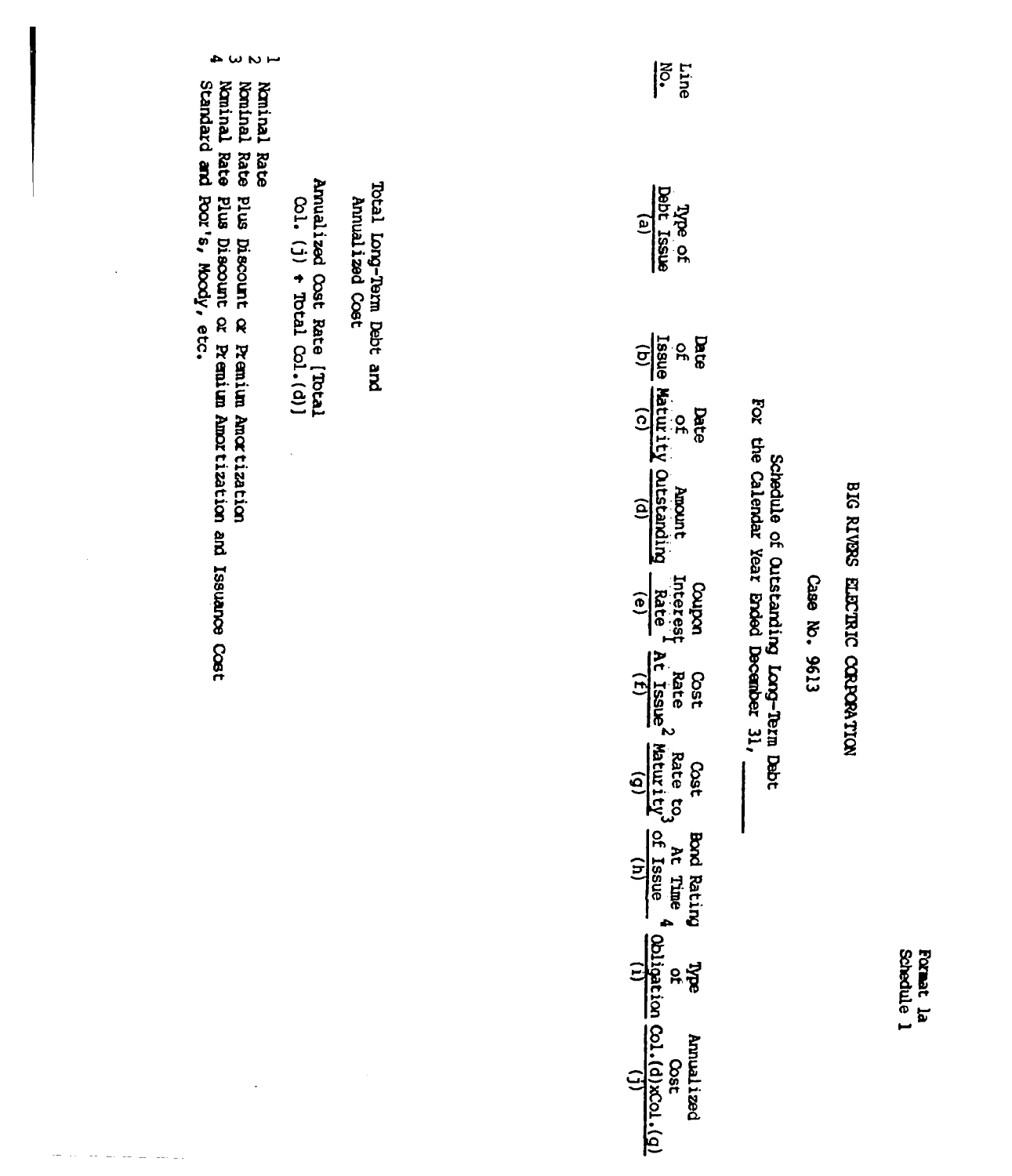| のものりー                                                                                                                                                                                                                                                                                                                                                                                                                      |                                                                                                                        |                                                                 |                                              | $\widetilde{\delta}$<br>Line                                                                                                                                                                                                                                                                                                                                                                                                                                                                                                                                                                                                                            |                                                                                                              |               |                                 |
|----------------------------------------------------------------------------------------------------------------------------------------------------------------------------------------------------------------------------------------------------------------------------------------------------------------------------------------------------------------------------------------------------------------------------|------------------------------------------------------------------------------------------------------------------------|-----------------------------------------------------------------|----------------------------------------------|---------------------------------------------------------------------------------------------------------------------------------------------------------------------------------------------------------------------------------------------------------------------------------------------------------------------------------------------------------------------------------------------------------------------------------------------------------------------------------------------------------------------------------------------------------------------------------------------------------------------------------------------------------|--------------------------------------------------------------------------------------------------------------|---------------|---------------------------------|
| Standard and Poor's, Moody, etc.<br>common cost here the contract in the contract in the cost of the cost of the cost of the cost of the cost of the cost of the cost of the cost of the cost of the cost of the cost of the cost of the cost of the cost of the c<br>Noninal Rate Plus Discount or Premium Amortization<br>Nontral<br>Nominal Rate Plus Discount or Premium Amortization and Issuance Cost<br><b>Rate</b> | Actual Long-Term Debt Cost<br>Rate [Total Col. k $*$ Total<br>Reported in Col. (c) Line 15<br>of Format 1, Schedule 2] | Annualized Cost Rate [Total<br>$\cot$ (j) + Total $\cot$ , (d)] | Total Long-Term Debt and<br>Annual 1260 Cost | Type of<br>Debt_Issue<br>$\mathbf{e}$<br>Issue Maturity outstanding<br>(b) (c) (c)<br>Date<br>o<br>F<br>$\widehat{c}$<br><b>Bata</b><br>of<br>Amount<br>Interest<br>uodroo<br>Rate<br>$\frac{1}{\sqrt{6}}$<br>י<br>קן<br>Rate<br>Cost<br>$\frac{1}{(f)}\frac{2}{\sqrt{f}}$<br>Rate to <sub>3</sub><br>Maturity <sup>3</sup><br><b>SSC</b><br>의<br>At Time $\tilde{\mathbf{q}} = \frac{\tilde{\mathbf{q}}\tilde{\mathbf{r}}}{\text{minimize}} \mathbf{q} = \frac{\tilde{\mathbf{q}}\tilde{\mathbf{q}}}{\text{minimize}} \begin{pmatrix} \cos t & \cos t \\ \cos t & \cos t & \cos t \end{pmatrix}$<br>Bord Rating<br>ಕಿತ್ತ<br>Interest,<br>Cost<br>$\Xi$ | Schedule of Outstanding Long-Term Debt<br>For the Test Year Ended<br><b>houalized</b><br>Actual<br>Test Year | Case No. 9613 | BIG RIVERS ELECTRIC CORPORATION |

Numinal Rate Plus Discount or Premium Amortization<br>Numinal Rate Plus Discount or Premium Amortization and Issuance Cost<br>Standard and Poor's, Moody, etc.<br>Sum of Accrued Interest Amortization of Discount or Premium and Issua

 $\frac{1}{2}$ 

 $\frac{1}{2}$ 

Format la<br>Schedule 2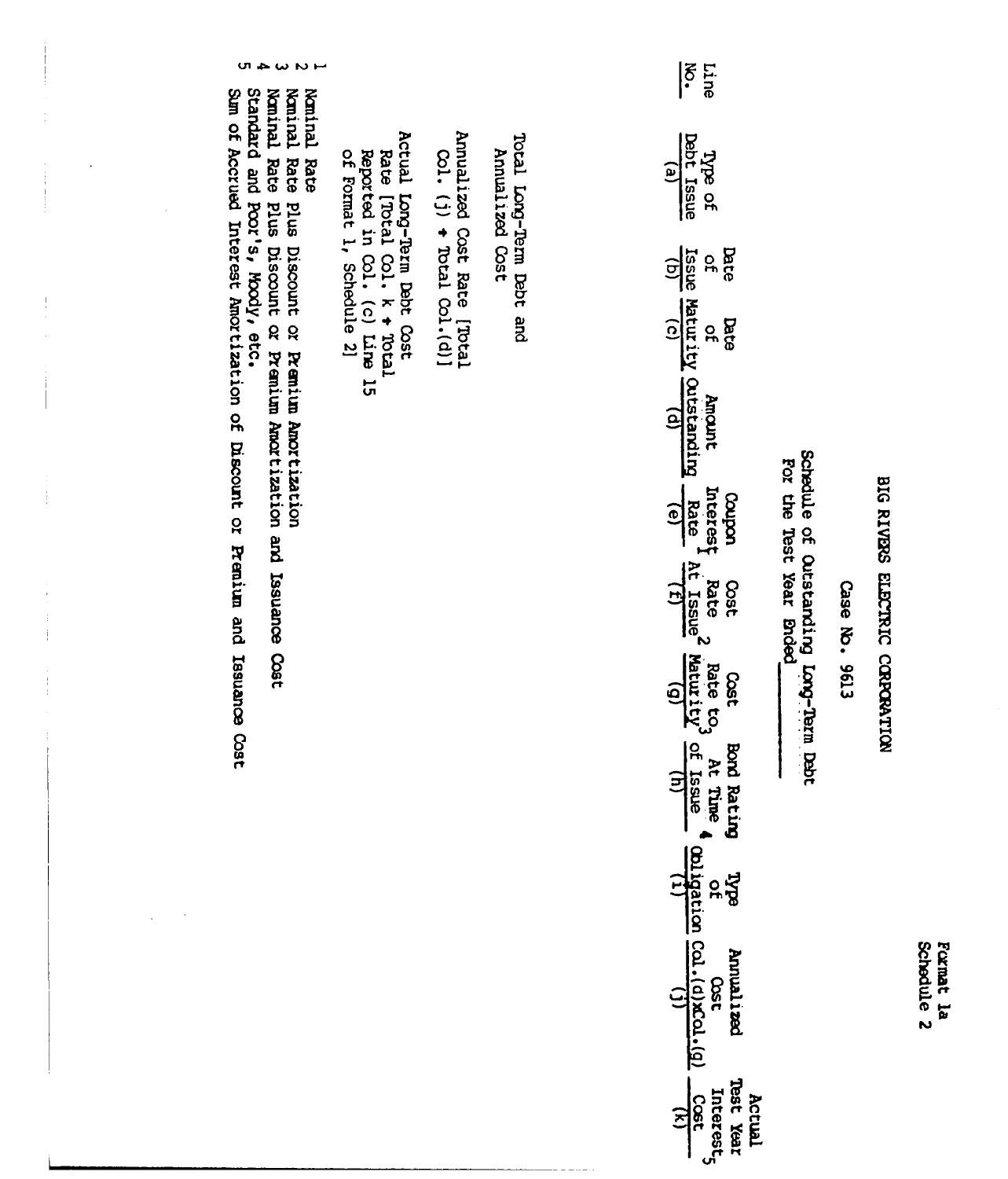| $\tilde{\xi}$<br><b>Line</b> | Type of Babt<br>Annualized Obst Rate [Total Col. (g) + Total Col. (d)]<br>Actual Interest Paid or Accured on Short Term<br>Total Short-Term Debt<br>Instrument<br>$\widehat{e}$ | of<br><u>risale</u><br>ସସ୍<br>For | the Test Year Brood<br>Maturity<br>Bate<br>o | bebt during the Test Year [Report in Col. (g) of this schedule]<br>BIG RIVERS ELECTRIC CORPORATION<br>Schedule of Short-Term Debt<br>Case No. 9613<br>Outstanding<br>Amount<br>$\widehat{\mathsf{e}}$ | Rate<br>(e)<br>Interest<br>Kaninal | Cost Rate<br>Effective<br>Interest<br>3                              | $\frac{(1)}{(1) \cdot \frac{(0)}{(0)}}$<br>Interest Cost<br>Annualized |
|------------------------------|---------------------------------------------------------------------------------------------------------------------------------------------------------------------------------|-----------------------------------|----------------------------------------------|-------------------------------------------------------------------------------------------------------------------------------------------------------------------------------------------------------|------------------------------------|----------------------------------------------------------------------|------------------------------------------------------------------------|
|                              |                                                                                                                                                                                 |                                   |                                              |                                                                                                                                                                                                       |                                    |                                                                      |                                                                        |
|                              |                                                                                                                                                                                 |                                   |                                              |                                                                                                                                                                                                       |                                    |                                                                      |                                                                        |
|                              | Average Short-Term Debt - Format 1, Schedule 2<br>Line 15 Col. (d) [Report in Col. (g) of this schedule]                                                                        |                                   |                                              |                                                                                                                                                                                                       |                                    |                                                                      |                                                                        |
|                              | Test-Year Interest Cost Rate [Actual Interest +<br>Average Short-Term Debt] [Report in Col. (f) of this schedule]                                                               |                                   |                                              |                                                                                                                                                                                                       |                                    |                                                                      |                                                                        |
| Instructions:                |                                                                                                                                                                                 |                                   |                                              |                                                                                                                                                                                                       |                                    |                                                                      |                                                                        |
| ₩,<br>difference.            | calculation of the effective Interest Cost Rate in sufficient detail to show<br>In all instances where the Effective Interest Cost Rate is different                            |                                   |                                              |                                                                                                                                                                                                       | tram the                           | the items of costs that cause the<br>Nominal Interest Rate provide a |                                                                        |

Format 1b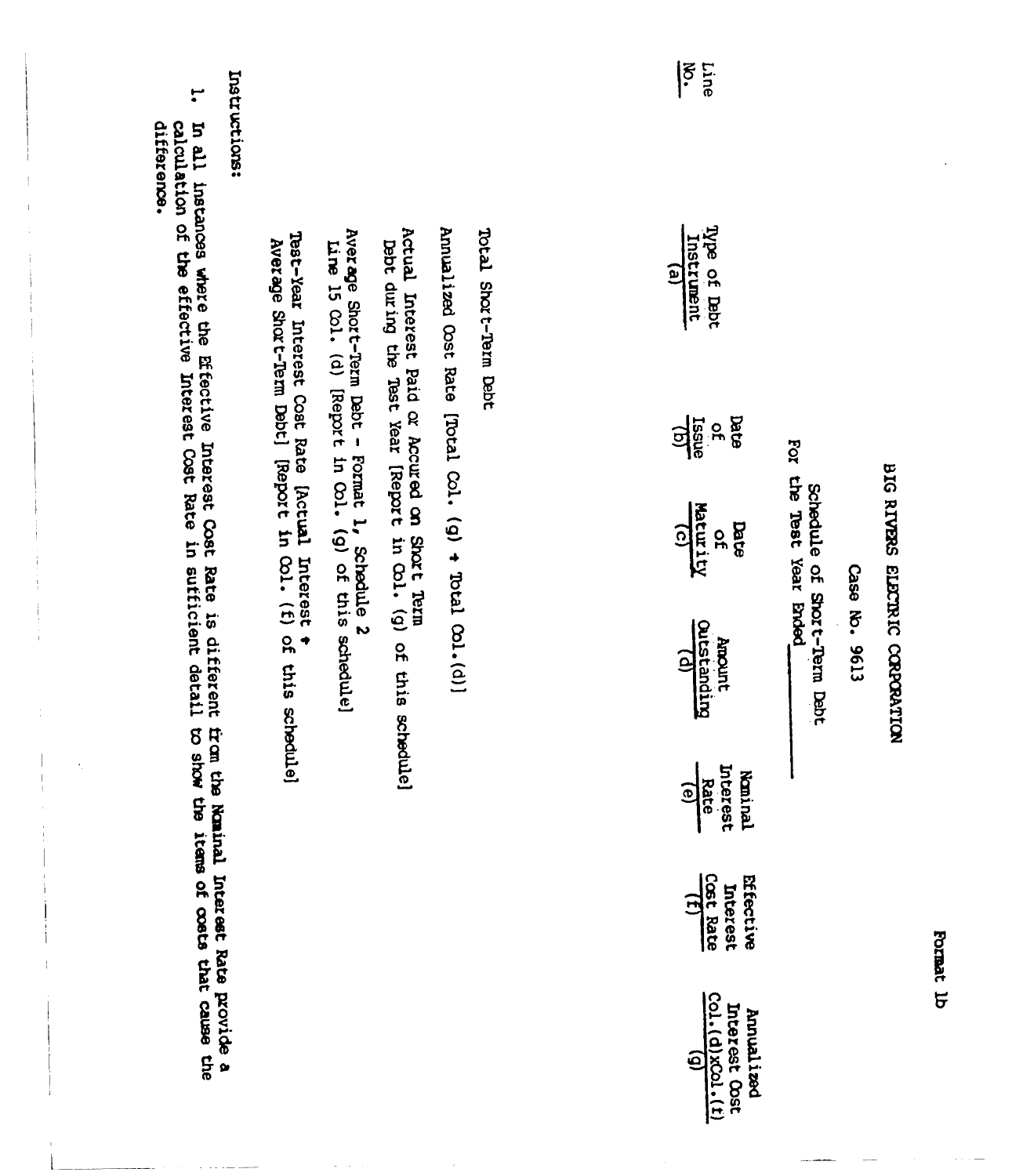## Case No. 9613

## SUMMARY OF CUSTOMER DEPOSITS

## Test Year

| Line<br>No.    | Month                                                  | <b>Receipts</b> | Refunds<br>( c ) | Balance<br>(d) |
|----------------|--------------------------------------------------------|-----------------|------------------|----------------|
| $\mathbf{1}$ . | Balance beginning of test year                         |                 |                  |                |
| 2.             | 1st Month                                              |                 |                  |                |
| 3.             | 2nd Month                                              |                 |                  |                |
| 4.             | 3rd Month                                              |                 |                  |                |
| 5.             | 4th Month                                              |                 |                  |                |
| 6.             | 5th Month                                              |                 |                  |                |
| 7.             | 6th Month                                              |                 |                  |                |
| 8.             | 7th Month                                              |                 |                  |                |
| 9.             | 8th Month                                              |                 |                  |                |
| 10.            | 9th Month                                              |                 |                  |                |
| 11.            | 10th Month                                             |                 |                  |                |
| 12.            | llth Month                                             |                 |                  |                |
| 13.            | 12th Month                                             |                 |                  |                |
| 14.            | Total (Ll through L13)                                 |                 |                  |                |
| 15.            | Average Balance ( $L14 + 13$ )                         |                 |                  |                |
| 16.            | Amount of deposits received during test period         |                 |                  |                |
| 17.            | Amount of deposits refunded during test period         |                 |                  |                |
| 18.            | Number of deposits on hand end of test year            |                 |                  |                |
| 19.            | Average amount of deposit (L15, Column (d) $\div$ L18) |                 |                  |                |
| 20.            | Interest paid during test period                       |                 |                  |                |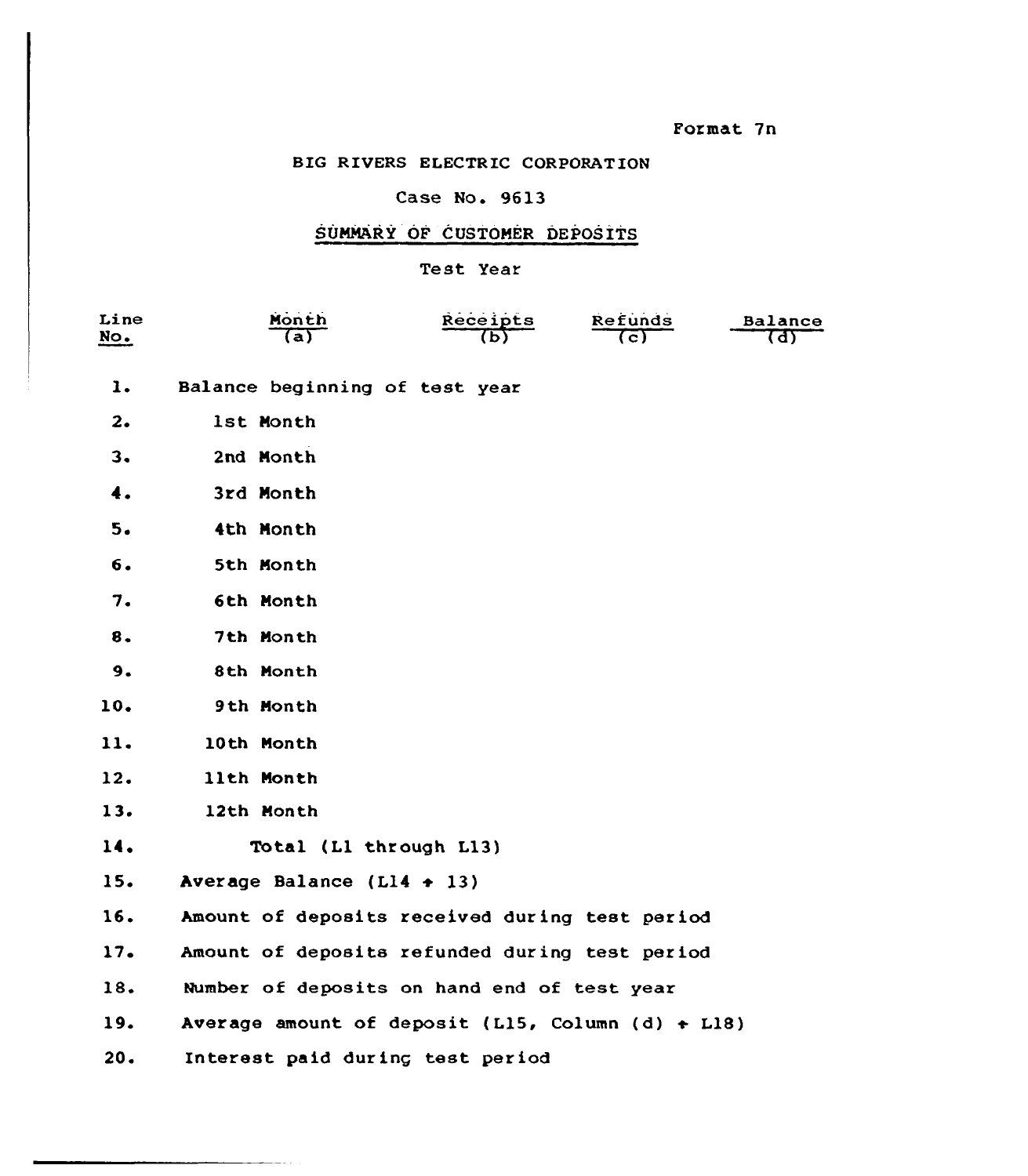$\bullet$ 

Case No. 9613

# COMPARISON OF TOTAL COMPANY TEST VEAR ACCOUNT BALANCES<br>WITH THOSE OF THE PRECEDING YEAR

"000 Onitted"

| Account T<br>Account 1<br>Title and<br>: Number<br>e<br>B |
|-----------------------------------------------------------|
| $\frac{1}{2}$<br>ast                                      |
| <b>Andr</b><br>Basi                                       |
| $\frac{1}{2}$                                             |
| <b>Address</b>                                            |
| $\frac{3}{5}$                                             |
| $\frac{1}{2}$                                             |
| <b>Address</b>                                            |
| $\frac{1}{2}$ or $\frac{1}{2}$                            |
| $\frac{1}{2}$ $\frac{1}{2}$                               |
| 10th<br><b>Hort</b>                                       |
| $\frac{1}{2}$                                             |
| प्रधा<br>प्रधा                                            |
| <u>rotal</u>                                              |

Test Year<br>Prior Near<br>Increase

(Decrease)

 $\frac{1}{1}$ 

 $\ddot{\phantom{0}}$ 

 $\frac{1}{\sqrt{2}}$ 

 $\ddot{\phantom{a}}$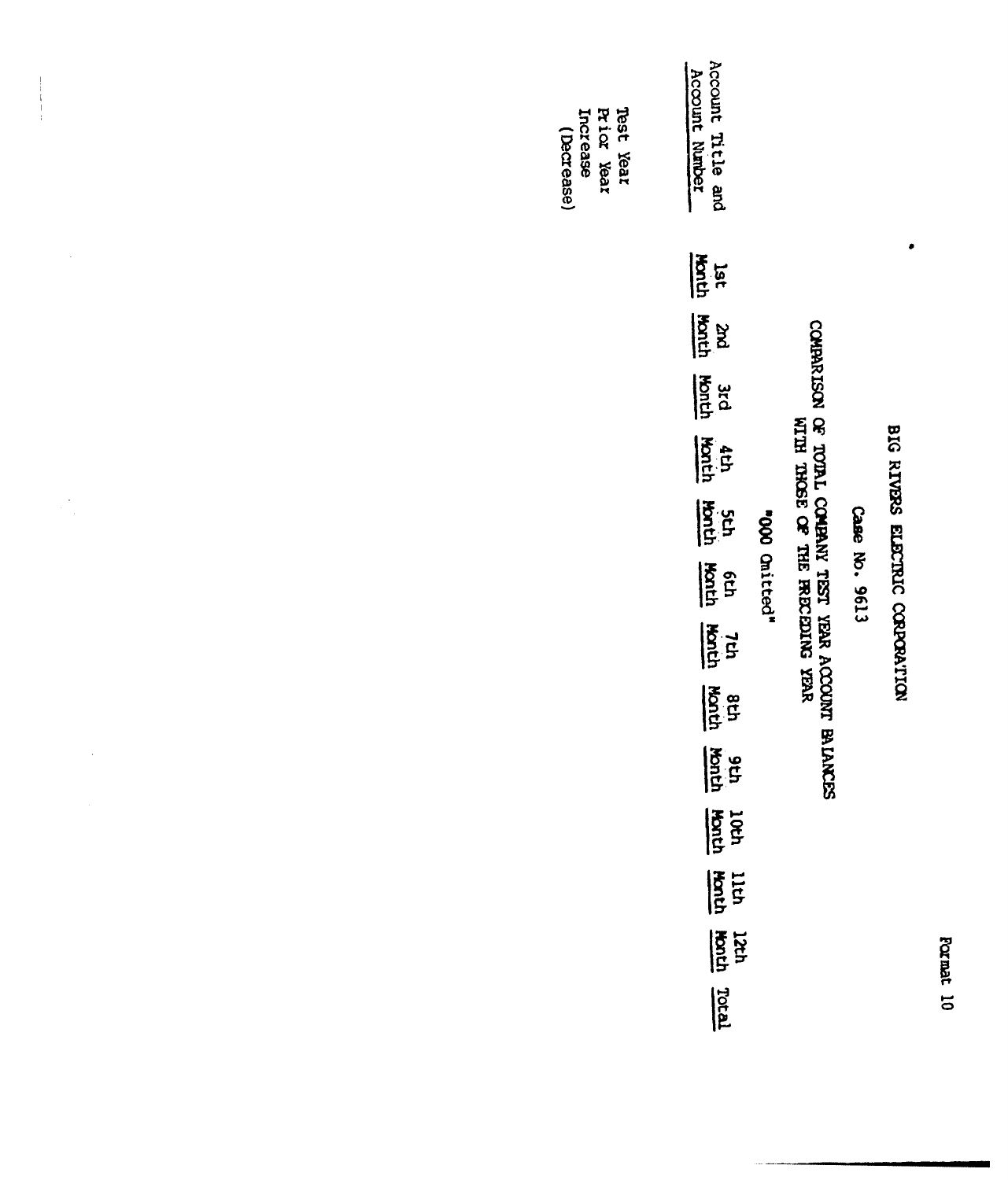Page 1 of 3 Format 14c

## BIG RIVERS ELECTRIC CORPORATION

## Case No. 9613

## AIALISIS OF SALARIES AND WOESS

## For the Calendar Years 19 Through 19<br>And the 12-Month Period Ending

## $\frac{15}{2}$

| $\frac{1}{2}$<br><u>ମ</u><br><b>Rooms</b><br>$\bullet$                                |                               | no no                |
|---------------------------------------------------------------------------------------|-------------------------------|----------------------|
| Amount<br>Amount<br>$\tilde{\mathbf{r}}$<br>ဤ<br>$\frac{19}{\text{unconv}}$<br>Ξ<br>4 | sars<br>ior<br>TO<br>ies<br>® | <b>Months Brided</b> |
| <b>Hutchin</b><br>Ξ<br>ने<br>Amount<br>ί                                              |                               |                      |
| î                                                                                     |                               |                      |

| $\leqslant \frac{1}{2}$ |  |
|-------------------------|--|
| $\frac{1}{2}$           |  |

- $\mathbf{r}$ Wages charged to expense:
- $\ddot{\bm{c}}$ Power production expense
- یب Transnission expenses
- $\ddot{\bullet}$ Distribution expenses
- ុ្រា Custamer accounts expense
- $\ddot{\bullet}$ Sales expenses
- $\mathbf{L}$ Administrative and general
- expenses:
- $\mathbf{e}$
- $\widehat{\sigma}$ Aministrative and<br>general salaries<br>cerice supplies and
- $\widehat{c}$ Administrative expense expense
- Outside services employed transferred-cr.
- GOG Broperty insurance
- Injuries and danages
-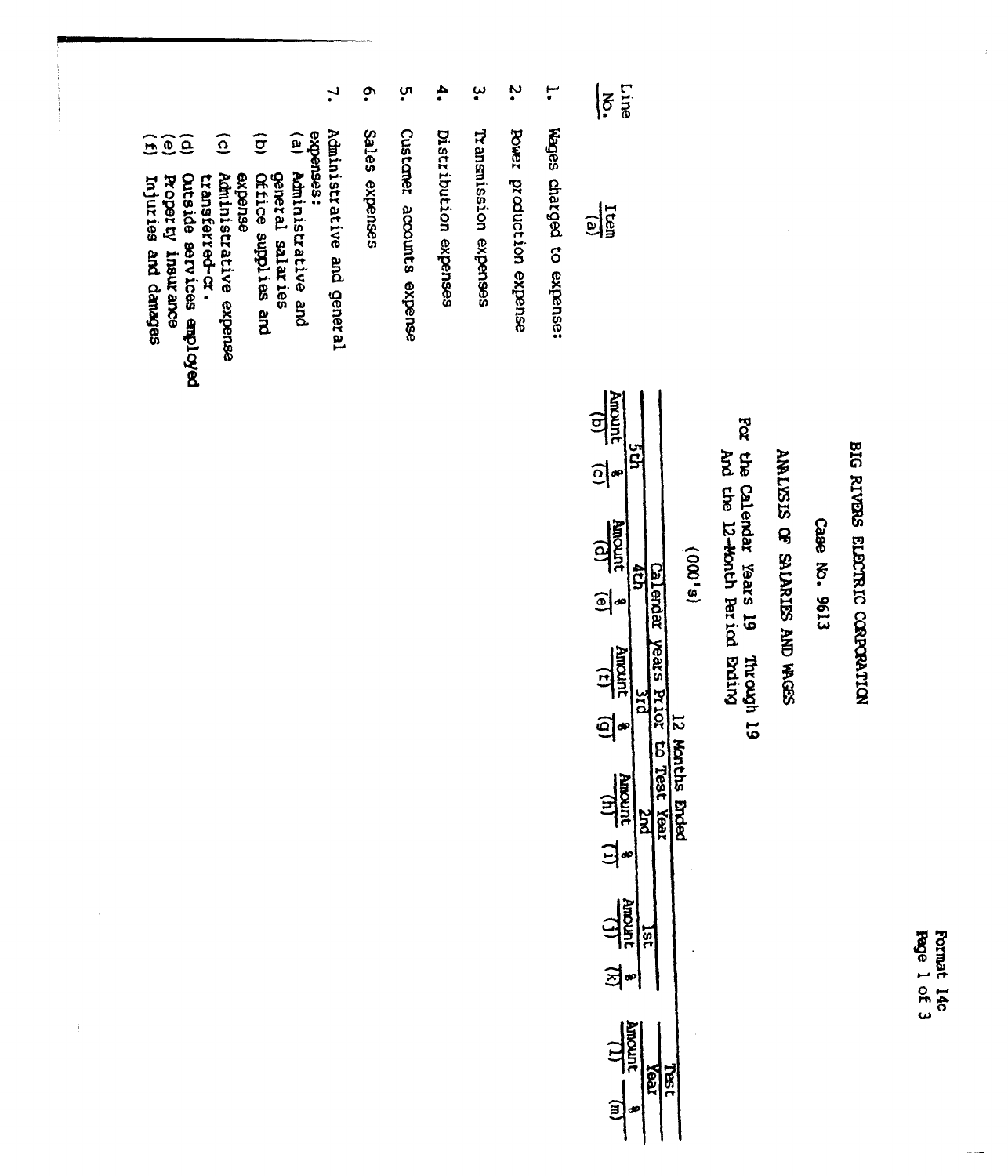| ද්  | o<br>S |
|-----|--------|
| ទ្ទ | ਨੈ     |

## Case No. 9613

## SCEON ON SUNING JO SISSINY

## For the Calendar Years 19 the Calendax Years 19 Through 19<br>And the 12-Month Period Ending

| -    |  |
|------|--|
| 0    |  |
| 8    |  |
|      |  |
|      |  |
| ω    |  |
| ۔۔۔۔ |  |

| $\frac{19}{400}$    |     |      |                |  |
|---------------------|-----|------|----------------|--|
| <u>୍ବ</u>           |     |      | $\ddot{\cdot}$ |  |
| <b>Rupoint</b>      |     |      |                |  |
| l<br>$\bar{\bm{c}}$ |     |      |                |  |
| unoury<br>J         |     |      |                |  |
| é                   |     | ንፒ ኢ |                |  |
| <b>HIDOIN</b><br>:  |     |      | 524<br>Roc     |  |
| j                   |     |      | :<br>:<br>:    |  |
| <b>TITY BRU</b>     | U)  |      | $\ddot{\cdot}$ |  |
| Ì                   |     |      |                |  |
| mann<br>f           | red |      |                |  |
|                     |     |      |                |  |

| $\widehat{\Xi}$        |          | <u>ව</u>               |                       |                            |
|------------------------|----------|------------------------|-----------------------|----------------------------|
|                        | benetits |                        | expenses (continued): |                            |
| Franchise requirements |          | Biployees pensions and |                       | Administrative and general |
|                        |          |                        |                       |                            |

 $\frac{1}{2}$ 

 $\frac{\Gamma}{\Gamma}$ 

- $\overline{u}$ Regulatory commission ភ្ល
- expenses
- $\widehat{\mathbf{z}}$ Duplicate charges-cr.<br>Miscellaneous general
- $\widehat{E}$ plant expense<br>Maintenance of general
- ္စာ Total aministrative and general<br>expenses L7(a) through L7(1)
- $\ddot{\circ}$ Total salaries and wages charged<br>expense (L2 through L6 + L8)
- **10.** Wages capitalized
- $11.$ Total Salaries and wages

 $\ddot{\phantom{a}}$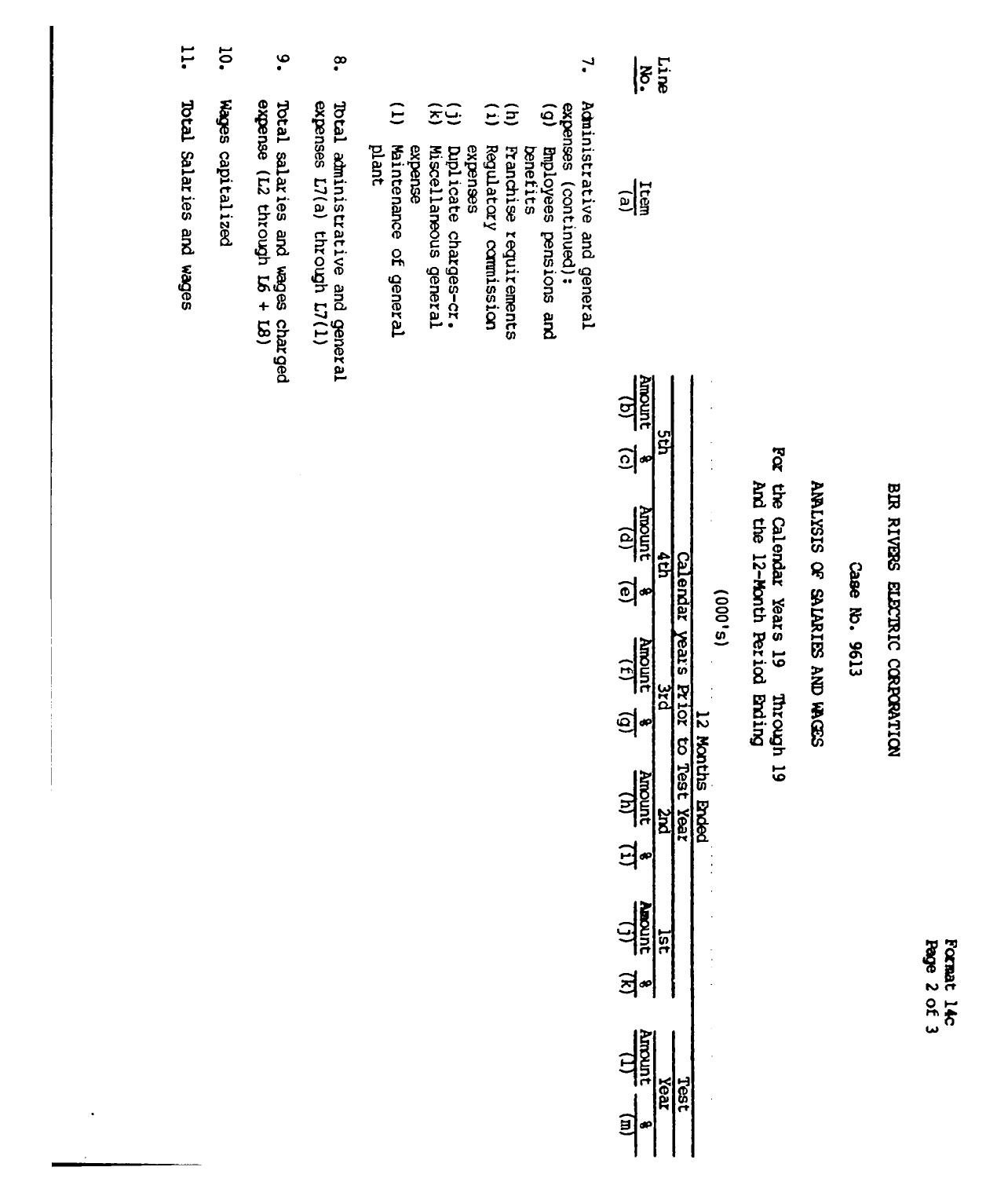Page 3 of 3 Format 14c

## BIG RIVERS ELECTRIC CORPORTION

## Case No. 9613

## ANALYSIS OF SALARIES AND WOESS

For the Calendar Years 19<br>Por the Calendar Years 19<br>And the 12-Month Period Ending

|                       | $\leq \frac{1}{2}$                                                                                                                                                                                                                                                    |
|-----------------------|-----------------------------------------------------------------------------------------------------------------------------------------------------------------------------------------------------------------------------------------------------------------------|
|                       | $\frac{1}{2}$                                                                                                                                                                                                                                                         |
| $\sum_{n=1}^{\infty}$ | $\frac{10}{100}$ (c)<br><b>Amount</b> (e)<br><b>Zebnar</b><br>(9,000)<br>years k<br><b>Amount</b><br>$\frac{1}{2}$<br>š<br><u>ခ</u> ါ့<br><b>12 Months</b><br><b>Rinout</b><br><b>Ended</b><br>ジス<br>ಗಲಾ<br>$\exists$<br>一直<br>의<br><b>LEO</b><br>ន្ត្រី<br>rear<br>E |

- 12. Ratio of salaries and wages charged<br>expense to total wages (L9 + Lill)
- Ratio of salaries and wages<br>capitalized to total wages (L10 + L11)

NOTE: Show percent increase of each year over the prior year in Columns (c), (e), (d), (i), (k), and (m).

 $\bar{z}_i$ 

 $\bar{z}$ 

 $\begin{array}{c} \mathbf{1} \\ \mathbf{1} \\ \mathbf{1} \\ \mathbf{1} \\ \mathbf{1} \\ \mathbf{1} \end{array}$ 

 $\frac{1}{2}$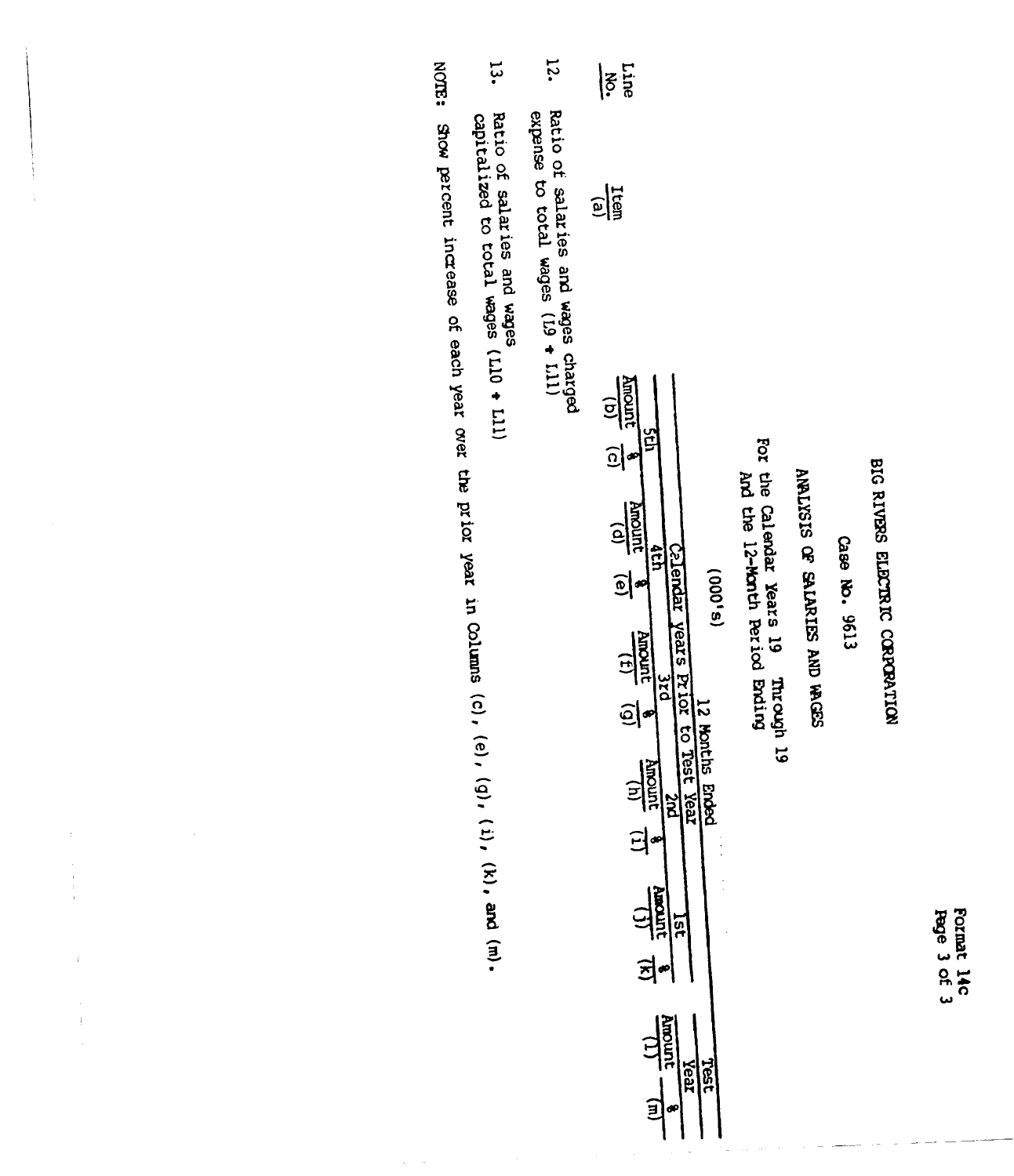| L. |
|----|
|----|

# BIG RIVERS ELECTRIC CORPORATION<br>Component the of Kentucky<br>RECONCILIATION OF BOOK NET INCOHE RAID FEDERAL TAXABLE INCOHE<br>RECONCILIATION OF BOOK NET RAID FEDERAL TAXABLE INCOHE

| ្មី ភូមិ                                                                   | $\frac{1}{3}$                    |
|----------------------------------------------------------------------------|----------------------------------|
| Net income per books<br>Add income taxes:<br>A. Federal income tax-Current | $\frac{1}{2}$                    |
|                                                                            | Total<br>Company                 |
|                                                                            | Tocal<br>Company<br>Non-operatin |
|                                                                            | Retai.<br>Kentucky               |
|                                                                            | Jur isdicti<br><b>Ochei</b><br>ø |

|                                                                                                        | $\frac{1}{2}$<br>$\ddot{ }$<br>$\ddot{\bm{c}}$<br>$ \frac{1}{2}$ $\alpha$ $\frac{1}{2}$ $\frac{1}{2}$ $\frac{1}{2}$<br>$\dot{\mathbf{S}}$<br>$\cdot \cdot$<br>و. د<br>័្<br>4.<br>$\ddot{a}$ is $\ddot{a}$ .                                                                                                                                                                                                                                                                        | ह<br>!<br>art.                                   |
|--------------------------------------------------------------------------------------------------------|-------------------------------------------------------------------------------------------------------------------------------------------------------------------------------------------------------------------------------------------------------------------------------------------------------------------------------------------------------------------------------------------------------------------------------------------------------------------------------------|--------------------------------------------------|
| <b>KOTE:</b>                                                                                           | न<br>न<br>À.<br>ဂ္<br>ربي.<br>و<br>္<br>ņ<br>ច្<br>ঢ়                                                                                                                                                                                                                                                                                                                                                                                                                               |                                                  |
| $\widetilde{\mathcal{E}}$                                                                              | Add (itemize)<br>Taxable income per return<br>Flow through items:<br>Differences between book taxable income<br>Book taxable incone<br>Add income taxes:<br>Deduct (itemize)<br>and taxable income per tax return:<br>income per books<br>Add (itemize)<br>State income taxes charged to<br>Federal income taxes charged<br>State income taxes<br>Federal income tax deferred-<br>Federal incone<br>Federal income<br>Decuct (itemize)<br>Investment tax credit adjustment<br>Other | 입                                                |
| tax and accelerated tax depreciation.                                                                  | <b>Depreciation</b><br>Istal                                                                                                                                                                                                                                                                                                                                                                                                                                                        |                                                  |
|                                                                                                        |                                                                                                                                                                                                                                                                                                                                                                                                                                                                                     |                                                  |
|                                                                                                        | other income and deductions<br>to other income and deductions<br>tax-Current<br>tax deferred-                                                                                                                                                                                                                                                                                                                                                                                       |                                                  |
|                                                                                                        |                                                                                                                                                                                                                                                                                                                                                                                                                                                                                     |                                                  |
|                                                                                                        |                                                                                                                                                                                                                                                                                                                                                                                                                                                                                     |                                                  |
|                                                                                                        |                                                                                                                                                                                                                                                                                                                                                                                                                                                                                     |                                                  |
|                                                                                                        |                                                                                                                                                                                                                                                                                                                                                                                                                                                                                     | <b>Rueding</b><br><b>Teach</b>                   |
|                                                                                                        |                                                                                                                                                                                                                                                                                                                                                                                                                                                                                     |                                                  |
| Provide a calculation of the anount shown on Lines 3 through 7 above.                                  |                                                                                                                                                                                                                                                                                                                                                                                                                                                                                     |                                                  |
|                                                                                                        |                                                                                                                                                                                                                                                                                                                                                                                                                                                                                     | Non-operating<br>Non-operating<br><b>Kueduon</b> |
| Provide work papers supporting each calculation including the depreciation schedules for straight-line |                                                                                                                                                                                                                                                                                                                                                                                                                                                                                     |                                                  |
|                                                                                                        |                                                                                                                                                                                                                                                                                                                                                                                                                                                                                     |                                                  |
|                                                                                                        |                                                                                                                                                                                                                                                                                                                                                                                                                                                                                     | Retail<br>Kentucky<br>$\widehat{\mathbf{e}}$     |
|                                                                                                        |                                                                                                                                                                                                                                                                                                                                                                                                                                                                                     |                                                  |
|                                                                                                        |                                                                                                                                                                                                                                                                                                                                                                                                                                                                                     |                                                  |
|                                                                                                        |                                                                                                                                                                                                                                                                                                                                                                                                                                                                                     |                                                  |
|                                                                                                        |                                                                                                                                                                                                                                                                                                                                                                                                                                                                                     | Jurisdicti<br><b>DCIRE</b><br><u>ିକ</u>          |
| of revenue or cost allocated                                                                           |                                                                                                                                                                                                                                                                                                                                                                                                                                                                                     |                                                  |

أمسه أمسه أمسه أمسه

 $\frac{1}{2}$ 

 $\bar{1}$ ÷

÷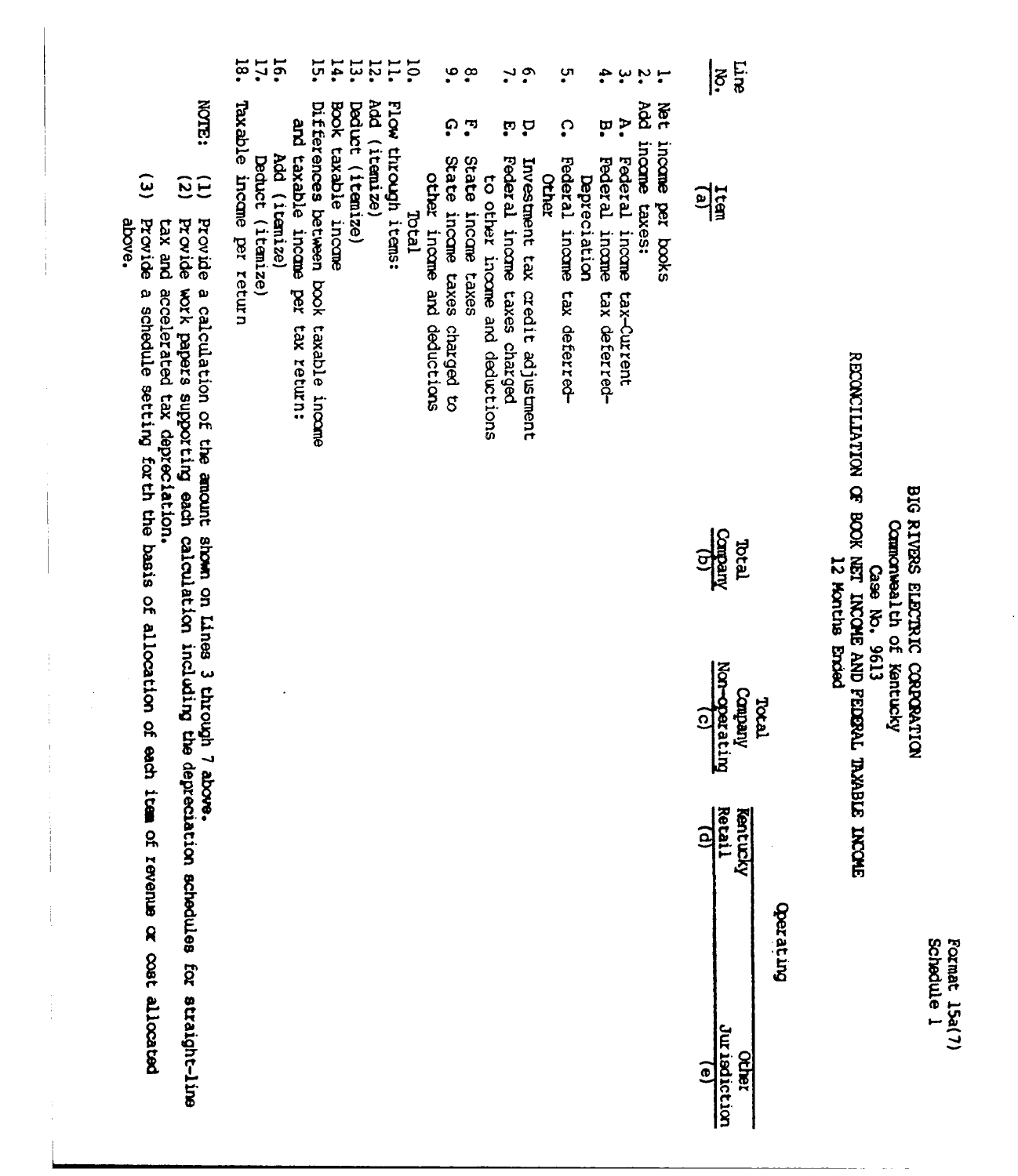# BIG RIVES ELECTRIC CORPANTION<br>Componently of Kentucky<br>RECONCILIATION OF BOOK NET INCOUR AND STATE TANABLE INCOUR<br>RECONCILIATION OF BOOK NET INCOUR BAGE AND STATE TANGE

| 18.                       | 16.              |               |                                       |                                            |                     |                  | $\begin{minipage}{.4\linewidth} \begin{tabular}{l} \multicolumn{1}{l} \multicolumn{1}{l} \multicolumn{1}{l} \multicolumn{1}{l} \multicolumn{1}{l} \multicolumn{1}{l} \multicolumn{1}{l} \multicolumn{1}{l} \multicolumn{1}{l} \multicolumn{1}{l} \multicolumn{1}{l} \multicolumn{1}{l} \multicolumn{1}{l} \multicolumn{1}{l} \multicolumn{1}{l} \multicolumn{1}{l} \multicolumn{1}{l} \multicolumn{1}{l} \multicolumn{1}{l} \multicolumn{1}{l} \multicolumn{1}{l} \multicolumn{1}{l} \mult$ |                     |       |                             | $\frac{1}{2}$                               |                          |                                | $\mathbf{L}$                       | $\tilde{\mathbf{c}}$                   |              | ں<br>•                             |              |                                       |                                  | ភ្នំពុក           |                      |                | mine<br><b>Ro.</b>           |       |                 |  |
|---------------------------|------------------|---------------|---------------------------------------|--------------------------------------------|---------------------|------------------|---------------------------------------------------------------------------------------------------------------------------------------------------------------------------------------------------------------------------------------------------------------------------------------------------------------------------------------------------------------------------------------------------------------------------------------------------------------------------------------------|---------------------|-------|-----------------------------|---------------------------------------------|--------------------------|--------------------------------|------------------------------------|----------------------------------------|--------------|------------------------------------|--------------|---------------------------------------|----------------------------------|-------------------|----------------------|----------------|------------------------------|-------|-----------------|--|
| Taxable income per return | Deduct (itemize) | Add (itenize) | and taxable income per<br>tax return: | Differences between book<br>taxable income | Book taxable income | Daduct (itemize) | Add (itenize)                                                                                                                                                                                                                                                                                                                                                                                                                                                                               | Flow through items: | Intol | other income and deductions | <u>ဂ</u> ္<br>State income taxes charged to | ុច<br>State income taxes | to other income and deductions | ឆ្<br>Pederal income taxes charged | င့<br>Investment tax credit adjustment | <b>Ocher</b> | ဂ့<br>Federal income tax deferred- | Depreciation | å.<br>Federal income<br>Lax deferred- | À.<br>Federal income tax-Current | Add income taxes: | Net incone per books | 퍫              |                              |       |                 |  |
|                           |                  |               |                                       |                                            |                     |                  |                                                                                                                                                                                                                                                                                                                                                                                                                                                                                             |                     |       |                             |                                             |                          |                                |                                    |                                        |              |                                    |              |                                       |                                  |                   |                      | <b>Ruegust</b> | <b>Total</b>                 |       |                 |  |
|                           |                  |               |                                       |                                            |                     |                  |                                                                                                                                                                                                                                                                                                                                                                                                                                                                                             |                     |       |                             |                                             |                          |                                |                                    |                                        |              |                                    |              |                                       |                                  |                   |                      | Won-operating  | Company                      | Intal |                 |  |
|                           |                  |               |                                       |                                            |                     |                  |                                                                                                                                                                                                                                                                                                                                                                                                                                                                                             |                     |       |                             |                                             |                          |                                |                                    |                                        |              |                                    |              |                                       |                                  |                   |                      |                | Retail<br>Td<br>Kantucky     |       |                 |  |
|                           |                  |               |                                       |                                            |                     |                  |                                                                                                                                                                                                                                                                                                                                                                                                                                                                                             |                     |       |                             |                                             |                          |                                |                                    |                                        |              |                                    |              |                                       |                                  |                   |                      | $\widehat{e}$  | Jurisdiction<br><b>Ocher</b> |       | <b>Durapida</b> |  |

- 
- **NOTE:**  $\widetilde{\omega}$ Provide a calculation of the amount shown on Lines 8 through 9 above.<br>Provide work papers supporting each calculation including the depreciation schedules for straight-line<br>Provide a schedule setting forth the basis of all
- $\hat{c}$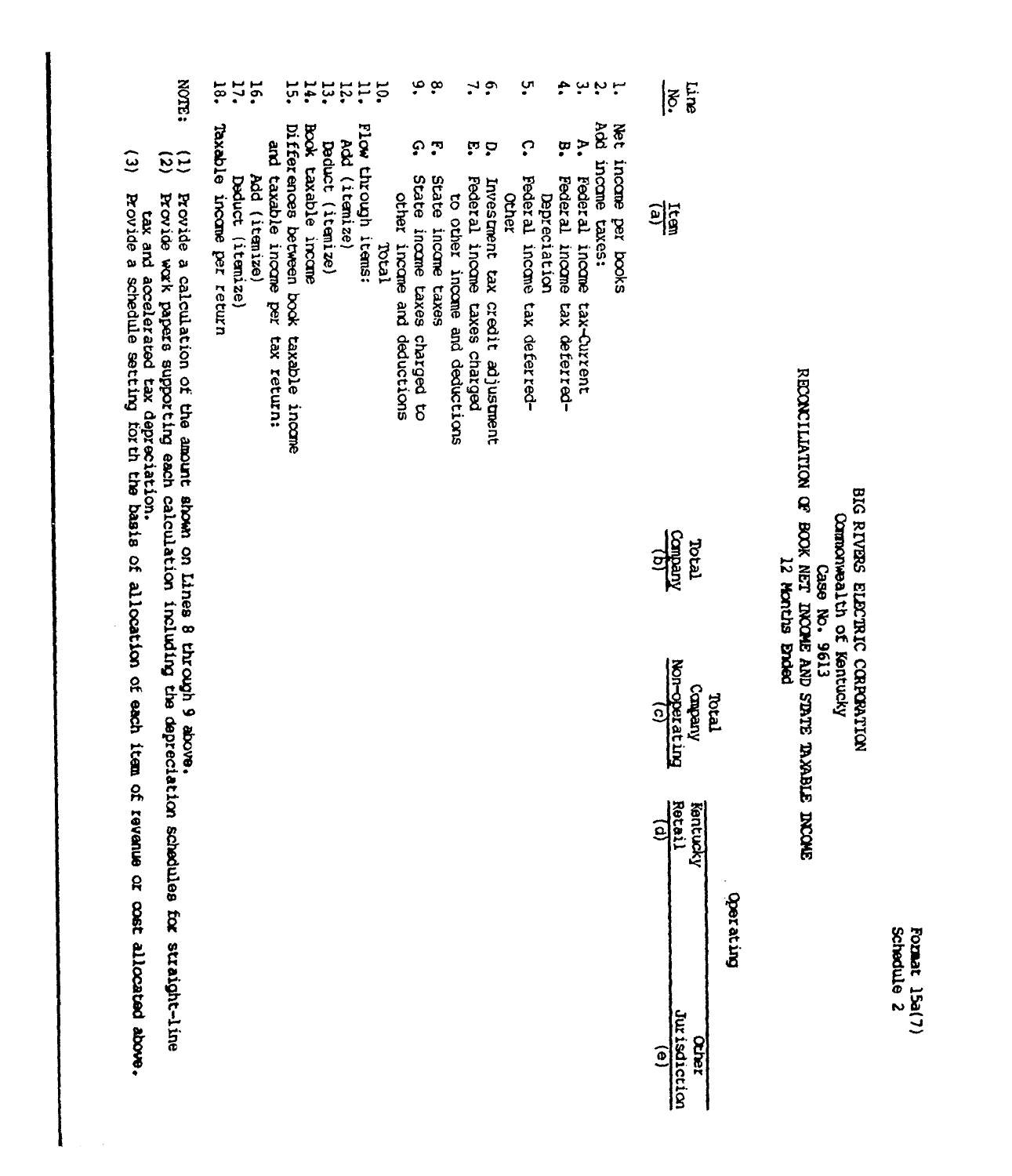Format 16 Sheet 1 of 2

### BIG RIUERS ELECTRIC CORPORATION

### Case No. 9613

## NET INCOME PER 1,000 KWH SOLD

For the Calendar Years 19 through 19

And for the 12 Months Ended

(TOTAL COMPANY)

 $(000's)$ 

### 12 Months Ended

|      |                                                         |     | Calendar Years     |         |                |     |            |
|------|---------------------------------------------------------|-----|--------------------|---------|----------------|-----|------------|
|      |                                                         |     | Prior to Test Year |         |                |     | Test       |
| Line | Item                                                    | 5th |                    | 4th 3rd | 2nd            | lst | Year       |
| No.  | (a)                                                     | क्र | $\overline{c}$     | ख्य     | $\overline{e}$ | (f) | <u>(a)</u> |
|      | 1. Operating Income                                     |     |                    |         |                |     |            |
| 2.   | Operating Revenues                                      |     |                    |         |                |     |            |
| з.   | Operating Income Deductions                             |     |                    |         |                |     |            |
| 4.   | Operation and maintenance expenses:                     |     |                    |         |                |     |            |
| 5.   | Fuel                                                    |     |                    |         |                |     |            |
| 6.   | Other power production expenses                         |     |                    |         |                |     |            |
| 7.   | Transmission expenses                                   |     |                    |         |                |     |            |
| 8.   | Distribution expenses                                   |     |                    |         |                |     |            |
| 9.   | Customer accounts expense                               |     |                    |         |                |     |            |
| 10.  | Sales expense                                           |     |                    |         |                |     |            |
| 11.  | Administrative and general expense                      |     |                    |         |                |     |            |
| 12.  | Total (L5 through L11)                                  |     |                    |         |                |     |            |
| 13.  | Depreciation expenses                                   |     |                    |         |                |     |            |
| 14.  | Amortization of utility plant acquisition<br>adjustment |     |                    |         |                |     |            |
| 15.  | Taxes other than income taxes                           |     |                    |         |                |     |            |
| 16.  | Income taxes - Federal                                  |     |                    |         |                |     |            |
| 17.  | Income taxes - other                                    |     |                    |         |                |     |            |
| 18.  | Provision for deferred income taxes                     |     |                    |         |                |     |            |
| 19.  | Investment tax credit adjustment - net                  |     |                    |         |                |     |            |
| 20.  | Total utility operating expenses                        |     |                    |         |                |     |            |
|      | 21. Net utility operating income                        |     |                    |         |                |     |            |
|      |                                                         |     |                    |         |                |     |            |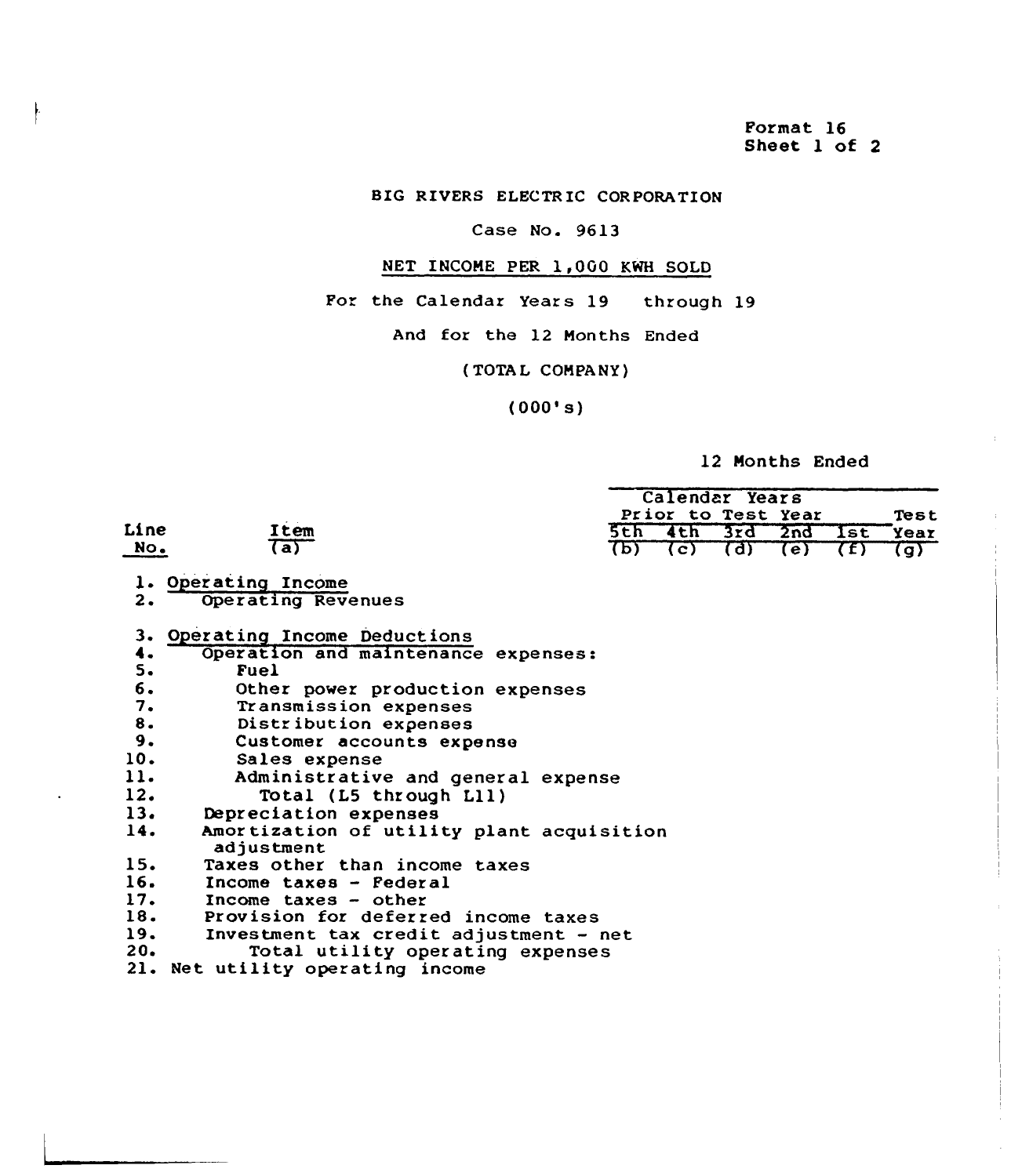Format 16 Sheet 2 of 2

BIG RIVERS ELECTR IC CORPORATION

### Case No. 9613

## NET INCOME PER 1,000 KWH SOLD

For the Calendar Years 19 through 19

And for the 12 Months Ended

(TOTAL COMPANY)

 $(000's)$ 

### 12 Months Ended

|                           |                | Calendar Years             |
|---------------------------|----------------|----------------------------|
|                           |                | Prior to Test Year<br>Test |
| Line                      | Item           | 5th 4th 3rd 2nd Ist Year   |
| $\underline{\text{No}}$ . | $\overline{a}$ | $(b)$ (c) (d) (e) (f) (g)  |

|     | 22. Other Income and Deductions                  |
|-----|--------------------------------------------------|
| 23. | Other income:                                    |
| 24. | Allowance for funds used during construction     |
|     | 25.<br>Miscellaneous nonoperating income         |
| 26. | Total other income                               |
| 27. | Other income deductions:                         |
| 28. | Miscellaneous income deductions                  |
| 29. | Taxes applicable to other income and deductions: |
| 30. | Income taxes and investment tax credits          |
| 31. | Taxes other than income taxes                    |
| 32. | Total taxes on other income and deductions       |
|     | 33. Net other income and deductions              |
|     | 34. Interest Charges                             |
|     | 35. Interest on long-term debt                   |
|     | 36. Amortization of debt expense                 |
|     | 37. Other interest expense                       |
| 38. | Total interest charges                           |

39. Net income

 $\bar{\gamma}$ 

40. 1,000 KWH sold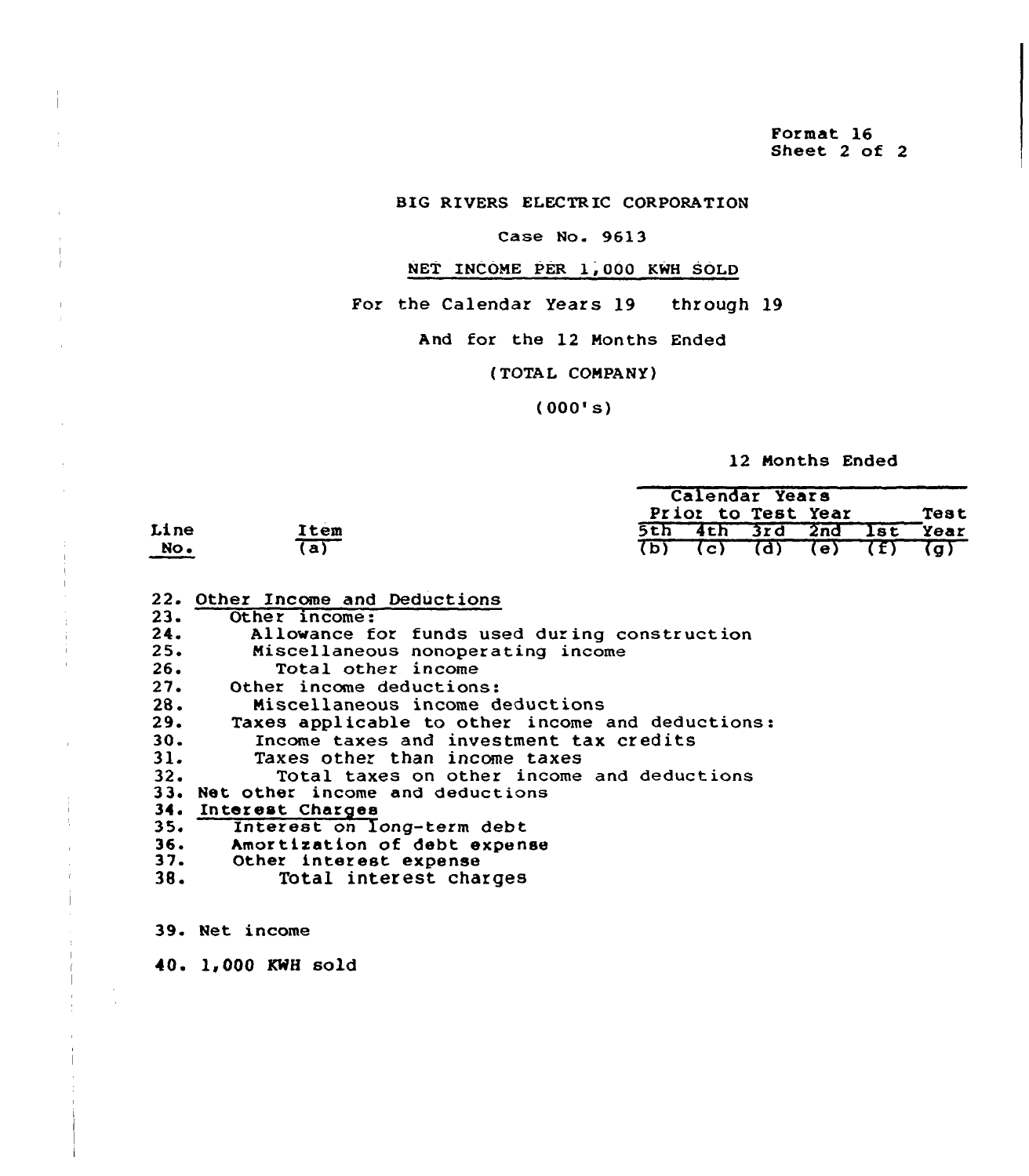| $\frac{13}{14}$                                               | $q = \frac{1}{2}$                            | $\infty$<br>$\sim$ 9.<br>ပ္ပ          |                                                                                           | Line<br><u>နြ</u>                                                                                                                                                                                                                                                                                                                              |
|---------------------------------------------------------------|----------------------------------------------|---------------------------------------|-------------------------------------------------------------------------------------------|------------------------------------------------------------------------------------------------------------------------------------------------------------------------------------------------------------------------------------------------------------------------------------------------------------------------------------------------|
| Wages and Salaries - Charged Expense:<br>Per average employee | Cost Per 1000 KWH sold:<br>ទី<br>ខេត្ត<br>ខេ | Cost Per Million BTU:<br>လချ<br>ပြင်း | Fuel Costs:<br>$0i1 - \cos t$ per gallon<br>Gas - $\cos t$ per Mcf<br>Coal - cost per ton | $\frac{1}{2}$                                                                                                                                                                                                                                                                                                                                  |
|                                                               |                                              |                                       |                                                                                           | Cost mc.<br>9g<br>dØ<br>19 19 19<br>$\frac{1}{2}$<br>Calendar years Prior to Test Year<br>(Yotal Company)<br>$\frac{1}{(1)}$ $\frac{1}{(1)}$<br>ia<br>Da<br>$\frac{\cos t}{\ln t} = \frac{\ln c}{(1)}$<br>2nd<br>$\frac{\cos t}{\sqrt{11}}$ $\frac{\pi c}{\pi}$ .<br>$\frac{1}{3}$<br>$\frac{\cos t}{(1)} = \frac{\ln c}{(m)}$<br>Year<br>Test |
|                                                               |                                              |                                       |                                                                                           |                                                                                                                                                                                                                                                                                                                                                |

 $15.$ 

Depreciation Expense:<br>Per \$100 of average gross plant<br>in service

l,

 $\begin{array}{c} \frac{1}{2} \\ \frac{1}{2} \\ \frac{1}{2} \end{array}$ 

BIG RIVERS ELECTRIC CORPORATION

CASE NO. 9613

COMPARATIVE OPERATING STATISTICS

For the Calendar Years 19 Through 19<br>and the 12-Month Period Ended

Format 17<br>Sheet 1 of 2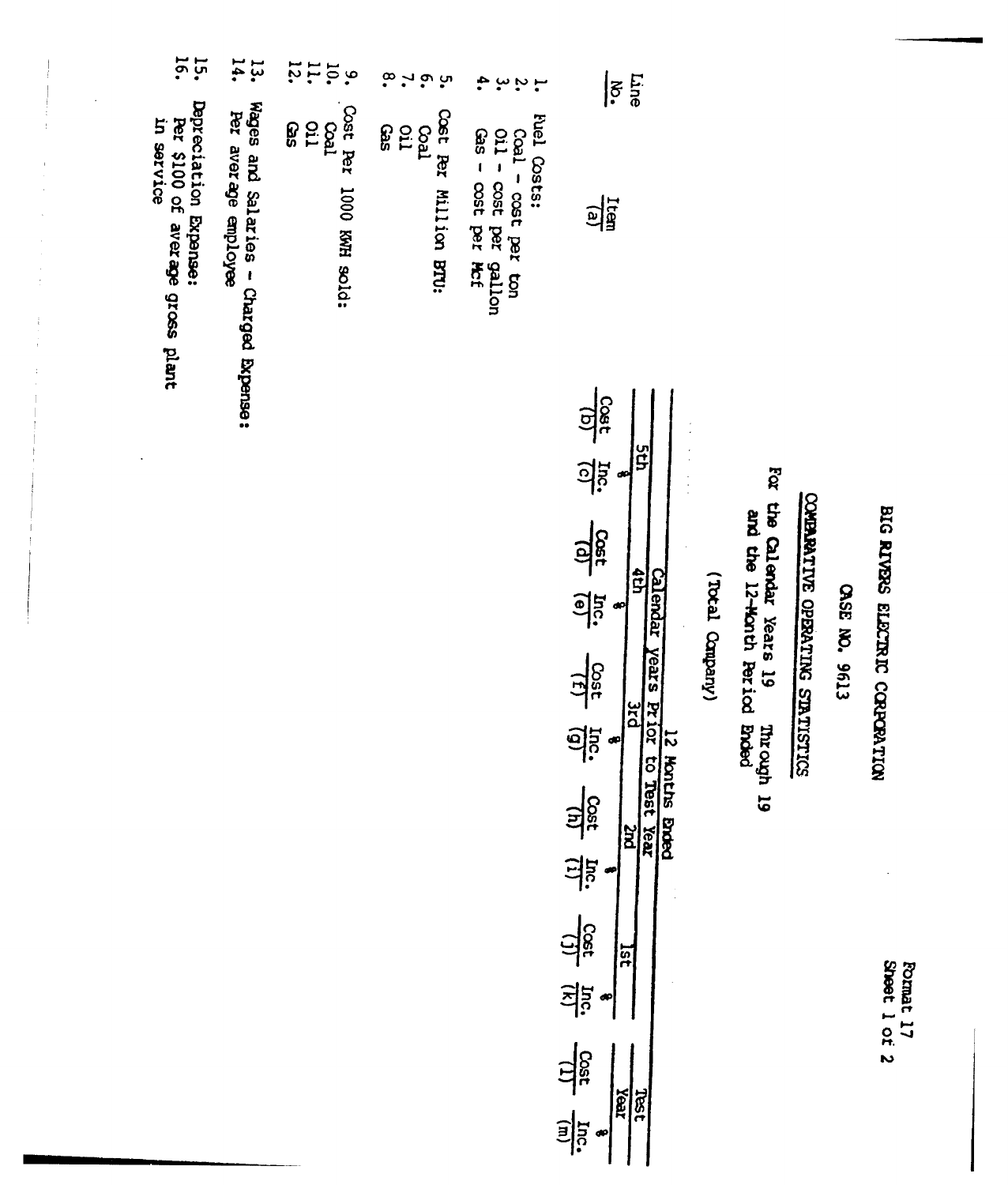| SAR | ğ |
|-----|---|
| m   | B |
|     | r |
| ႙   | ∽ |
| ⊾   |   |

## BIG RIVERS ELECTRIC CORPORTION

## CASE NO. 9613

## COMPARATIVE OPERATING SIATISTICS

## For the Calendar Years 19<br>19 the 12-Month Period Boded<br>19 the 12-Month Period Boded

## (Vneqno LeacT)

| í            | $\leqslant$                       |         |                     |           |
|--------------|-----------------------------------|---------|---------------------|-----------|
| フェーデンシン プラス・ | 흮                                 |         |                     |           |
|              | 035 mc.                           | sa<br>S |                     |           |
|              | $\frac{1}{25}$<br>$\frac{1}{2}$   | Ş       | <b>Calendar</b>     |           |
|              | $\frac{10}{(1)}$ $\frac{11}{(1)}$ |         | years Prior to Test |           |
|              | $\frac{1}{2}$<br>력                |         |                     | 12 Months |
|              | $\frac{1}{2}$<br><u> 하다</u>       |         |                     |           |
|              | $\frac{1}{2}$<br>$\frac{1}{2}$    | Year    | <b>Test</b>         |           |

- $1.6.$ FULCUSERO FOWEL:
- Dez 1000 KWH Purchased
- Rents:
- $30.20$ Per \$100 of average gross
- plant in service
- Property Taxes:
- 22. Per average \$100 of average gross<br>(net) plant in service
- Payroll Taxes:
- 23. Per average number of employees
- $52.$ whose salary is charged to expense Per average salary of employees
- whose salary is charged to expense
- .92 **PLOB** HWN 0001 194
- 
- Interest Expense:<br>Per \$100 of average debt cutstanding<br>Per \$100 of average plant investment<br>Per \$100 KWH sold
	-
- 
- $\frac{288}{2090}$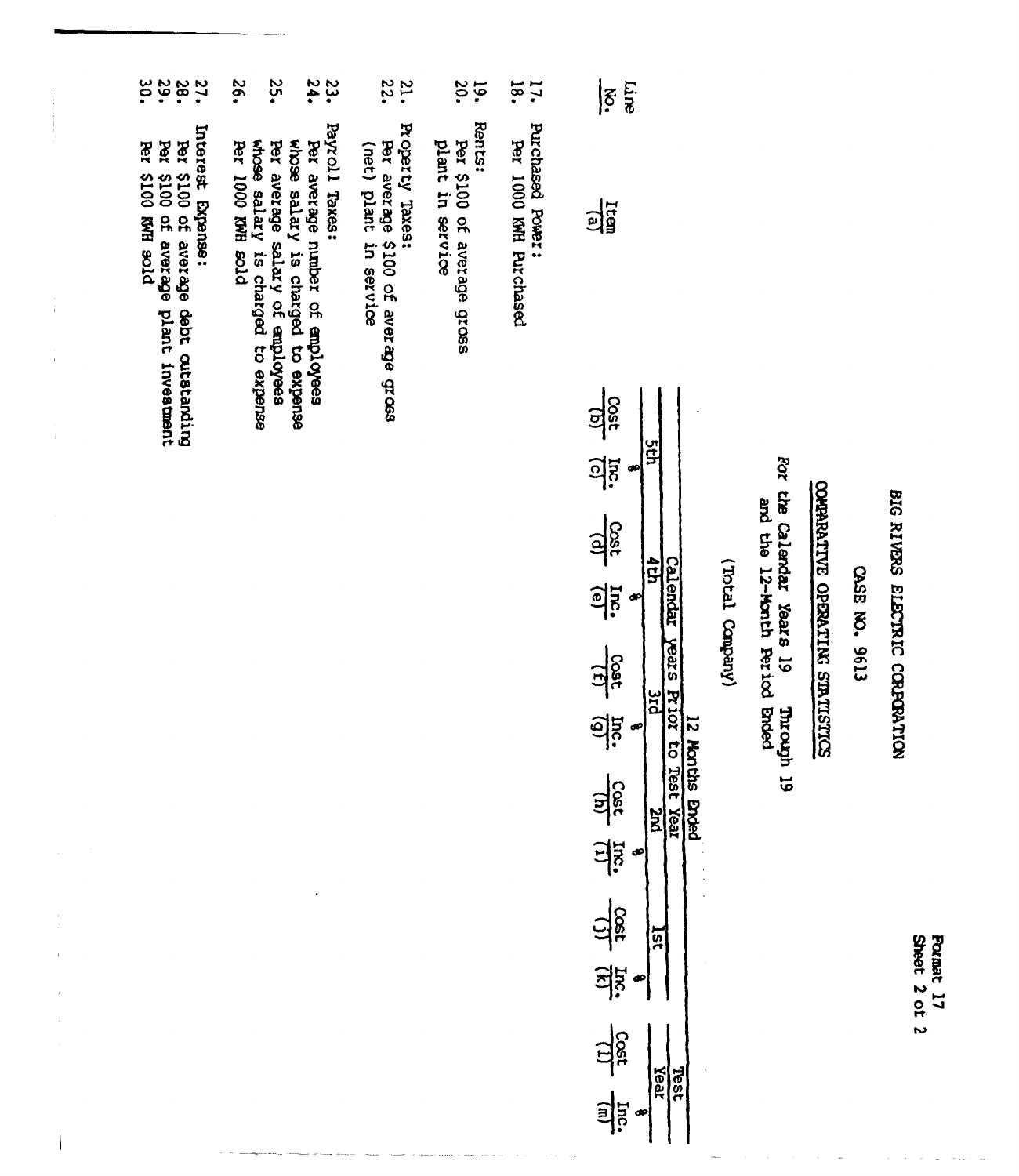| <b>១១១១១១ភូមិ</b><br>ភូមិក្នុងភូមិក្នុង<br>Hydraulic Production Plant<br>Structures and improvements<br>Land and land rights | 31124456<br>2112456<br><b>JQ6</b><br>Steam Production Plant<br>Accessory electric equipment<br>Miscellaneous power plant equipment<br>Structures and improvements<br>Completed construction - not classified<br>Turbogenerator units<br>Boiler plant equipment<br>Land and land rights<br>Total steam production plant | iog<br><b>Organization</b><br>Intangible Plant | Account<br><b>Nunber</b><br>Title of Accounts<br><u>์อ</u><br>9ED<br>$\widehat{\mathbf{e}}$<br><b>Calendar</b><br>虹<br>$\widehat{\mathbf{e}}$<br><b>Years</b><br><b>PIE</b><br>ê | (Vineques LeadTy) | For the Calendar Years 19<br>Through 19 | AVERAGE ELECTRIC PLANT IN SERVICE BY ACCOUNT PER 1,0 | CTOC 'CN' DEPO |
|------------------------------------------------------------------------------------------------------------------------------|------------------------------------------------------------------------------------------------------------------------------------------------------------------------------------------------------------------------------------------------------------------------------------------------------------------------|------------------------------------------------|----------------------------------------------------------------------------------------------------------------------------------------------------------------------------------|-------------------|-----------------------------------------|------------------------------------------------------|----------------|
|                                                                                                                              |                                                                                                                                                                                                                                                                                                                        |                                                | 12 Months Ended<br>Prior to Test Year<br>$\widehat{\mathbf{e}}$<br>E<br>ë<br>18]                                                                                                 |                   | and the Test Year Bnded                 | <b>CLOS HAR OO</b>                                   |                |

Lieu<br>Vent<br>John

Format 18<br>Sheet 1 of 4

## BIG RIVESS ELECTRIC CORPORATION

Case No. 9613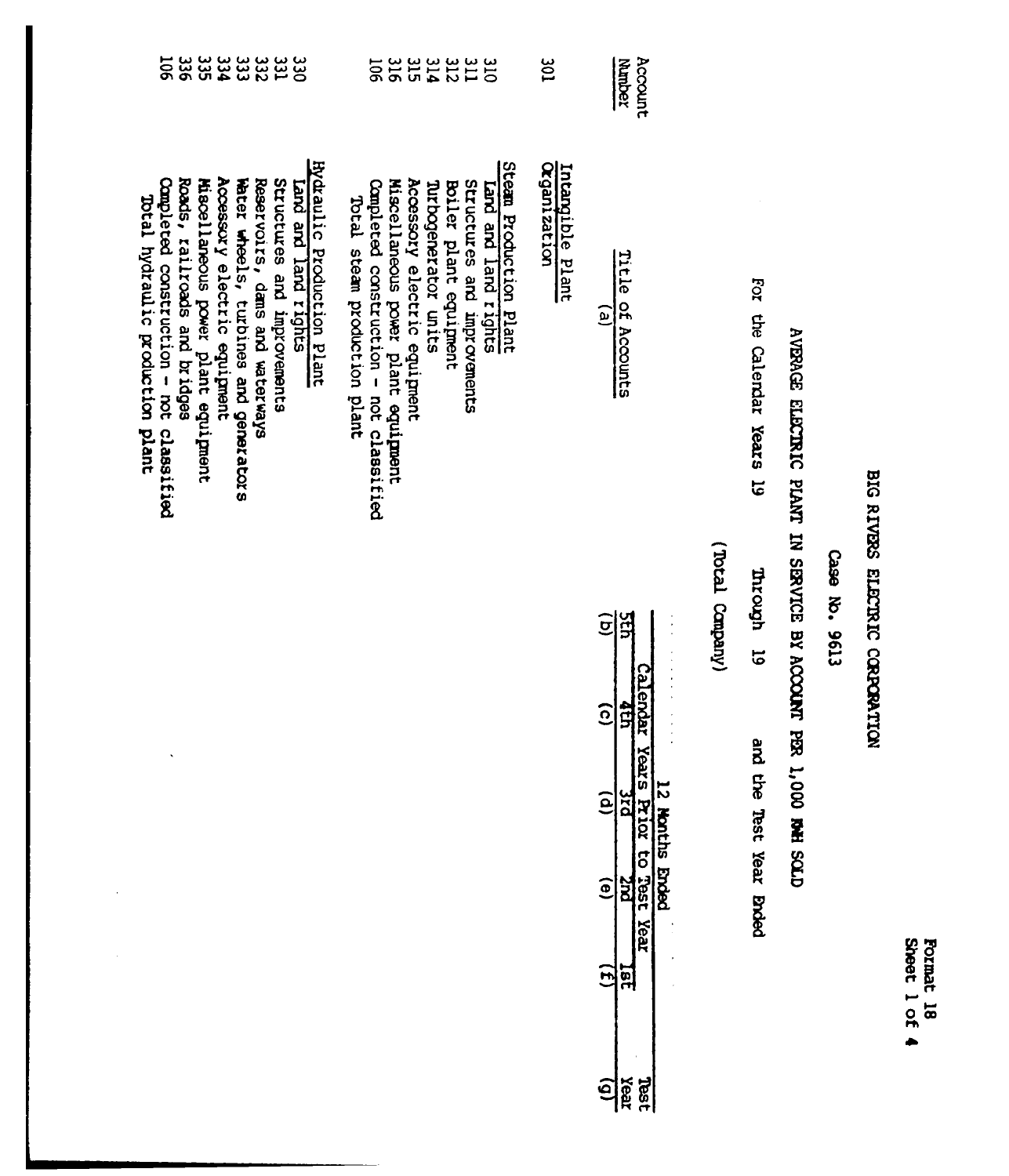| <b>Sheet</b><br>o | <b>PRIDE</b> |
|-------------------|--------------|
|                   |              |

Case No. 9613

AVENAGE ELECTRIC PLANT IN SENVICE BY ACCOUNT PER 1,000 RMH SOLD

For the Calendar Years 19 mrough 19 and the Test Year Brood

(Viequo Company)

 $\frac{1}{2}$ 

| Account                       |                                                                     |         | Calendar      | Years        | Prior to Test Year     |    |
|-------------------------------|---------------------------------------------------------------------|---------|---------------|--------------|------------------------|----|
| Number                        | Title of Accounts                                                   | ဌ<br>អូ | de            | $rac{1}{25}$ | $\overline{\text{cm}}$ | ίņ |
|                               | $\widehat{e}$                                                       | ଟ୍ର     | $\widehat{c}$ | ସି           | $\widehat{\mathbf{e}}$ | E  |
|                               | Other Production Plant                                              |         |               |              |                        |    |
|                               | Lard and Land rights                                                |         |               |              |                        |    |
|                               | structures and mprovements                                          |         |               |              |                        |    |
|                               | Fuel holders, producers and accessories                             |         |               |              |                        |    |
| Prime movers                  |                                                                     |         |               |              |                        |    |
| Genevators                    |                                                                     |         |               |              |                        |    |
|                               | Accessory electric equipment                                        |         |               |              |                        |    |
|                               | Miscellaneous power plant equipment                                 |         |               |              |                        |    |
| 505                           | Completed construction - not classified                             |         |               |              |                        |    |
|                               | Total other production plant                                        |         |               |              |                        |    |
|                               | Total production plant                                              |         |               |              |                        |    |
|                               | Transmission Plant<br>Land and land tights                          |         |               |              |                        |    |
| 3<br>505555555555<br>50555555 | Structures and improvements                                         |         |               |              |                        |    |
|                               | Station equipment                                                   |         |               |              |                        |    |
|                               | Towers and fixtures                                                 |         |               |              |                        |    |
|                               | Poles and fixtures                                                  |         |               |              |                        |    |
|                               | Overhead conductors and devices                                     |         |               |              |                        |    |
|                               | Underground conduit                                                 |         |               |              |                        |    |
|                               | Underground conductors and devices                                  |         |               |              |                        |    |
|                               | Roads and trails                                                    |         |               |              |                        |    |
| <b>106</b>                    | Completed construction - not classified<br>Total transmission plant |         |               |              |                        |    |

 $\hat{\mathcal{A}}$ 

 $\frac{1}{\sqrt{2}}$ 

 $\begin{array}{c} 1 \\ 1 \\ 3 \end{array}$ 

 $\hat{\beta}$  .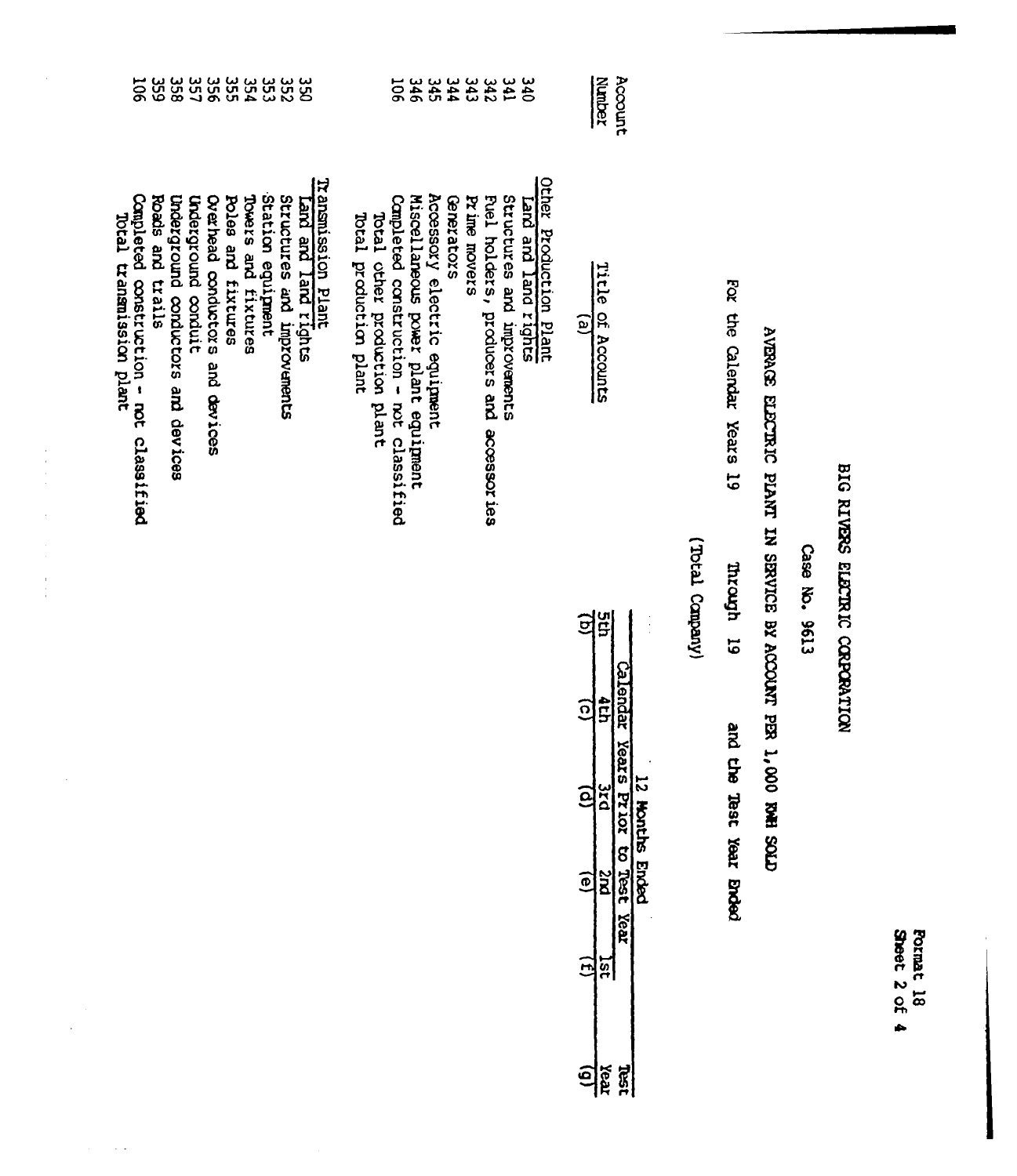Format 18<br>Sheet 3 of 4

## BIG RIVERS ELECTRIC CORPORTION

## Case No. 9613

# AVERAGE ELECTRIC PLANT IN SERVICE BY ACCOUNT PER 1,000 KWH SOLD

For the Calendar Years 19 Through 19 and the Test Year Ended

(Total Company)

 $\overline{(\underline{i})}$ **Tst** 

 $\frac{15}{150}$ 

| Account       |                                         |                        | Calendar Yea  | 12 Months Ended<br>$\frac{3rd}{3rd}$<br>$\frac{3rd}{3rd}$<br>$\frac{2nd}{3md}$<br>(e)<br>(e) |  |
|---------------|-----------------------------------------|------------------------|---------------|----------------------------------------------------------------------------------------------|--|
| <b>Nunber</b> | litle of Accounts                       | g<br>G                 | 4<br>S        |                                                                                              |  |
|               | $\mathbf{\hat{e}}$                      | $\widehat{\mathbf{e}}$ | $\widehat{c}$ |                                                                                              |  |
|               | Distribution Plant                      |                        |               |                                                                                              |  |
|               | cand and land rights                    |                        |               |                                                                                              |  |
|               | Structures and mprovements              |                        |               |                                                                                              |  |
|               | Station equipment                       |                        |               |                                                                                              |  |
|               | Poles, towers and fixtures              |                        |               |                                                                                              |  |
|               | Overhead conductors and devices         |                        |               |                                                                                              |  |
|               | Underground conduit                     |                        |               |                                                                                              |  |
| 38282828      | Briderground conductors and devices     |                        |               |                                                                                              |  |
|               | Line transtormers                       |                        |               |                                                                                              |  |
| 389           | Services                                |                        |               |                                                                                              |  |
|               | <b>Meters</b>                           |                        |               |                                                                                              |  |
| 375<br>272    | Installations on customers' premises    |                        |               |                                                                                              |  |
|               | Leased property on customer's premises  |                        |               |                                                                                              |  |
| 373           | street lighting and signal systems      |                        |               |                                                                                              |  |
| 50            | Campleted construction - not classified |                        |               |                                                                                              |  |
|               | Total distribution plant                |                        |               |                                                                                              |  |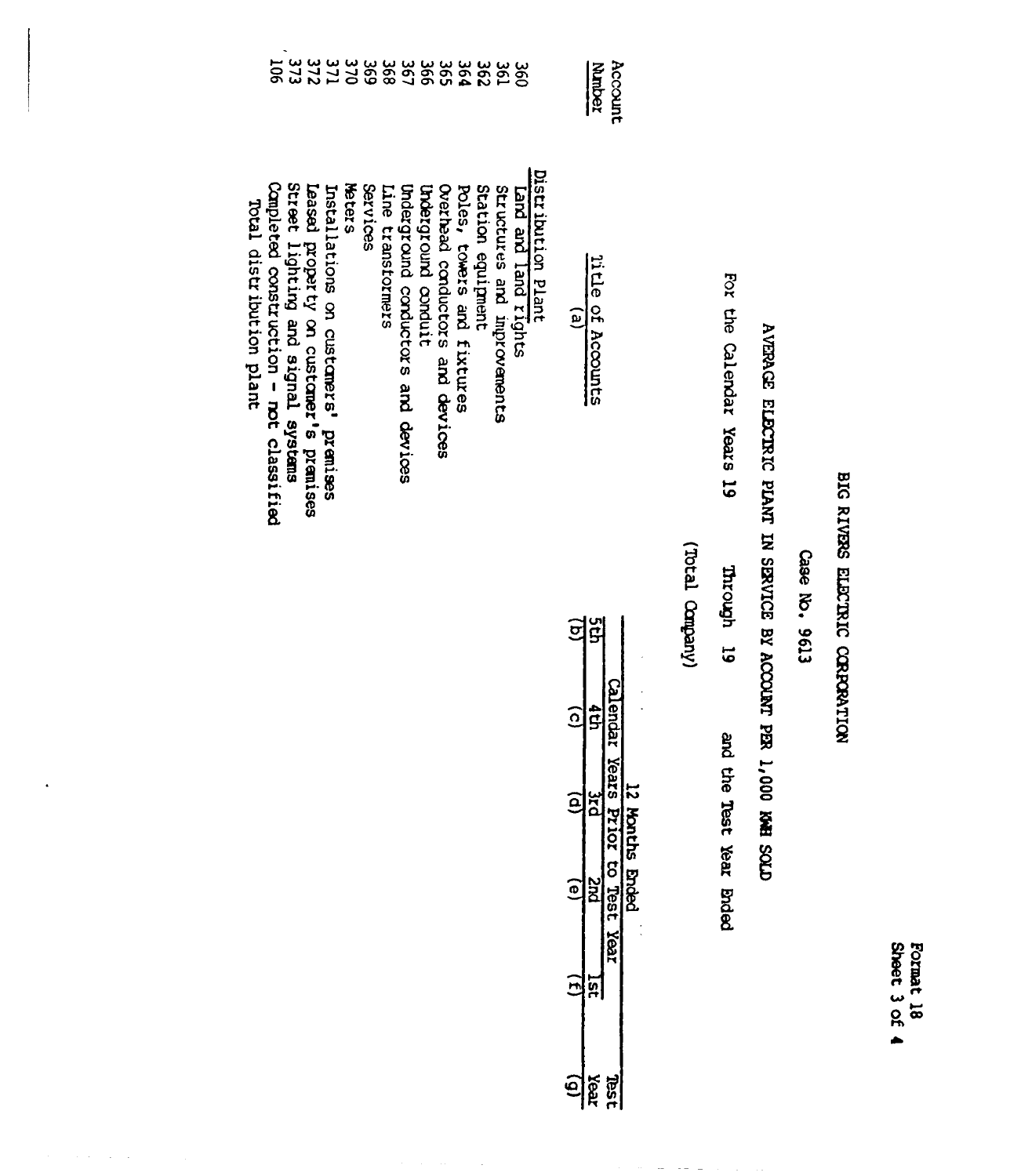| <b>Shee?</b> | ĝ |
|--------------|---|
| ၀့           | B |
|              |   |

## Case No. 9613

# AVERAGE ELECTRIC PLANT IN SERVICE BY ACCOUNT PER 1,000 KWH SOLD

For the Calendar Years 19

mrough 19 and the Test Year brded

(Total Company)

| 00.1                            | 368                                                                                                                                                                                                                                                                                                                                                                                               | Account<br><b>Nunber</b>                                               |
|---------------------------------|---------------------------------------------------------------------------------------------------------------------------------------------------------------------------------------------------------------------------------------------------------------------------------------------------------------------------------------------------------------------------------------------------|------------------------------------------------------------------------|
| Total electric plant in service | General Plant<br>Campleted construction - not classified<br>Other tangible property<br>Miscellaneous equipment<br>Communication equipment<br>Power operated equipment<br>Stores equipment<br>Office furniture and equipment<br>Laboratory equipment<br>Tools, shop and garage equipment<br>Transportation equipment<br>Structures and improvements<br>Land and land rights<br>Total general plant | Title of Accounts<br>$\tilde{e}$                                       |
|                                 |                                                                                                                                                                                                                                                                                                                                                                                                   | u<br>5<br>$\bf \overline{e}$<br><b>Calendar</b><br>Ş<br>$\overline{6}$ |

and a straight

PTOS HAN 000T

| $\overline{\Omega}$ | ដិ     | <b>REDUGLE</b>   |                 |
|---------------------|--------|------------------|-----------------|
|                     | i<br>t | Years Prior to 1 | copies shock 2. |
| o                   |        | Ş                |                 |
|                     | ົດ     | reax             |                 |
| rə<br>R             | ន្ត្រី |                  |                 |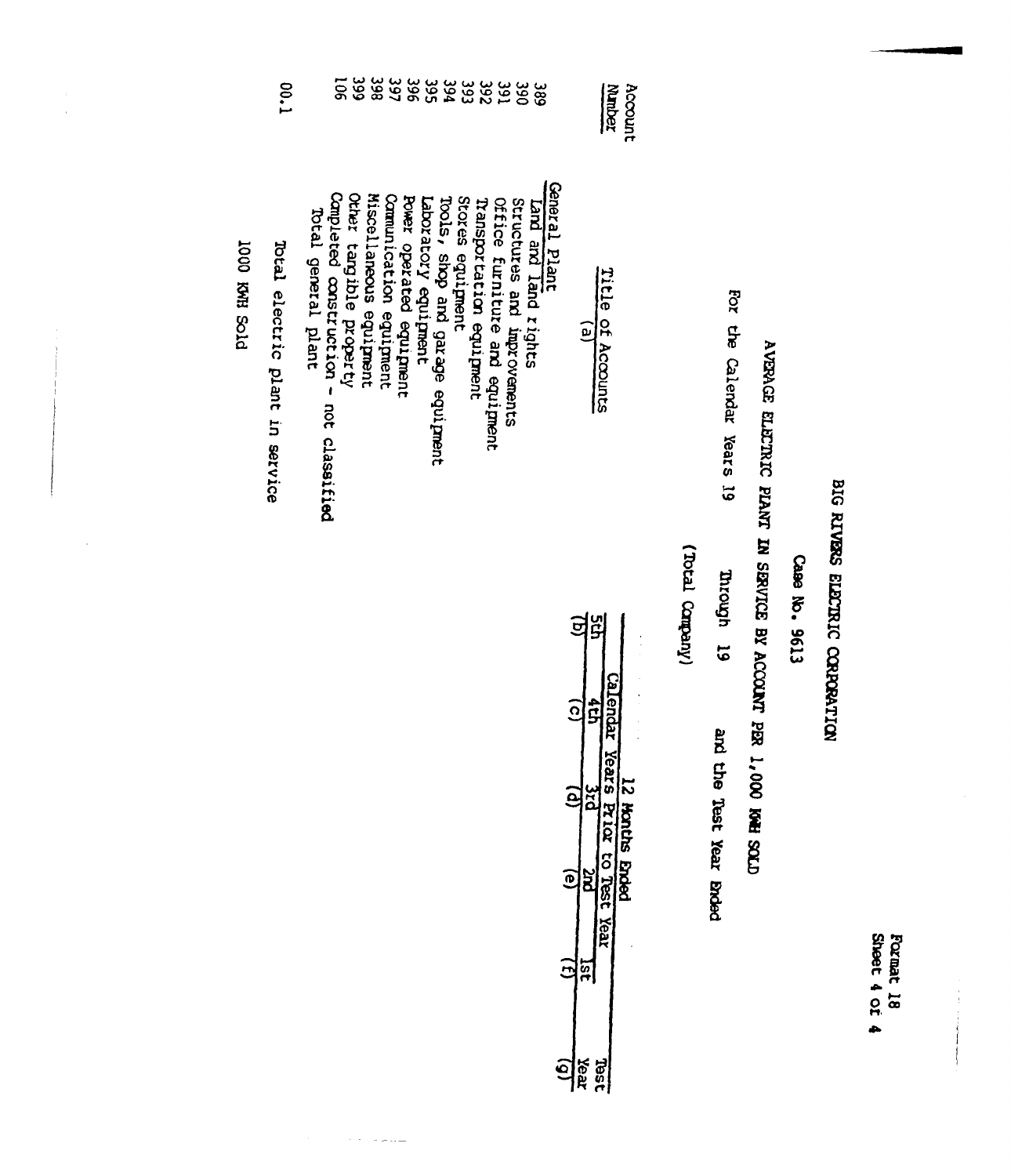|                       |                                                                                                                                                                                                                                                                                                                                                    |                                                                                                                                                                                                                                                                                   |                                  | Balance<br>Brithd<br><u>त्री</u>              |                   |                                     |          |                                 | Format 19<br>Sheet 1 of |
|-----------------------|----------------------------------------------------------------------------------------------------------------------------------------------------------------------------------------------------------------------------------------------------------------------------------------------------------------------------------------------------|-----------------------------------------------------------------------------------------------------------------------------------------------------------------------------------------------------------------------------------------------------------------------------------|----------------------------------|-----------------------------------------------|-------------------|-------------------------------------|----------|---------------------------------|-------------------------|
|                       |                                                                                                                                                                                                                                                                                                                                                    |                                                                                                                                                                                                                                                                                   |                                  | Retirements<br>$\mathbf{e}$<br>Transfers<br>ව |                   |                                     |          |                                 |                         |
|                       |                                                                                                                                                                                                                                                                                                                                                    |                                                                                                                                                                                                                                                                                   |                                  | <b>Additions</b><br><u>ତି</u>                 | (Vineque) Isacry) |                                     | ET96     | BIG RIVERS ELECTRIC CORRORATION |                         |
|                       |                                                                                                                                                                                                                                                                                                                                                    |                                                                                                                                                                                                                                                                                   |                                  | Beginning<br>Balance<br><u>ମ</u>              | 12 Months Brded   | SINGLE OF ELECTRIC PLANT IN SERVICE | Case No. |                                 |                         |
| $\mathbb{C}_{\geq 1}$ | Hydraulic Production Plant<br>Miscellaneous Power Plant Equipment<br>Accessory Electric Equipment<br>Reservoirs, Dans and Waterways<br>Roads, Railroads and Bridges<br>Structures and Improvements<br>Completed Construction - not classified<br>Water Wheels, Turbines and Generators<br>Land and Land Rights<br>Total Hydraulic Production Plant | Steam Production Plant<br>Miscellaneous Power Plant Equipment<br>Accessory Electric Equipment<br>structures and Improvements<br>Completed Construction - not classified<br>Turbagenerator Units<br>Boiler Plant Equipment<br>Land and Land Rights<br>Total Steam Production Plant | Intargible Plant<br>Organization | Title<br>of Account<br>$\widehat{e}$          |                   |                                     |          |                                 |                         |
|                       | <b>33333333333</b><br>ភូមិ ក្នុង ភូមិ ភូមិ<br><b>106</b>                                                                                                                                                                                                                                                                                           | 312<br>311490<br><b>SLO</b>                                                                                                                                                                                                                                                       | 10 <sup>2</sup>                  | Account<br>Nunber<br>Noder                    |                   |                                     |          |                                 |                         |

 $\omega_{\rm{eff}}$  and  $\omega_{\rm{eff}}$ 

 $\sim 10^4$ 

 $\mathcal{L}_{\mathcal{A}}$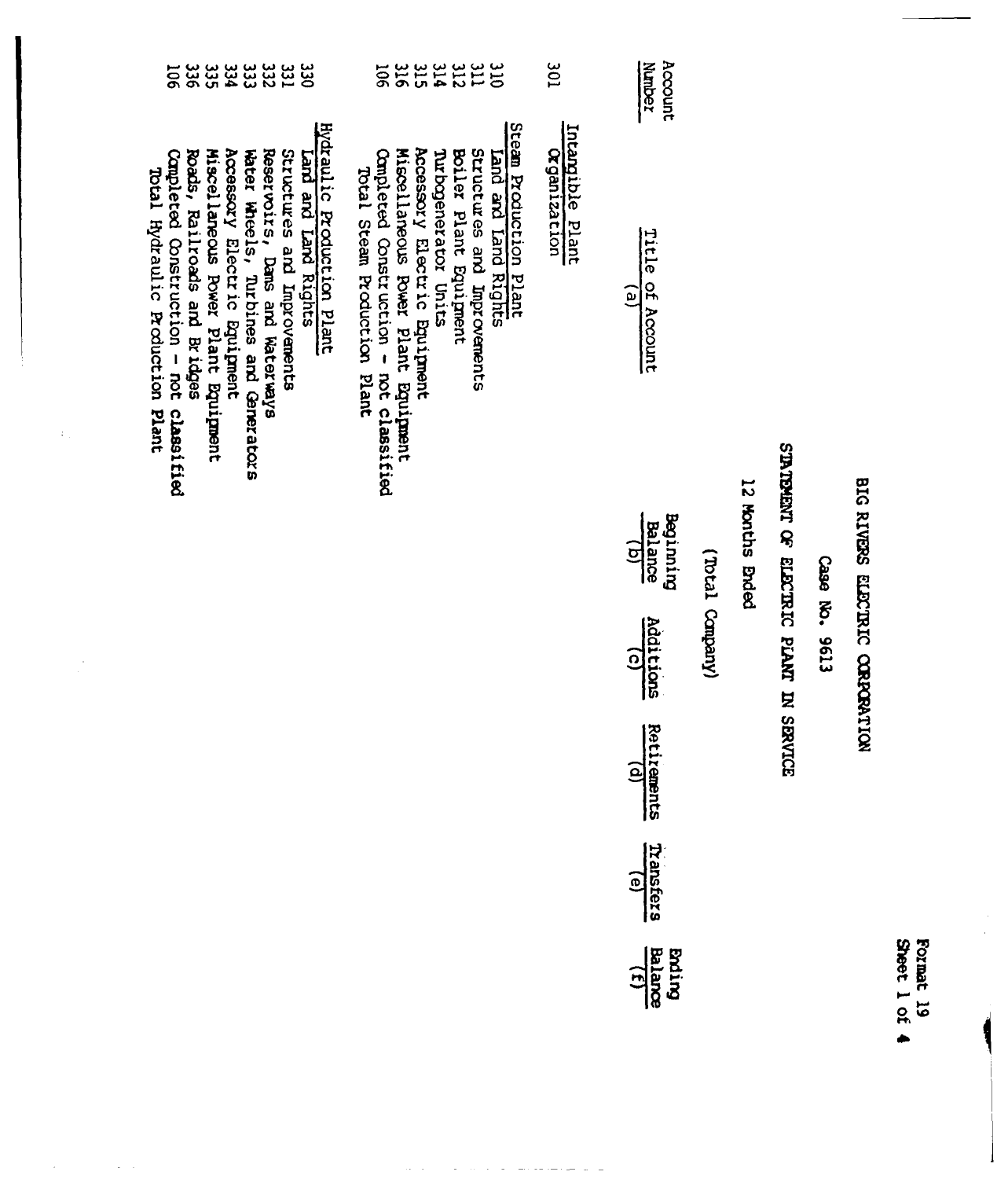| <b>Sheet</b> | ĝ<br>E |
|--------------|--------|
|              |        |
| ዪ            | ត      |
| ٠            |        |

 $\ddot{\phantom{a}}$ 

 $\begin{array}{cc}\n\bullet & \\
\bullet & \\
\bullet & \\
\bullet & \\
\end{array}$ 

à

## BIG RIVERS ELECTRIC CORPORTION

 $\bar{1}$ 

## Case No. 9613

## STATEMENT OF ELECTRIC PLANT IN SERVICE

## 12 Months Ended

## (Vinequeo Lead)

| Account<br>Number                |  |
|----------------------------------|--|
| itle of $\frac{1}{\tan(\alpha)}$ |  |
| seginnin<br>Balance<br>(b)       |  |
| Additions                        |  |
| Retirements                      |  |
| Transferi                        |  |
| $\frac{1}{\sqrt{1}}$<br>Balance  |  |

## 3333344666 Other Production Plant<br>Land and Land Rights

- Structures and Improvements<br>Puel Holders, Producers and Accessories
- Prime Movers
- Gretators
- 
- Accessory Electric Equipment<br>Miscellaneous Power Plant Equipment
- Completed Construction not classified<br>Total Other Production Plant
	-

Total Production Plant

| Total Transmission Plant                |          |
|-----------------------------------------|----------|
| Completed Construction - not classified | 506      |
| Roads and Trails                        | 339      |
| thderground Conductors and Devices      | 358      |
| Underground Conduit                     | 35<br>27 |
| Overhead Conductors and Devices         | ပ္တင္    |
| Poles and Fixtures                      | ပ္ပ်က္   |
| Powers and Fixtures                     | 35A      |
| Station Equipment                       | ပ္ပိ     |
| Structures and Improvements             | 252      |
| Land and Land Rights                    | ပ္က      |
| Transsubscript                          |          |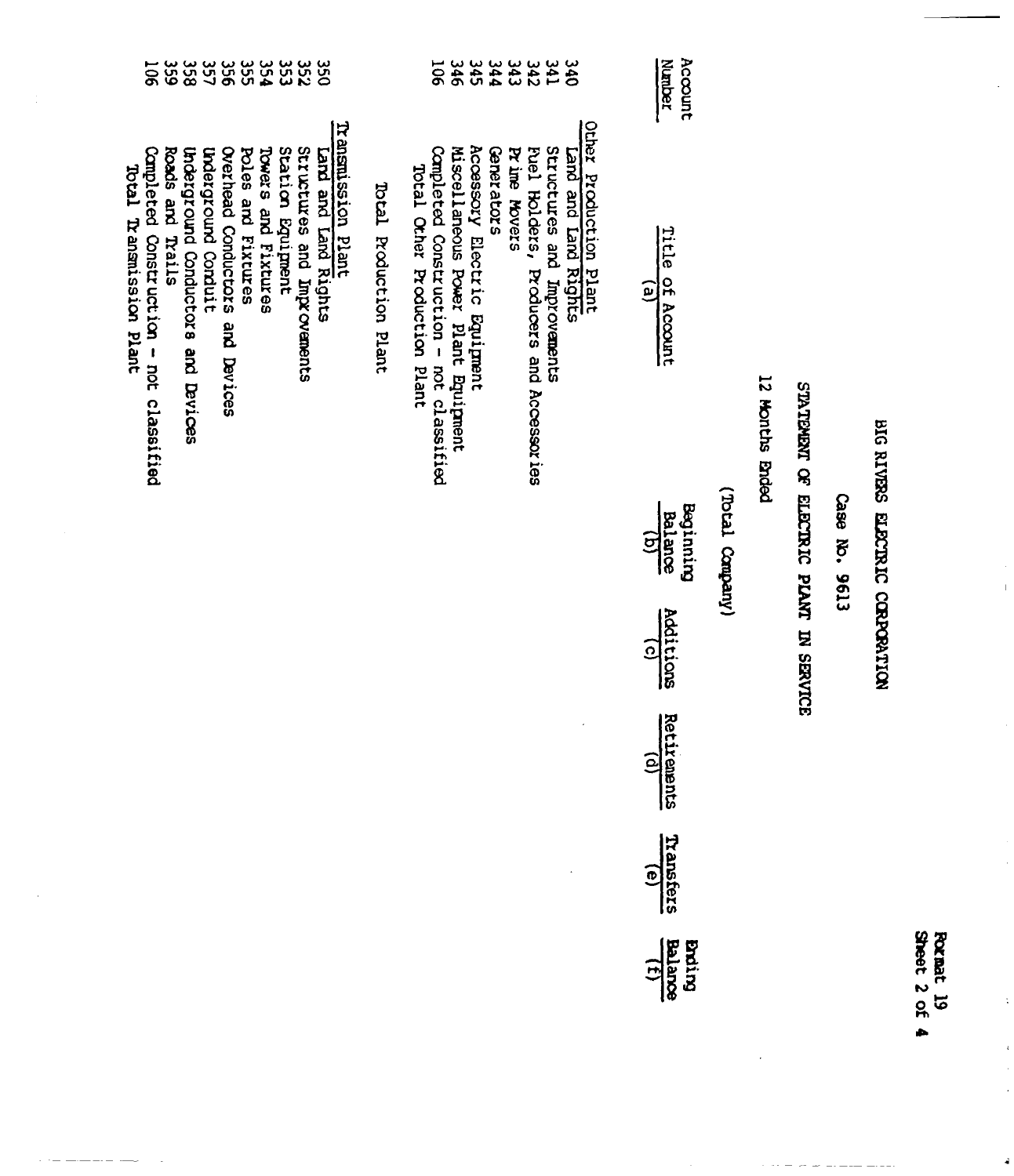Format 19<br>Sheet 3 of 4

## BIG RIVERS ELECTRIC CORPORATION

Case No. 9613

## STATEMENT OF ELECTRIC PLANT IN SERVICE

12 Months Ended

(Vieqna Langery)

| beginnin<br>Balance<br>(b)        |
|-----------------------------------|
| Rdditions                         |
| Retirements<br>COD                |
| Transferi                         |
| $\frac{12}{\sqrt{12}}$<br>Balance |

Account<br>Number

Title of Account

 $(e)$ 

| 373<br><u>ក្កុ</u>                                                                                        | 371<br>372                             | 370                                                   | 369      | <u>မှ</u> ာ       | 367                                | 986                 | ဌာ                              | 364                        | 295               | န္က                         | <u>ဖွ</u>            |                    |
|-----------------------------------------------------------------------------------------------------------|----------------------------------------|-------------------------------------------------------|----------|-------------------|------------------------------------|---------------------|---------------------------------|----------------------------|-------------------|-----------------------------|----------------------|--------------------|
| Street Lighting and Signal Systems<br>Campleted Construction - not classified<br>Total Distribution Plant | Leased Property on Customers' Premises | <b>Meters</b><br>Installations on Customers' Premises | Services | Line Transformers | thderground Conductors and Devices | Underground Conduit | Overhead Conductors and Devices | Poles, Towers and Fixtures | Station Bquipment | structures and Improvements | Lard and Land Rights | Distribution Plant |

 $\bar{\psi}$ 

 $\begin{array}{c} 1 \\ 1 \\ 1 \end{array}$  $\begin{array}{c} \frac{1}{2} \\ \frac{1}{2} \end{array}$ 

 $\frac{1}{4}$ 

 $\frac{1}{2}$ 

 $\frac{1}{2} \left( \frac{1}{2} \right)$ 

 $\bar{z}$ 

 $\omega_{\rm{max}}$  and  $\omega_{\rm{max}}$  are  $\omega_{\rm{max}}$ 

 $\sim$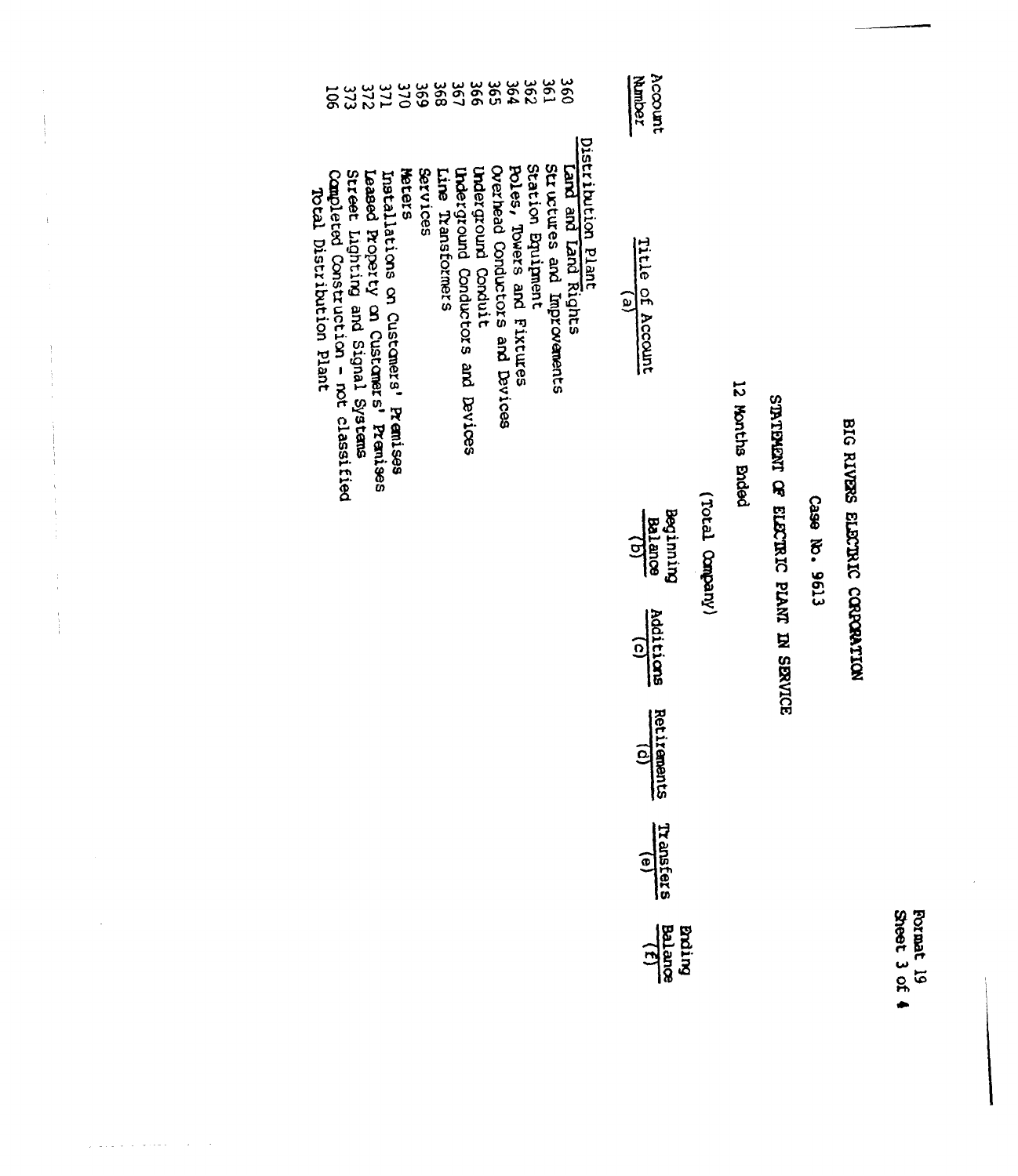## Case No. 9613

## STATEMENT OF ELECTRIC PLANT IN SERVICE

## 12 Months Brided

## (VnequeO LeaoT)

| it le of $\frac{\text{hence}}{\text{hence}}$ |
|----------------------------------------------|
| Beginnin<br>Balance<br>(b)                   |
| Notifione                                    |
| Retirements                                  |
| <b>Transfer:</b>                             |
| $\frac{5}{\text{Balding}}$                   |

Account<br>Namber

|                                                                   | ន្ធខ្ល                  | 366                     | 38667                  |                          |                      |                                  |                  | ន្ធ<br>ភូមិ ភូ           |                                | 390                         | 389                  |               |
|-------------------------------------------------------------------|-------------------------|-------------------------|------------------------|--------------------------|----------------------|----------------------------------|------------------|--------------------------|--------------------------------|-----------------------------|----------------------|---------------|
| Completed Construction -<br>Total General Plant<br>not classified | Other Tangible Property | Miscellaneous Equipment | Communication Buignent | Power Operated Equipment | Laboratory Equipment | Tools, Shop and Garage Equipment | Stores Equipment | Transportation Equipment | Office Furniture and Equipment | Structures and Improvements | Land and Land Rights | General Plant |

100.1

Total Electric Plant In Service

DOO KWH SOLD

 $\bar{1}$ 

 $\bar{z}$ 

 $\begin{array}{c} 1 \\ 1 \\ 2 \end{array}$ 

 $\begin{array}{c} 1 \\ 1 \\ 1 \\ 1 \\ 1 \end{array}$ 

化电子 医单音 医单位

 $\begin{array}{c} \frac{1}{2} & \frac{1}{2} \\ \frac{1}{2} & \frac{1}{2} \end{array}$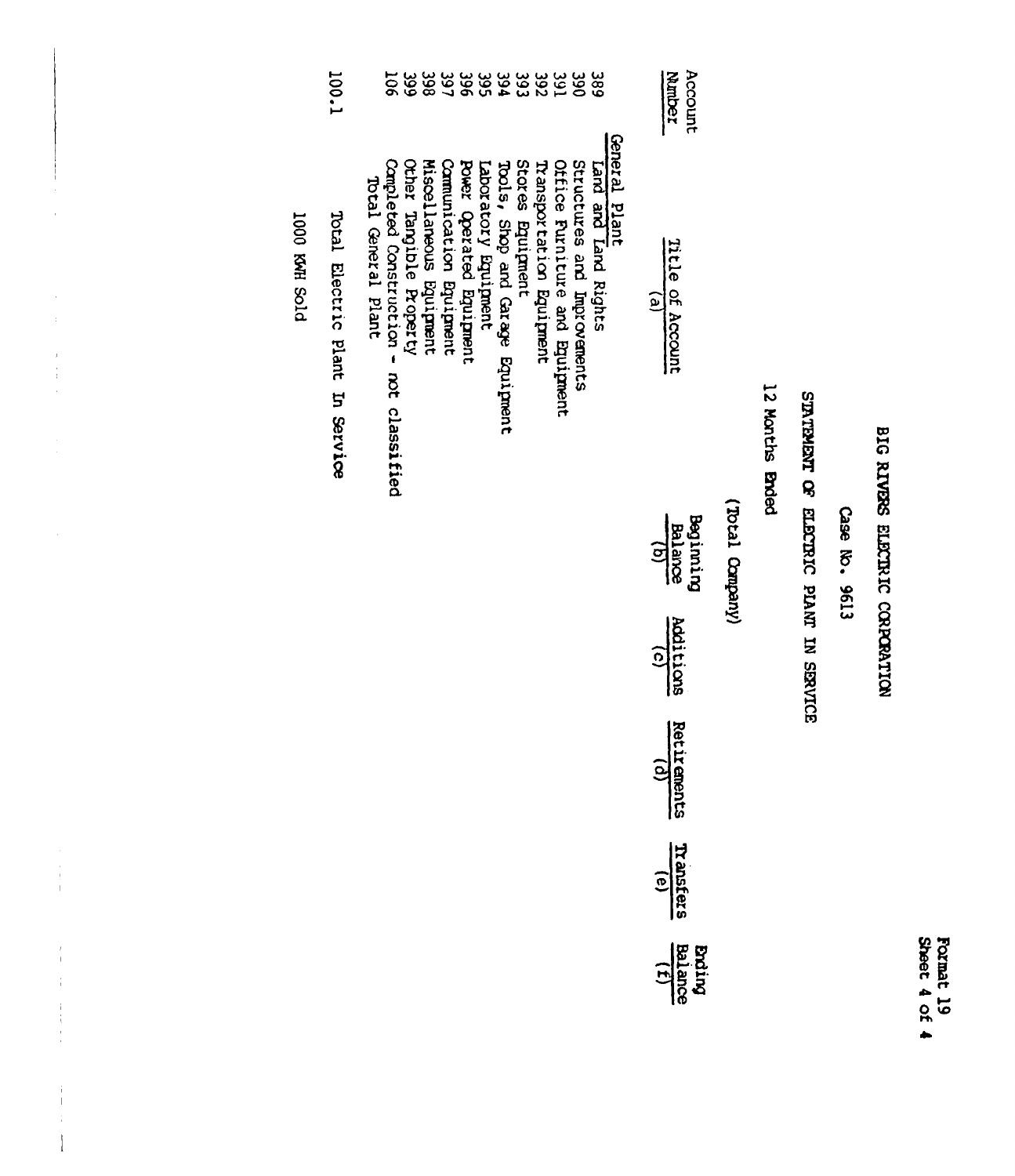### Case No. 9613

## ACCOUNT 913 —ADUERTISING EXPENSE

## For the 12 Months Ended

| Line<br>$NO$ . | Item | Sales or | Promotional Institutional Conservation Rate<br>Advertising Advertising Advertising Case Other |  | Total |
|----------------|------|----------|-----------------------------------------------------------------------------------------------|--|-------|
|                | Έa,  |          |                                                                                               |  |       |

- $1.$ Newspaper
- $2.$ Nagarines and Other
- $3.$ Television
- Radio  $4.1$
- Direct Nail  $5.$
- Sales Aids
- $7.$ Total

 $\mathbf{l}$ 

8. Amount Assigned to Ky. Retail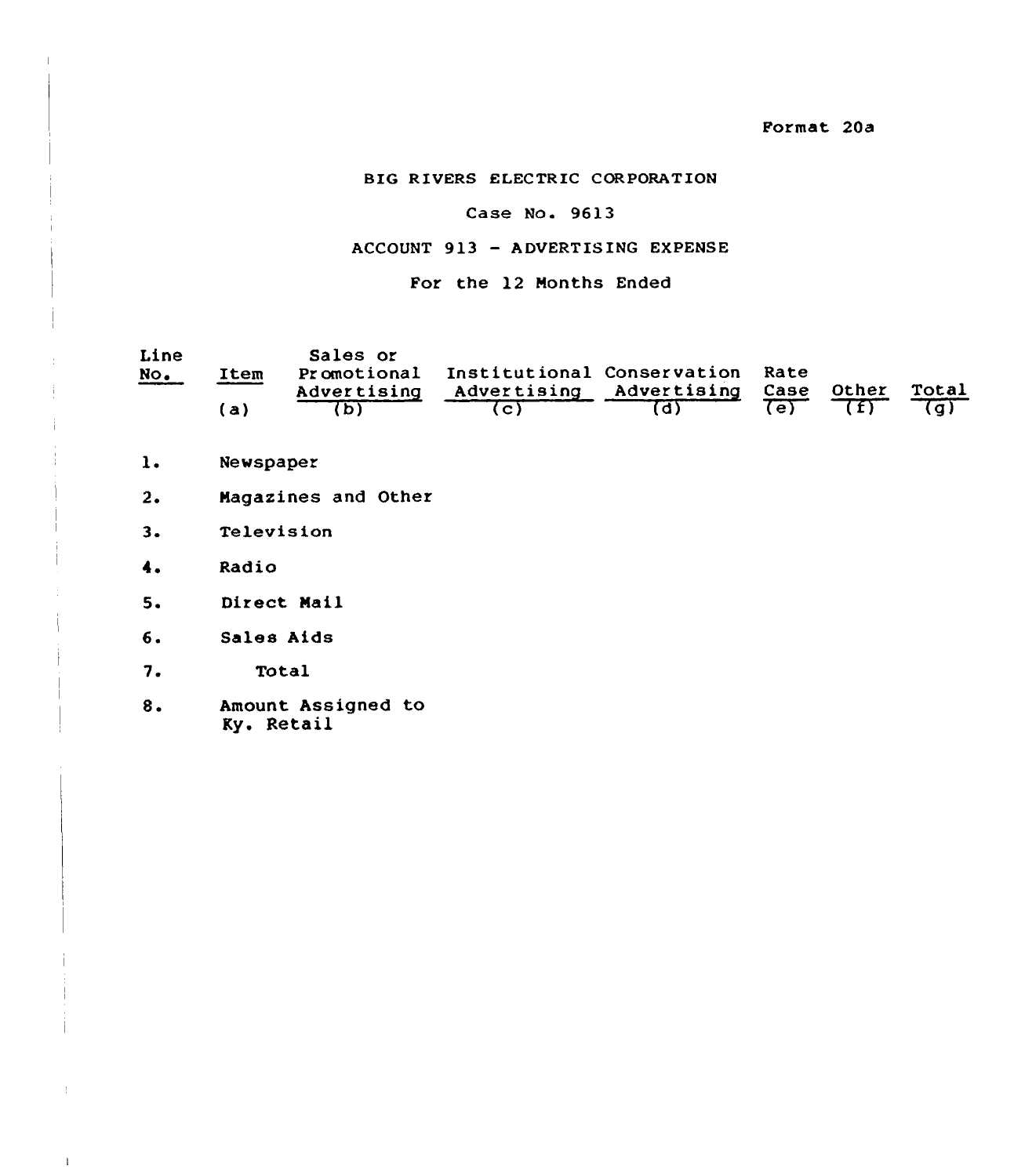Format 2Ab

## BIG RIVERS ELECTRIC CORPORATION

### Case No. 9613

### ACCOUNT 930 — MISCELIANEOUS EXPENSES

### For the 12 Months Ended

| Line | Item           | Amount |
|------|----------------|--------|
| No.  | $\overline{a}$ | 'D)    |

- l. Industry Association Dues
- 2. Stockholder and Debt Servicing Expenses
- 3. Institutional Advertising
- 4. Conservation Advertising

5. Rate Department Load Studies

6. Directors' Fees and Expenses

7. Dues and Subscriptions

8. Miscellaneous

9. Total

10. Amount Assigned to Ky. Retail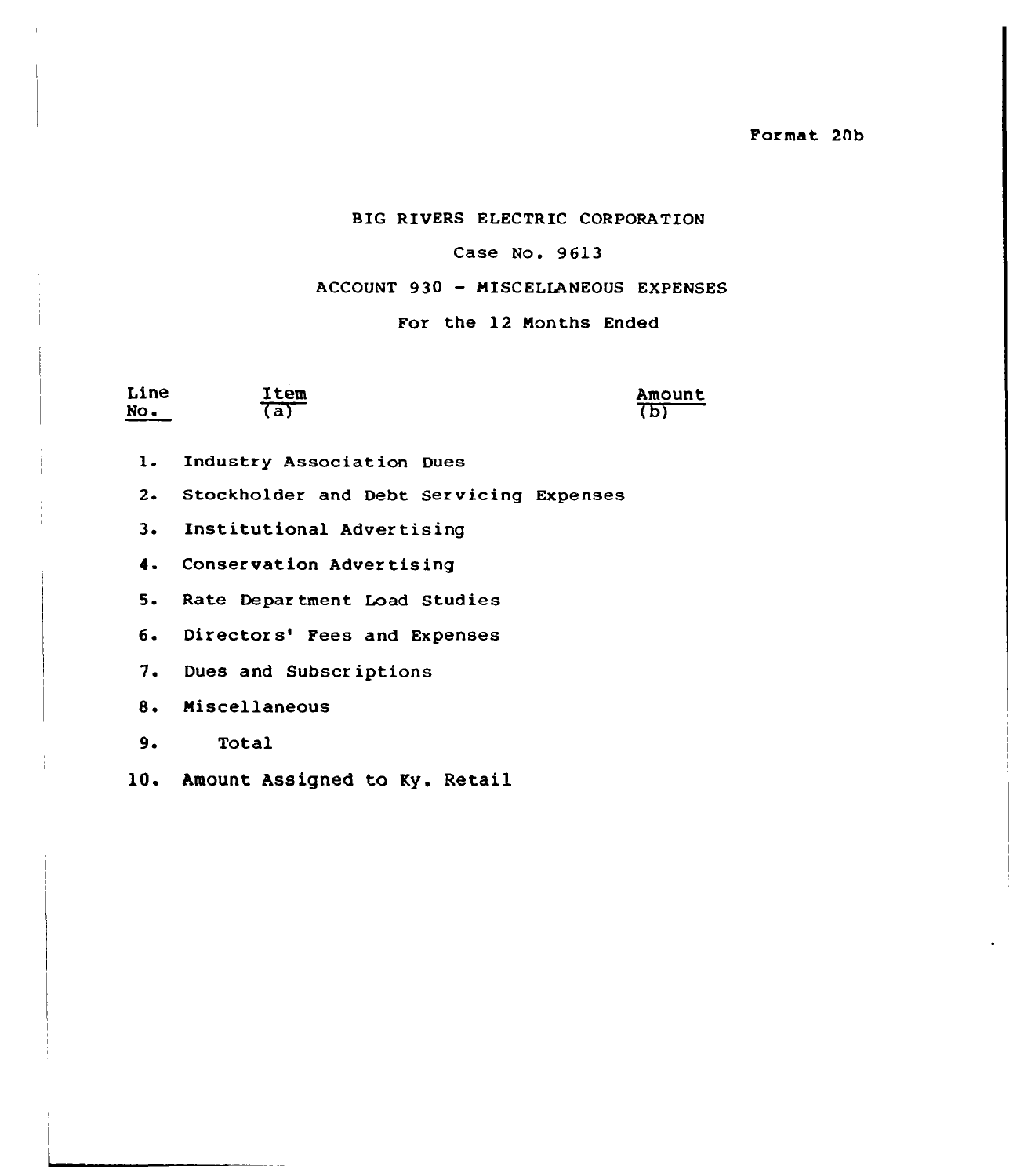Format. 20c

## BIG RIVERS ELECTRIC CORPORATION

### Case No. 9613

## ACCOUNT 426 — MISCELLANEOUS INCOME DEDUCTIONS

### For the 12 months Ended

| Line<br>No.    | Item<br>'a)          | Amount<br>b) |
|----------------|----------------------|--------------|
| $\mathbf{1}$ . | Donations            |              |
| 2.             | Civic Activities     |              |
| 3.             | Political Activities |              |
| 4.             | Other                |              |
| 5.             | Total                |              |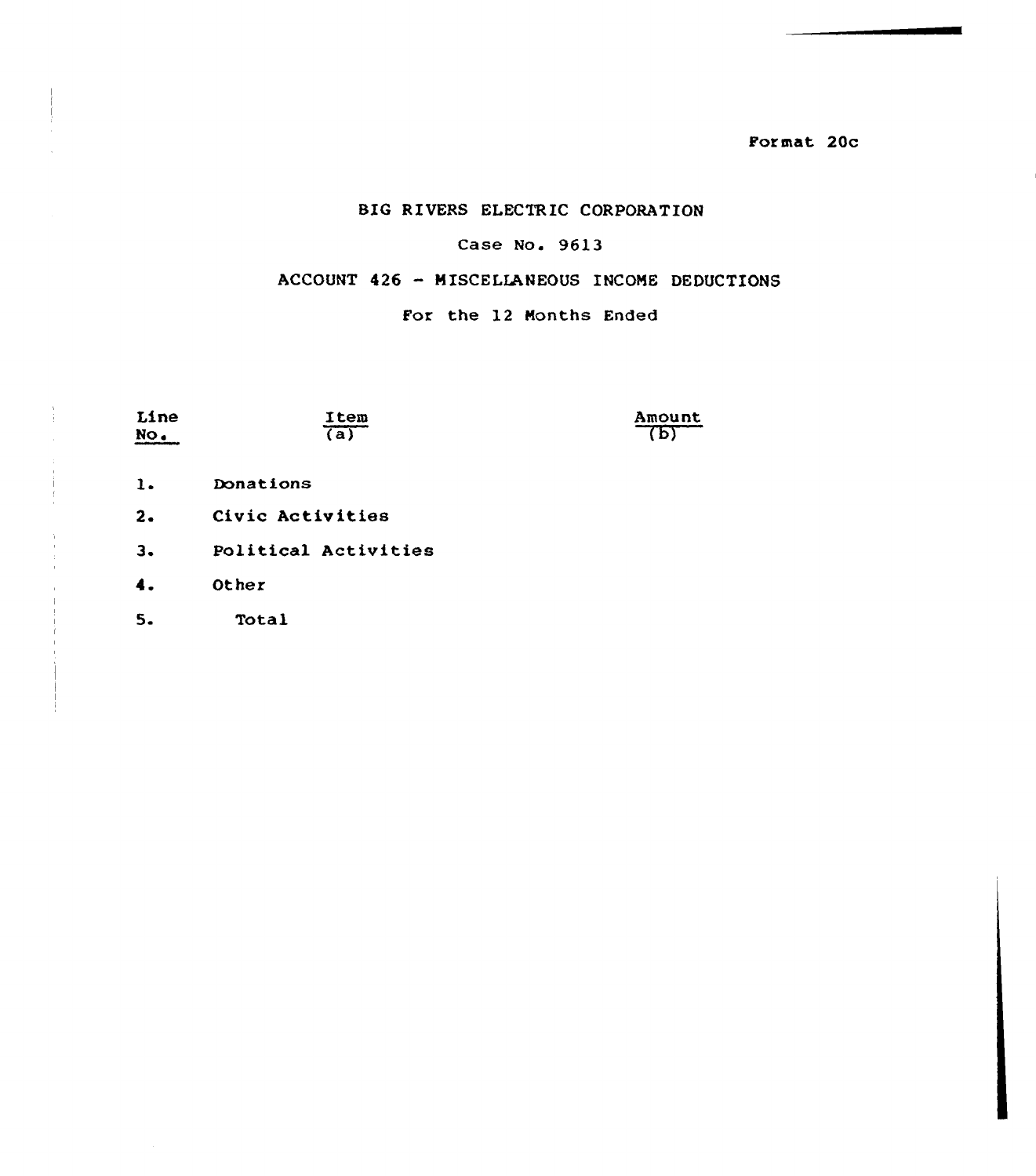## Case No. 9613

## PROF ESSIONAL SERVICE EXPENSES

### For the 12 Months Ended

| Line<br>$\underline{\text{No}}$ . | Item        | Rate Case | Annual Audit | Other | Total |
|-----------------------------------|-------------|-----------|--------------|-------|-------|
| $\mathbf{1}$ .                    | Legal       |           |              |       |       |
| 2.                                | Engineering |           |              |       |       |
| 3.                                | Accounting  |           |              |       |       |
| 4.                                | Other       |           |              |       |       |
| 5.                                | Total       |           |              |       |       |
|                                   |             |           |              |       |       |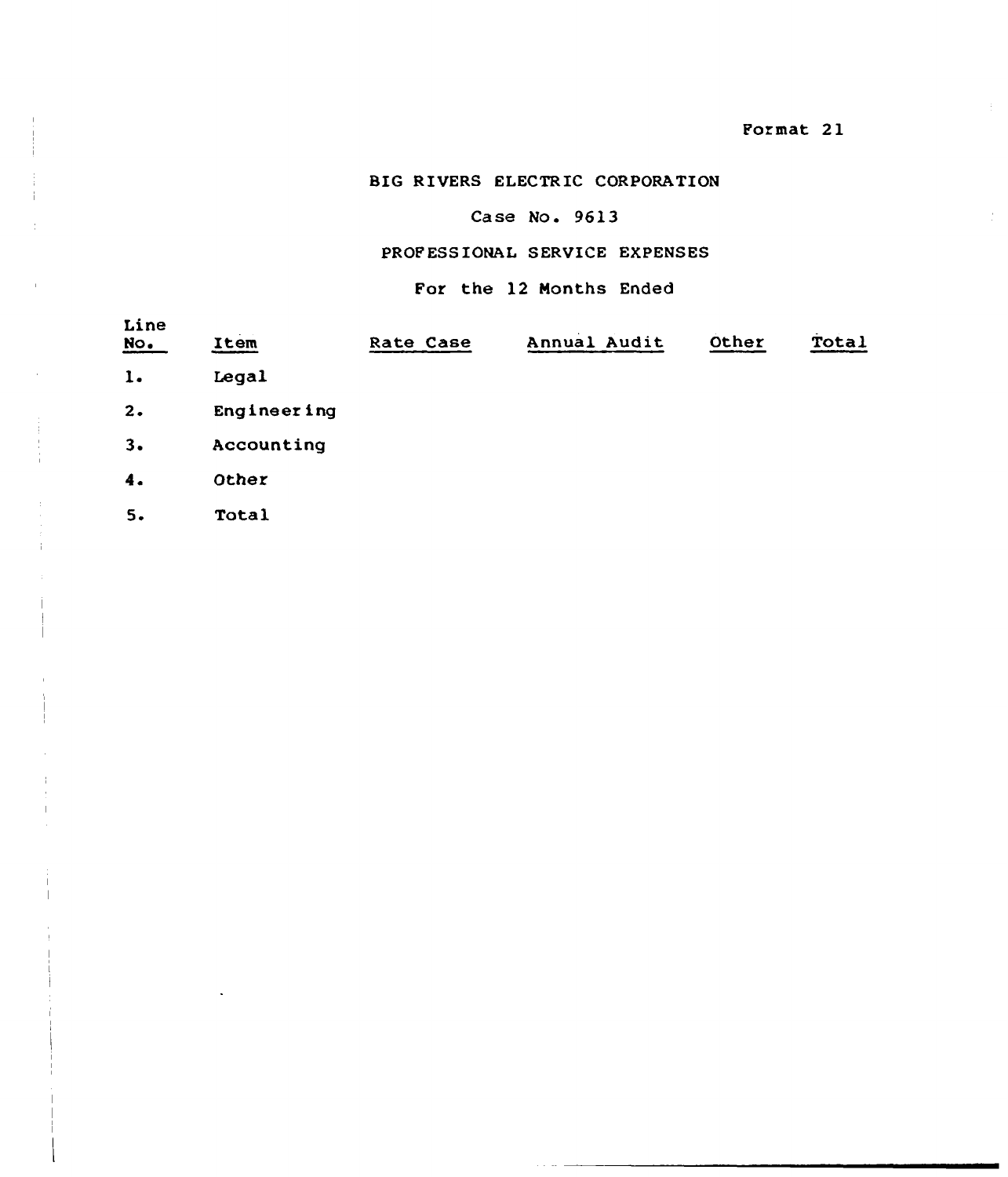## Case No. 9613

## A VERA GE RATES OP RETURN

For the Calendar Years Through and the 12 Months Ended

| Line<br>NO <sub>o</sub> | Calendar Years<br>Prior to Test Year<br>(a) | Total<br>Company<br>का | Ky.<br>Jurisdiction<br>$\overline{(c)}$ | Other<br>Jurisdictions<br>(d) |
|-------------------------|---------------------------------------------|------------------------|-----------------------------------------|-------------------------------|
| 1.                      | Original Cost Net Investment:               |                        |                                         |                               |
| 2.                      | 5th Year                                    |                        |                                         |                               |
| 3.                      | 4th Year                                    |                        |                                         |                               |
| 4.                      | 3rd Year                                    |                        |                                         |                               |
| 5.                      | 2nd Year                                    |                        |                                         |                               |
| 6.                      | lst Year                                    |                        |                                         |                               |
| 7.                      | Test Year                                   |                        |                                         |                               |
| 8.                      | Times Interest Earned Ratio:                |                        |                                         |                               |
| 9.                      | 5th Year                                    |                        |                                         |                               |
| 10.                     | 4th Year                                    |                        |                                         |                               |
| 11.                     | 3rd Year                                    |                        |                                         |                               |
| 12.                     | 2nd Year                                    |                        |                                         |                               |
| 13.                     | lst Year                                    |                        |                                         |                               |
| 14.                     | Test Year                                   |                        |                                         |                               |

NOTE: Provide workpapers in support of the above calculations.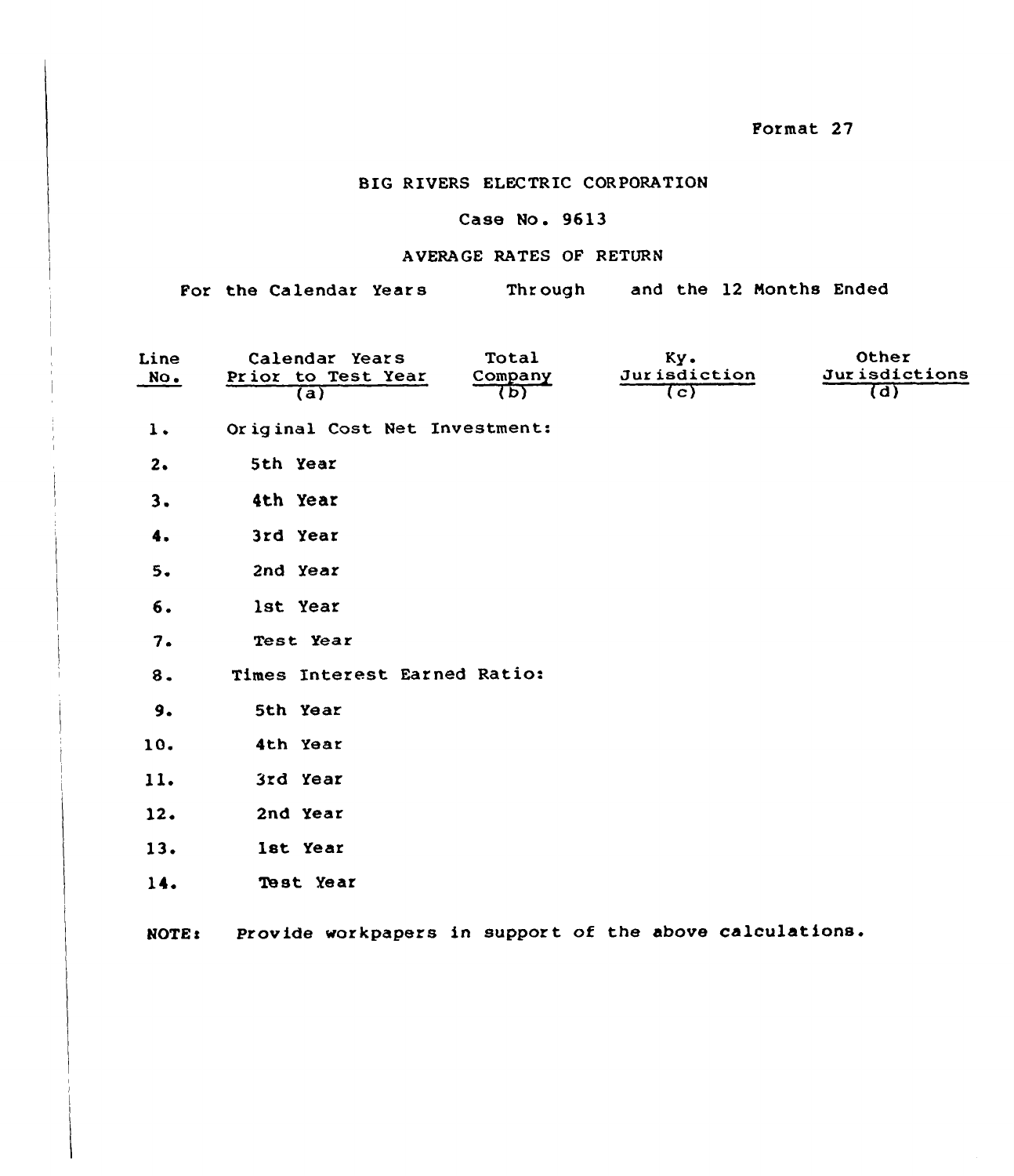| Sheet | 忌 |
|-------|---|
| 3     | జ |
|       |   |

## Crase No. 9613

# SCHEDULE OF NUMBER OF EMPLOYEES, HOURS PER EMPLOYEE, AND AVERAGE MAGES PER EMPLOYEE

| Note:                                                                       | 8 Change | Teey jear | s charge | lst Year | 8 Change | <b>The Year</b> |          | 3rd Year |          | dth Year |          | <b>Sth Year</b> |                                                                           |
|-----------------------------------------------------------------------------|----------|-----------|----------|----------|----------|-----------------|----------|----------|----------|----------|----------|-----------------|---------------------------------------------------------------------------|
|                                                                             |          |           |          |          |          |                 | s Change |          | 8 Change |          | 8 Change |                 | Calendar Years<br>Test Year<br>Prior to<br>$\mathbf{B}$                   |
|                                                                             |          |           |          |          |          |                 |          |          |          |          |          |                 |                                                                           |
| (1) Where an employee's wages are charged to more than one function include |          |           |          |          |          |                 |          |          |          |          |          |                 | No. Hrs. Wages<br><b>Power</b>                                            |
|                                                                             |          |           |          |          |          |                 |          |          |          |          |          |                 |                                                                           |
|                                                                             |          |           |          |          |          |                 |          |          |          |          |          |                 |                                                                           |
|                                                                             |          |           |          |          |          |                 |          |          |          |          |          |                 | No. Hrs. Wages<br>Transmission                                            |
|                                                                             |          |           |          |          |          |                 |          |          |          |          |          |                 |                                                                           |
|                                                                             |          |           |          |          |          |                 |          |          |          |          |          |                 |                                                                           |
|                                                                             |          |           |          |          |          |                 |          |          |          |          |          |                 |                                                                           |
|                                                                             |          |           |          |          |          |                 |          |          |          |          |          |                 | $\frac{W_0}{(H)}$ , $\frac{H_2}{(I)}$ , $\frac{W_0}{(J)}$<br>Distribution |
|                                                                             |          |           |          |          |          |                 |          |          |          |          |          |                 |                                                                           |
|                                                                             |          |           |          |          |          |                 |          |          |          |          |          |                 |                                                                           |
|                                                                             |          |           |          |          |          |                 |          |          |          |          |          |                 |                                                                           |
|                                                                             |          |           |          |          |          |                 |          |          |          |          |          |                 | Customer<br>$\frac{\text{Aocourts}}{\text{No. Hres. Wages}}$              |
| exployee in function receiving                                              |          |           |          |          |          |                 |          |          |          |          |          |                 |                                                                           |
|                                                                             |          |           |          |          |          |                 |          |          |          |          |          |                 |                                                                           |

largest portion of total wages.<br>(2) Employees, weldy hours per employee, and weekly wages per employee for the week including becember 31 of<br>(3) Employees, weekly hours per employee, and weekly wages per employee for the